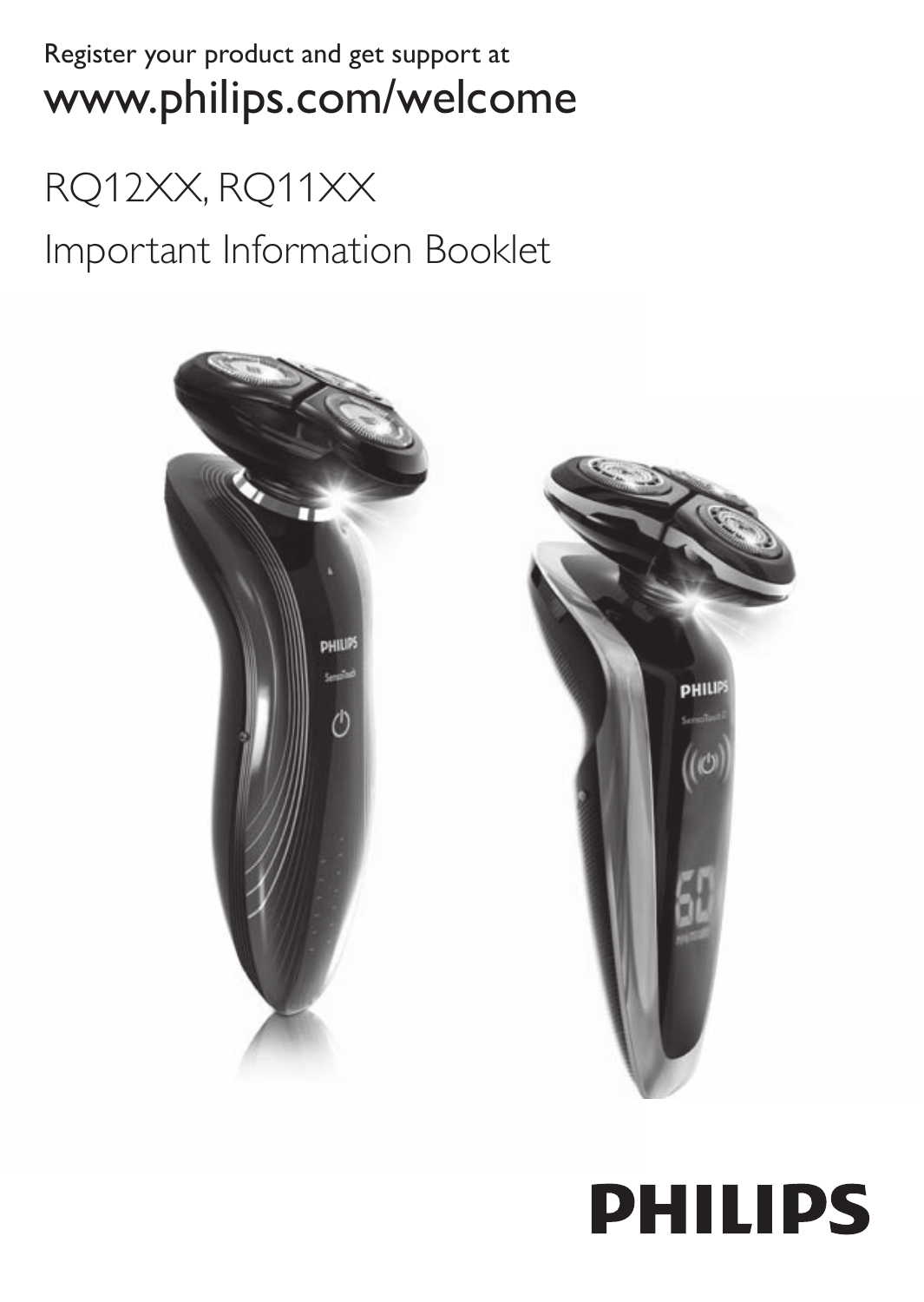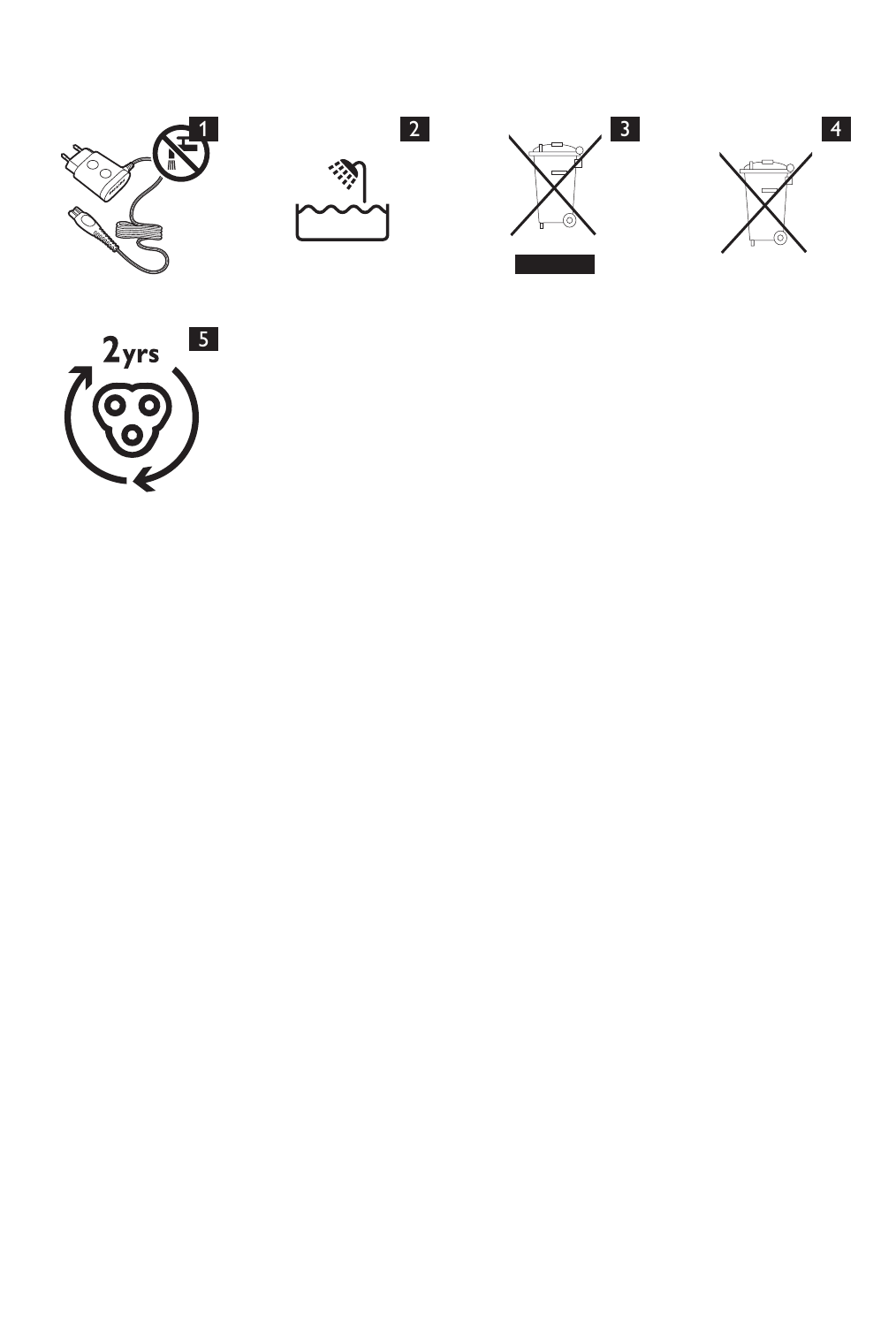**[Engl](#page-3-0) ish** 4 **[Български](#page-7-0)** 8 **[Čeština](#page-12-0)** 13 **[Eesti](#page-16-0)** 17 **HRVATSKI** 21 **[Magyar](#page-24-0)** 25 **[Қаза](#page-28-0) қша** 29 **[Lietuviškai](#page-33-0)** 34 **[Latviešu](#page-37-0)** 38 **Po [lski](#page-41-0)** 42 **R o [mână](#page-46-0)** 47 **[Русский](#page-51-0)** 52 **[Slovensky](#page-56-0)** 57 **[Slovenš](#page-61-0) čina** 62 **S r [pski](#page-65-0)** 66 **[Українська](#page-69-0)** 70

RQ12XX, RQ11XX IIB **RQ12XX, RQ11XX IIB**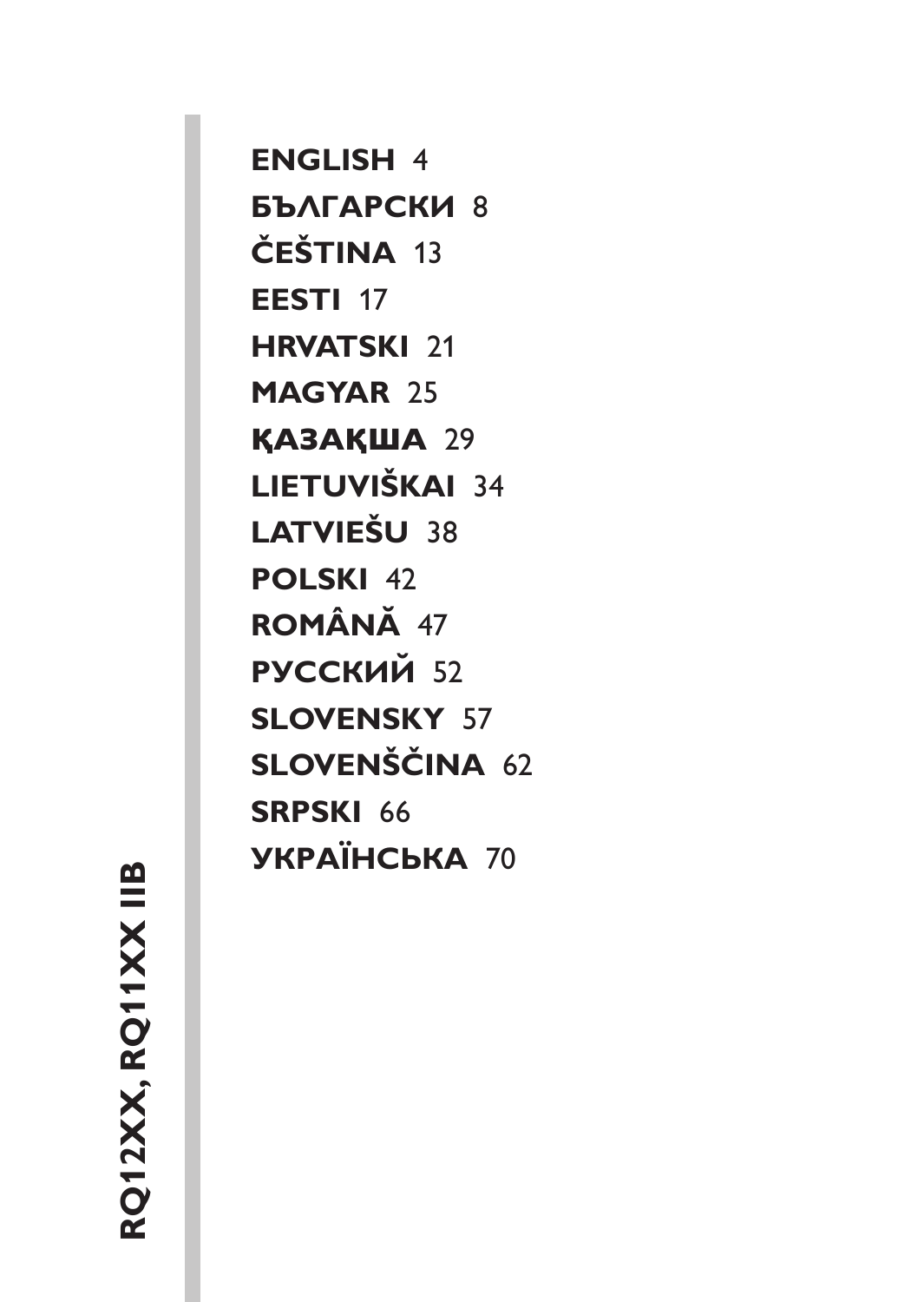#### <span id="page-3-0"></span>4 **English**

#### **Introduction**

Congratulations on your purchase and welcome to Philips! To fully benefit from the support that Philips offers, register your product at www.philips.com/welcome.

#### **Important**

Read this important information booklet carefully before you use the shaver and the Jet Clean System (specific types only) and save it for future reference.

*Note: In this booklet the term 'appliances' refers to the shaver and the Jet Clean System. If your shaver does not come with a Jet Clean System, it refers to the shaver only.*

#### **General**

#### **Danger**

Make sure the adapter does not get wet (Fig. 1).

### **Warning**

- The adapter contains a transformer. Do not cut off the adapter to replace it with another plug, as this causes a hazardous situation.
- These appliances are not intended for use by persons (including children) with reduced physical, sensory or mental capabilities, or lack of experience and knowledge, unless they have been given supervision or instruction concerning use of the appliances by a person responsible for their safety.
- Children should be supervised to ensure that they do not play with the appliances.
- Be careful with hot water when you clean the appliances. Always check if the water is not too hot, to prevent your hands from getting burnt.

### **Caution**

- Never immerse the Jet Clean System and the charger in water, do not rinse them under the tap and do not put them in the dishwasher.
- Always place and use the appliances on a surface that is fluid-resistant.
- Use, charge and store the appliances at a temperature between 5°C and 35°C.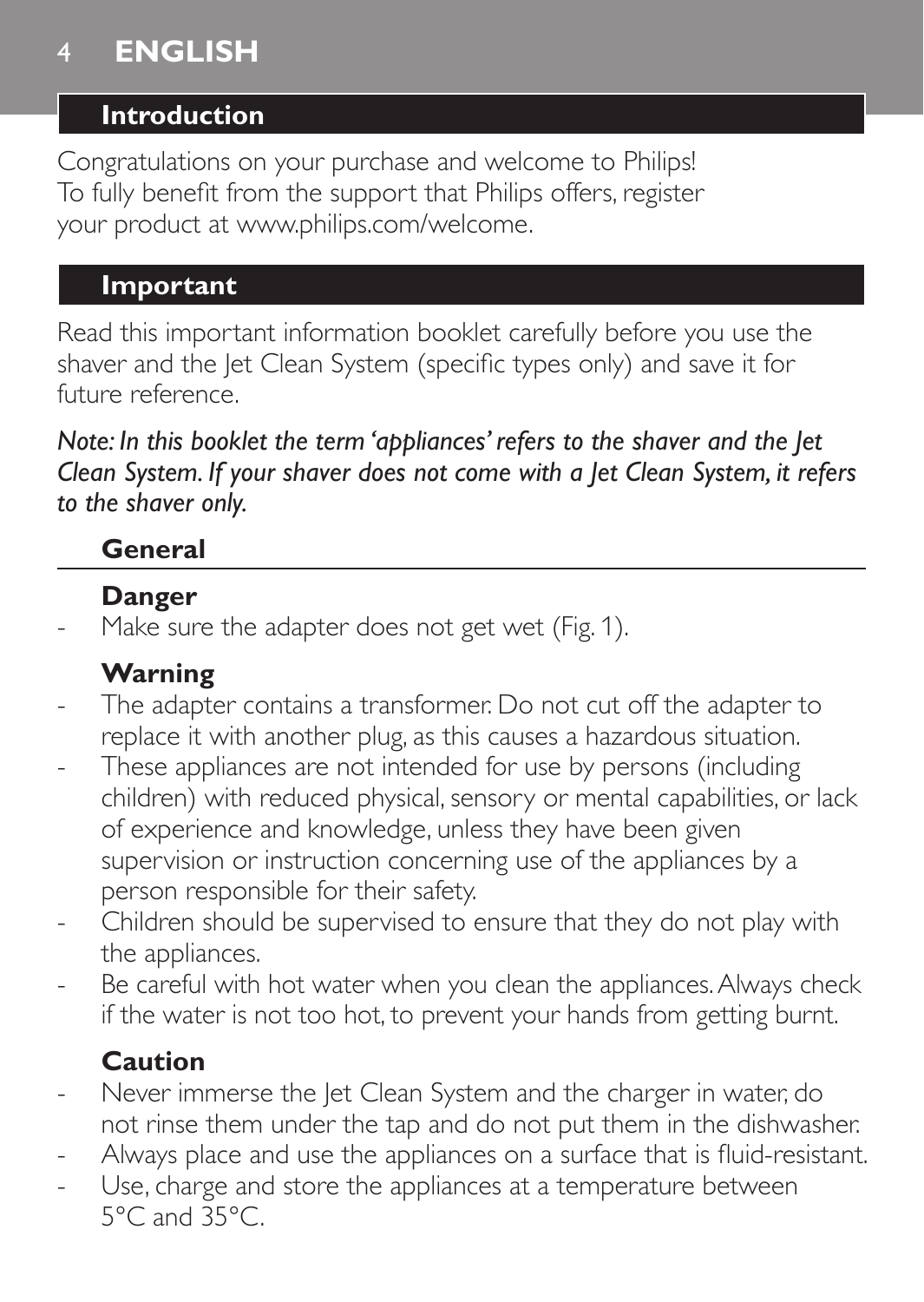- Only use the accessories supplied.
- Always check the appliances and accessories before you use them. Do not use the appliances or any of their parts if they are damaged, as this may cause injury. Replace damaged parts by the original type.
- Water may leak from the socket at the bottom of the shaver when you rinse it. This is normal and not dangerous because all electronics are enclosed in a sealed power unit inside the shaver.
- $RO12xx$  series: Noise level: Lc = 65 dB [A]
- $RO11xx$  series: Noise level: Lc = 67 dB  $\overline{[A]}$

#### **Beard Styler attachment (specific types only)**

### **Caution**

- Only use the Beard Styler attachment to trim facial hair (beard, moustache and sideburns). Do not use it to trim body parts below the neckline.
- Only use the Beard Styler attachment in combination with the following shaver types: RQ12xx, RQ11xx, RQ10xx.
- The Beard Styler attachment is not dishwasher-proof.
- Do not use the Beard Styler attachment if it is damaged.

### **Jet clean system (specific types only)**

### **Caution**

- Never immerse the Jet Clean System in water.
- Only use the Jet Clean System with the original HQ200 cleaning fluid.
- Always place the Jet Clean System on a stable, level and horizontal surface to prevent leakage.
- Empty the cleaning chamber and clean it thoroughly by rinsing it with hot tap water every 15 days.
- The Jet Clean System thoroughly cleans but does not disinfect your shaver, therefore do not share the shaver with others.
- The cleaning chamber of the Jet Clean System is not dishwasher-proof.
- When the Jet Clean System is ready for use, do not move it to prevent leakage of cleaning fluid.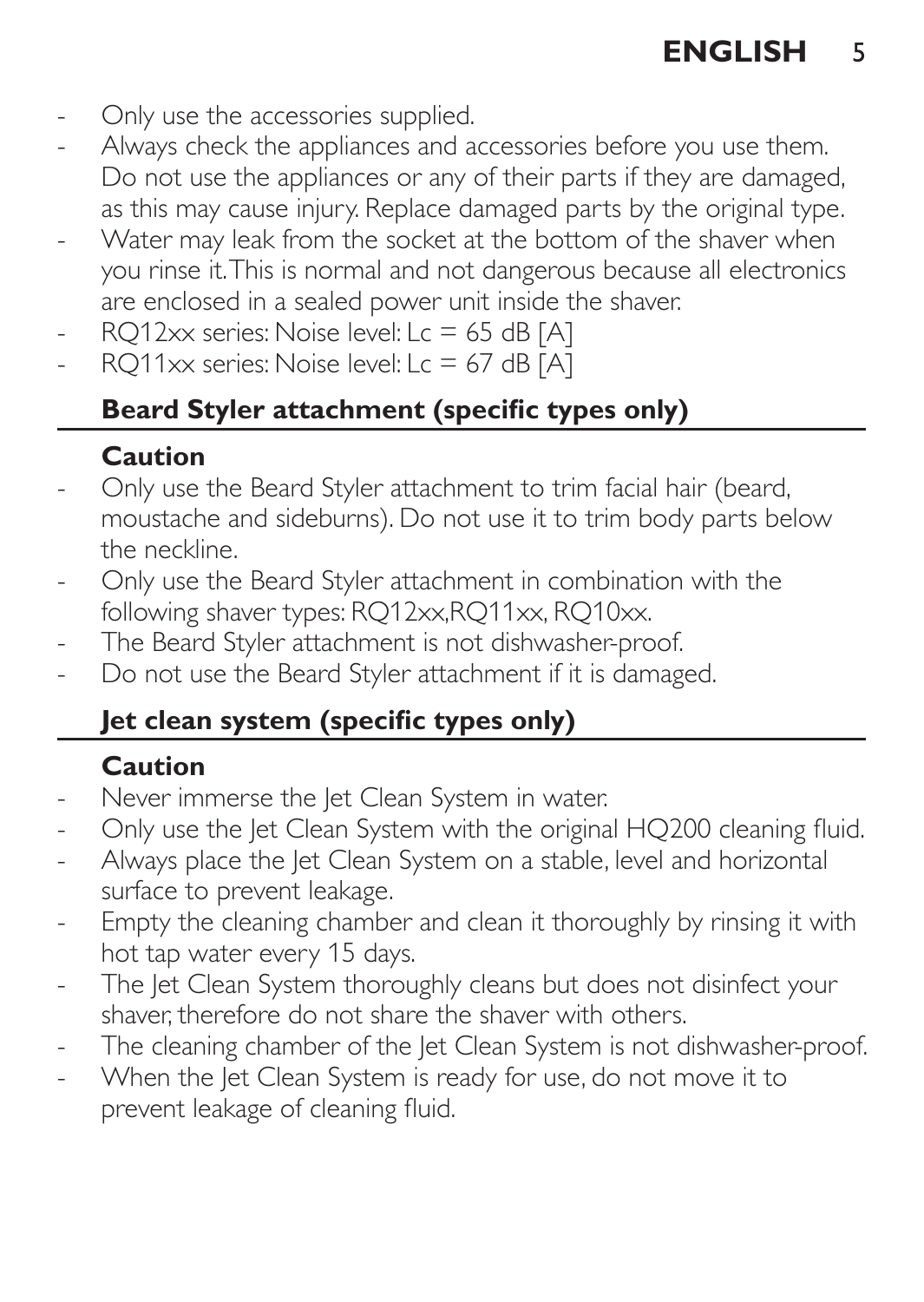### 6 **English**

#### **Compliance with standards**

- This shaver complies with the internationally approved safety regulations and can be safely used in the bath or shower and cleaned under the tap (Fig. 2).
- These Philips appliances comply with all standards regarding electromagnetic fields (EMF). If handled properly and according to the instructions in this important information booklet and in the usage information booklet packed with the shaver, the appliances are safe to use based on scientific evidence available today.

#### **Disposal**

- Do not throw away the appliances with the normal household waste at the end of their life, but hand them in at an official collection point for recycling. By doing this, you help to preserve the environment (Fig. 3).
- The rechargeable shaver battery contains substances that may pollute the environment. Always remove the battery before you discard and hand in the shaver at an official collection point. Dispose of the battery at an official collection point for batteries. If you have trouble removing the battery, you can also take the shaver to a Philips service centre. The staff of this centre will remove the battery for you and will dispose of it in an environmentally safe way (Fig. 4).

#### **Removing the rechargeable shaver battery**

Only remove the rechargeable battery when you discard the shaver. Make sure the battery is completely empty when you remove it.

Be careful, the battery strips are sharp.

- **1** Check if there are screws in the back of the shaver. If so, remove them.
- 2 Remove the back panel of the shaver with a screwdriver.
- **3** Remove the rechargeable battery.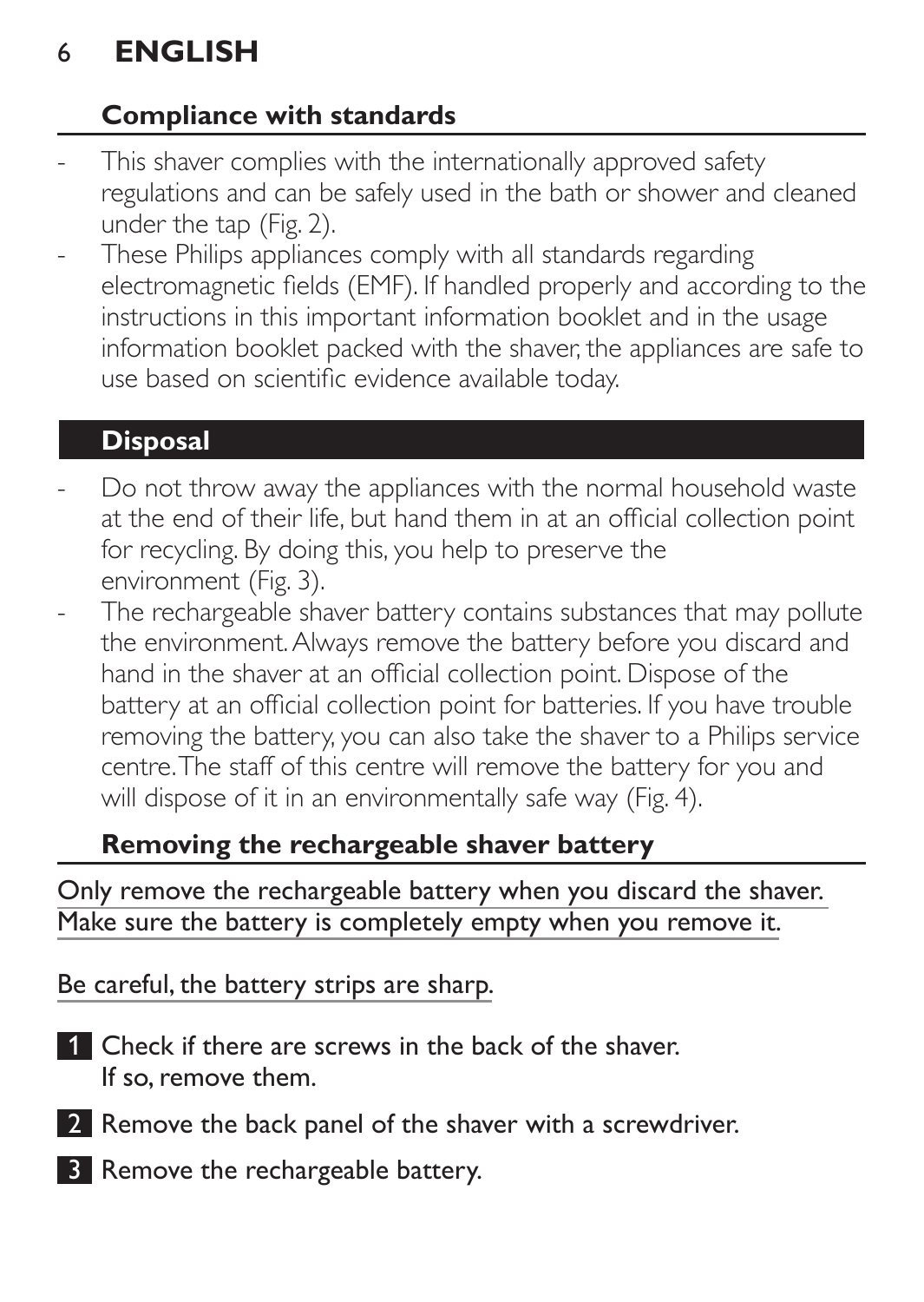#### **Guarantee and service**

If you need service or information or if you have a problem, please visit the Philips website at **www.philips.com/support** or contact the Philips Consumer Care Centre in your country. You find its phone number in the worldwide guarantee leaflet. If there is no Consumer Care Centre in your country, go to your local Philips dealer.

#### **Guarantee restrictions**

The shaving heads (cutters and shaving guards) are not covered by the terms of the international guarantee because they are subject to wear.

#### **Ordering accessories**

To purchase accessories for this appliance, please visit our online shop at **www.shop.philips.com/service**. If the online shop is not available in your country, go to your Philips dealer or a Philips service centre. If you have any difficulties obtaining accessories for your appliance, please contact the Philips Consumer Care Centre in your country. You find its contact details in the worldwide guarantee leaflet.

### **Cleaning**

- We advise you to use the HX110 Philips Cleaning Spray to clean the shaver.
- Specific types only: The best and most hygienic way to clean the shaver is in the Jet Clean System. Only use the Jet Clean System with the original HQ200 cleaning fluid.

#### **Replacement**

- We advise you to replace your shaving unit (RO12xx series) or shaving head holder (RQ11xx series) every two years. (Fig. 5)
- RO12xx series: Always replace the shaving unit with an original **RQ12 Philips Shaving Unit.**
- RQ11xx series: Always replace the shaving head holder with an original **RQ11 Philips Shaving Head Holder.**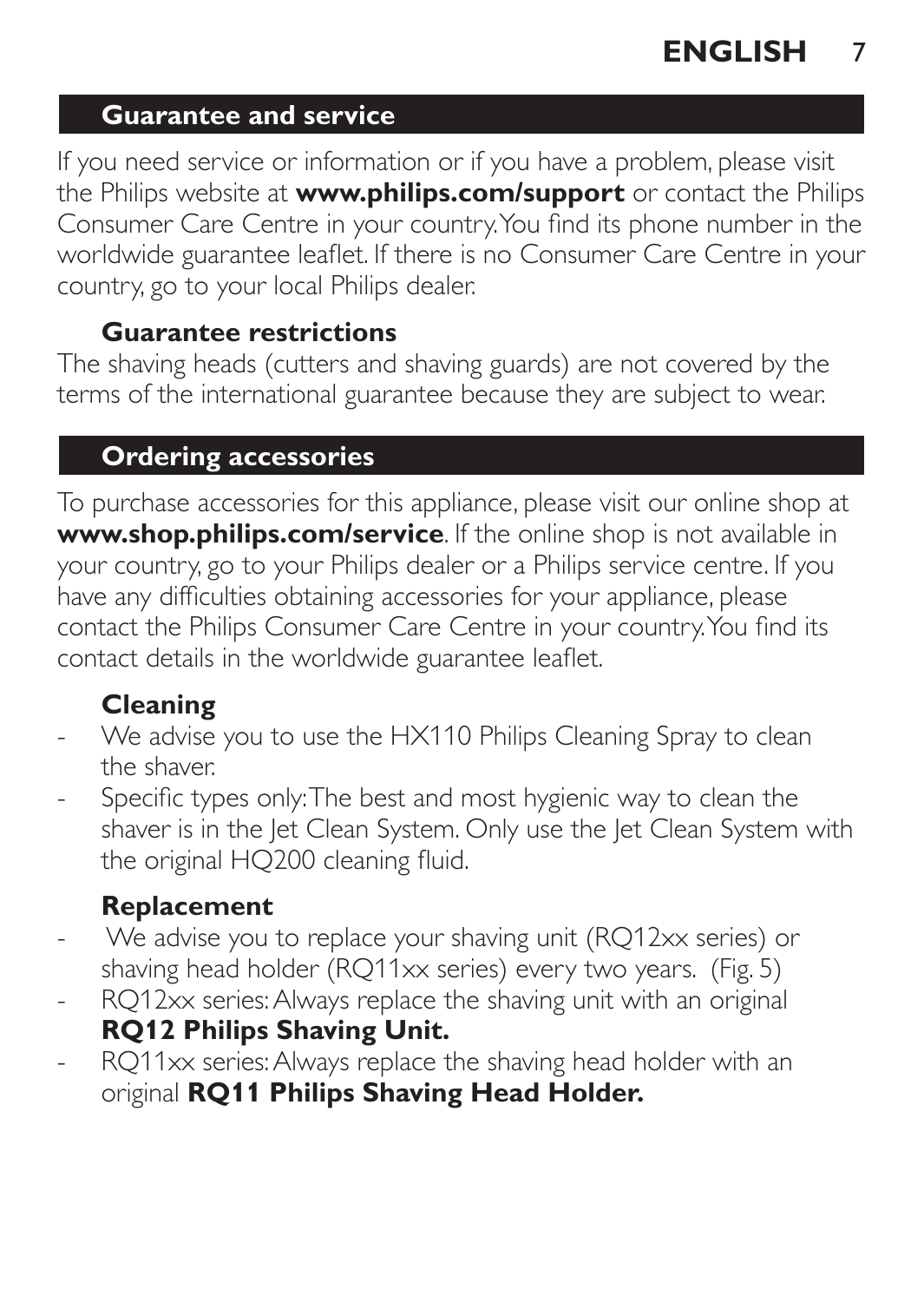#### <span id="page-7-0"></span>**Въведение**

Поздравления за вашата покупка и добре дошли във Philips! За да се възползвате изцяло от предлаганата от Philips поддръжка, регистрирайте продукта си на адрес www.philips.com/welcome.

#### **Важно**

Преди да използвате самобръсначката и системата Jet Clean (само за определени модели), прочетете внимателно тази брошура с важна информация и я запазете за справка в бъдеще.

*Забележка: В тази брошура терминът "уреди" се отнася до самобръсначката и системата Jet Clean. Ако в комплекта на вашата самобръсначка не влиза система Jet Clean, терминът се отнася само до самобръсначката.*

#### **Общи положения**

#### **Опасност**

Внимавайте адаптерът да не се мокри (фиг. 1).

#### **Предупреждение**

- В адаптера има трансформатор. Не отрязвайте адаптера, за да го замените с друг щепсел, тъй като това е опасно.
- Тези уреди не са предназначени за ползване от хора (включително деца) с намалени физически възприятия или умствени недъзи или без опит и познания, ако са оставени без наблюдение и не са инструктирани от страна на отговарящо за тяхната безопасност лице относно начина на използване на уредите.
- Наглеждайте децата, за да не си играят с уредите.
- Внимавайте с горещата вода, когато почиствате уредите. Винаги проверявайте дали водата не е прекалено гореща, за да предпазите ръцете си от изгаряне.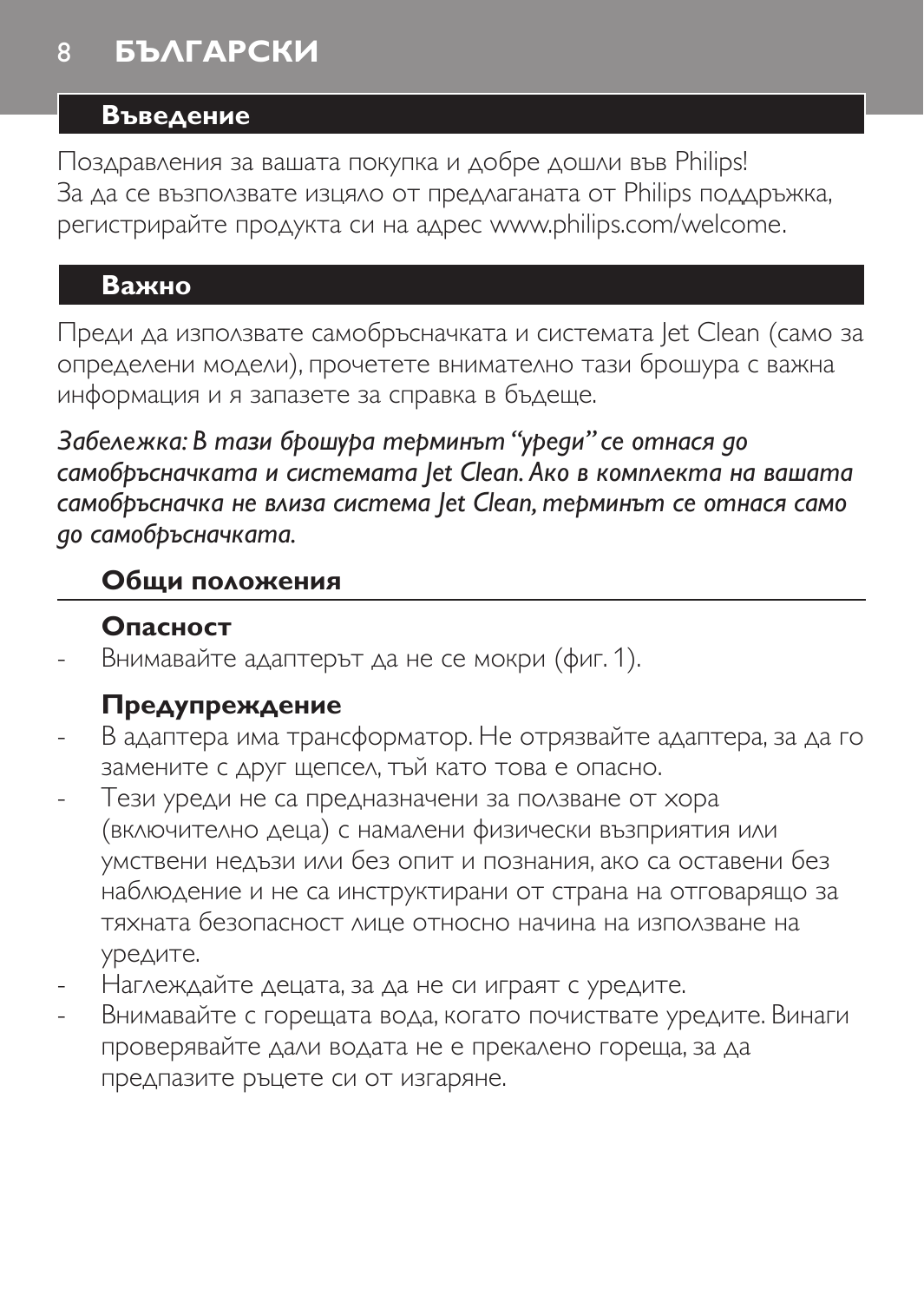#### **Внимание**

- Никога не потапяйте системата Jet Clean и зарядното устройство във вода и не ги мийте с течаща вода или в съдомиялна машина.
- Винаги поставяйте и използвайте устройствата върху устойчива на течности повърхност.
- Използвайте, зареждайте и съхранявайте уредите при температура между 5°C и 35°C.
- Използвайте само включените в комплекта аксесоари.
- Винаги проверявайте уредите и аксесоарите, преди да ги използвате. Не използвайте уредите или която и да било тяхна част, ако са повредени, тъй като това може да причини нараняване. Заменяйте повредените части само с такива от оригиналния тип.
- От гнездото отдолу на самобръсначката може да тече вода, когато я изплаквате. Това е нормално и не е опасно, тъй като цялата електроника е затворена в капсулован силов блок вътре в самобръсначката.
- $C$ ерия RO12xx : Ниво на шума: Lc = 65 dB [A]
- Серия  $RQ11xx$ : Ниво на шума: Lc = 67 dB [A]

#### **Приставка за оформяне на брада (само за определени модели)**

#### **Внимание**

- Използвайте приставката за оформяне на брада само за оформяне на лицево окосмяване (брада, мустаци и бакенбарди). Не я използвайте върху части от тялото под линията на врата.
- Използвайте приставката за оформяне на брада само със следните модели самобръсначки: RQ12xx, RQ11xx, RQ10xx.
- Приставката за оформяне на брада не е подходяща за почистване в съдомиялна машина.
- Не използвайте приставката за оформяне на брада, ако е повредена.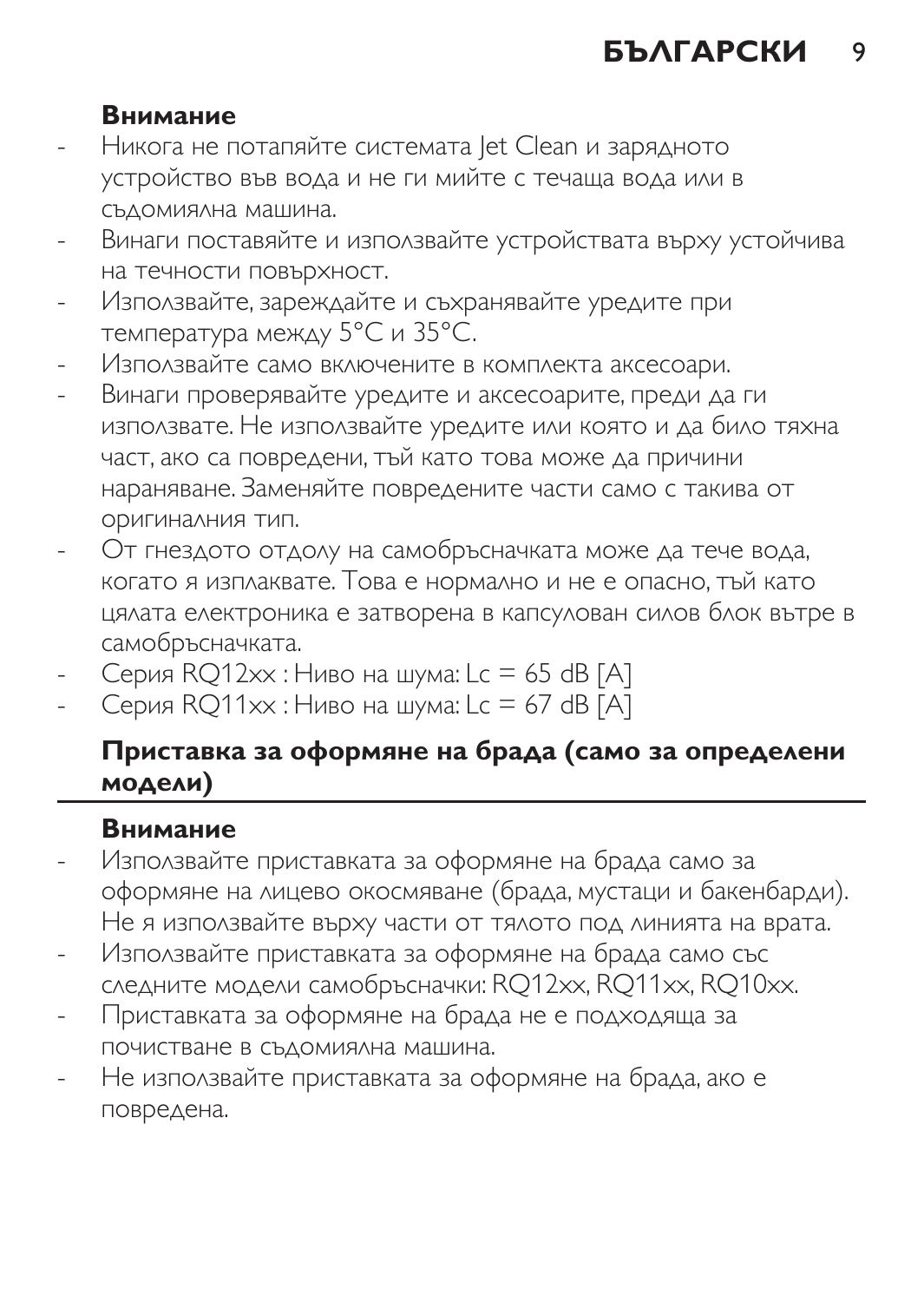#### **Система Jet Clean (само за определени модели)**

#### **Внимание**

- Никога не потапяйте системата Jet Clean във вода.
- Използвайте системата let Clean само с оригиналната почистваща течност HQ200.
- Винаги поставяйте системата Jet Clean върху стабилна, равна и хоризонтална повърхност, за да предотвратите разливане.
- През 15 дни изпразвайте почистващата камера и я изплаквайте обилно с гореща течаща вода.
- Системата Jet Clean измива щателно, но не дезинфектира самобръсначката, затова позволявайте самобръсначката ви да се ползва от други.
- Почистващата камера на системата Jet Clean не е подходяща за почистване в съдомиялна машина.
- Когато системата Jet Clean е готова за употреба, не я местете, за да предотвратите разливане на почистващата течност.

#### **Съответствие със стандартите**

- Тази самобръсначка съответства на международно одобрените норми за безопасност и може да се използва безопасно в банята или под душа, както и да се мие с течаща вода (фиг. 2).
- Тези уреди Philips са в съответствие с всички стандарти по отношение на електромагнитните излъчвания (EMF). Ако се употребяват правилно и съобразно напътствията в тази брошура с важна информация и в брошурата с информация за използването, включени в комплекта на самобръсначката, уредите са безопасни за използване според наличните досега научни факти.

#### **Изхвърляне**

След края на срока на експлоатация на уреда не го изхвърляйте заедно с нормалните битови отпадъци, а го предайте в официален пункт за събиране, където да бъде рециклиран. По този начин вие помагате за опазването на околната среда (фиг. 3).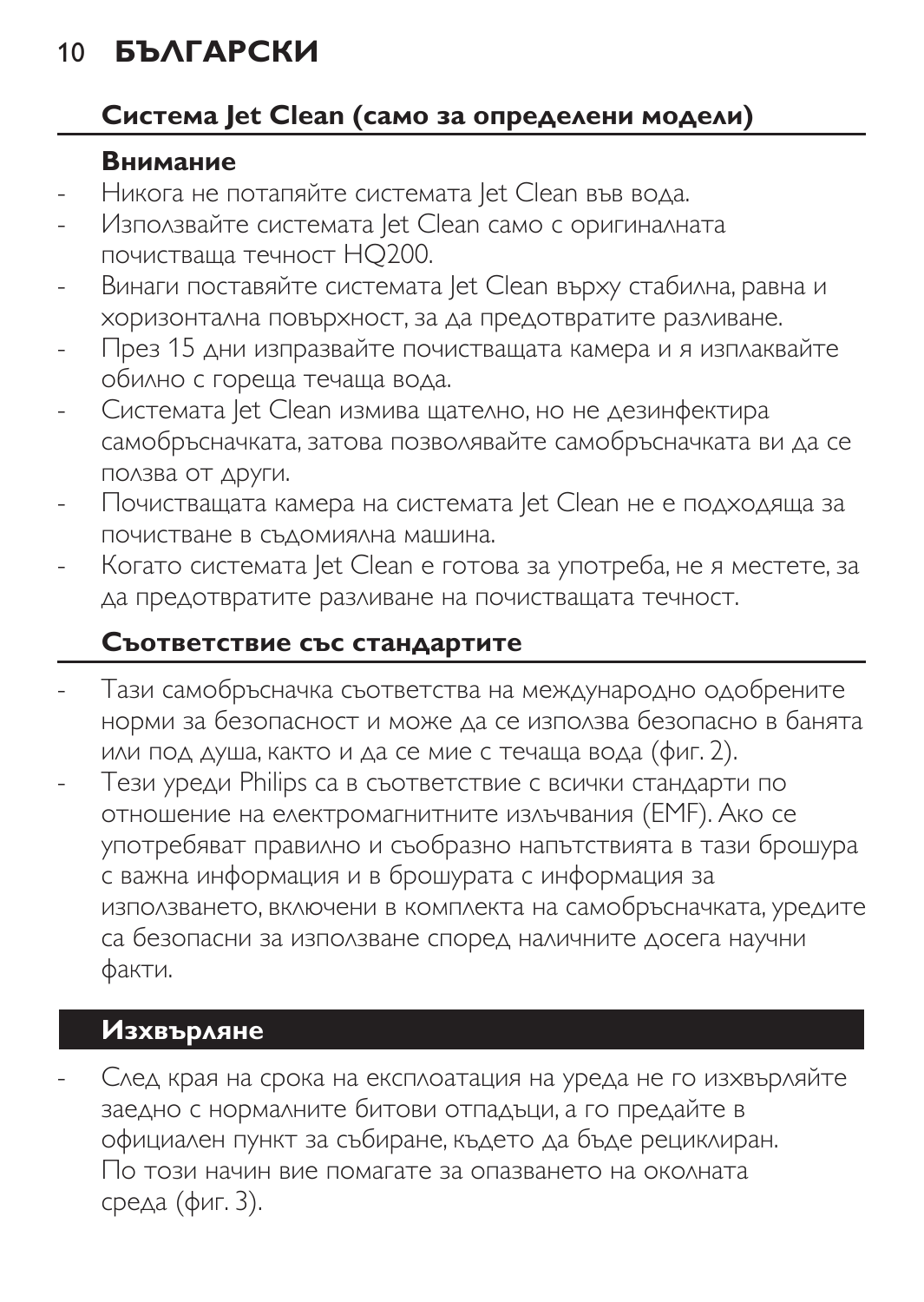Акумулаторната батерия съдържа вещества, които замърсяват околната среда. Винаги изваждайте батерията, преди да изхвърлите уреда или да го предадете в официален пункт за събиране. Изхвърляйте батерията в официален пункт за събиране на батерии. Ако имате проблеми при изваждане на батерията, можете също да занесете уреда в сервизен център на Philips. Там служителите ще извадят батерията и ще я изхвърлят по начин, опазващ околната среда (фиг. 4).

#### **Изваждане на акумулаторната батерия на самобръсначката**

Изваждайте акумулаторната батерия само когато ще изхвърляте самобръсначката. Трябва да сте сигурни, че батерията е напълно изтощена, когато я изваждате.

Внимавайте, планките на батерията са остри.

- 1 Проверете дали на задната страна на самобръсначката има винтове. Ако има, развийте ги.
- 2 Свалете задния панел на самобръсначката с отвертка.
- 3 Извадете акумулаторната батерия.

#### **Гаранция и сервиз**

Ако се нуждаете от сервизно обслужване или информация или имате проблем, посетете уеб сайта на Philips на адрес **www.philips.com/support** или се обърнете към Центъра за обслужване на потребители на Philips във вашата страна. Телефонния му номер ще намерите в международната гаранционна карта. Ако във вашата страна няма Център за обслужване на потребители, обърнете се към местния търговец на уреди на Philips.

#### **Гаранционни ограничения**

Условията на международната гаранция не важат за бръснещите глави (ножчета и предпазители), тъй като те подлежат на изхабяване.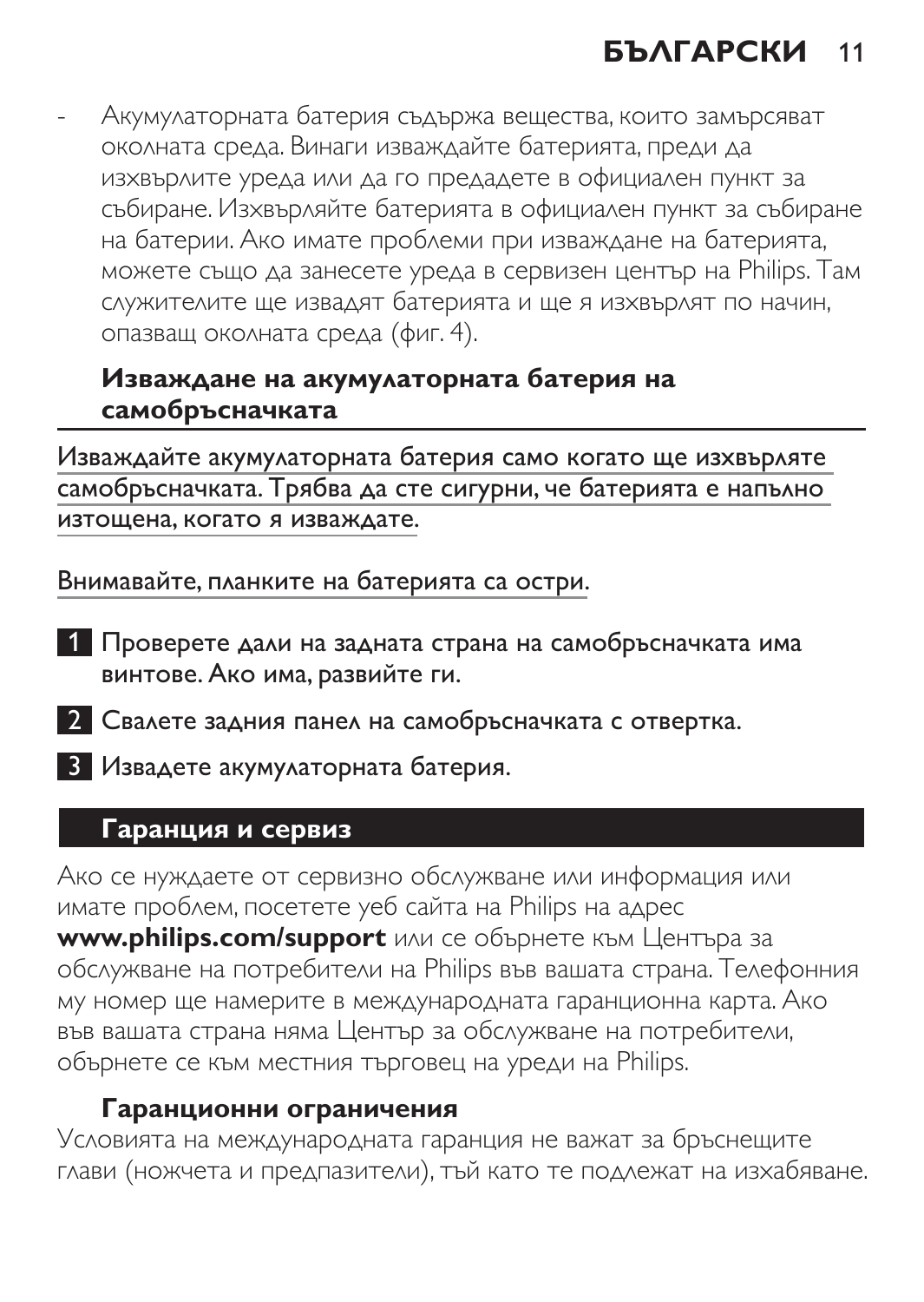#### **Поръчване на аксесоари**

За да закупите аксесоари за този уред, посетете нашия онлайн магазин на адрес **www.shop.philips.com/service**. Ако онлайн магазинът не е достъпен във вашата страна, посетете търговец на уреди Philips или сервиз на Philips. Ако срещнете затруднения при снабдяването с аксесоари за уреда, обърнете се към Центъра за обслужване на потребители на Philips във вашата страна. Данните за контакт ще намерите в международната гаранционна карта.

#### **Почистване**

- Съветваме ви да почиствате самобръсначката със спрея за почистване Philips HX110.
- Само за определени модели: Най-добрият и хигиеничен начин за почистване на самобръсначката е със системата Jet Clean. Използвайте системата Jet Clean само с оригиналната почистваща течност HQ200.

#### **Замяна**

- Съветваме ви да подменяте бръснещия блок (серия RQ12xx) или държача на бръснещата глава (серия RQ11xx) на всеки две години. (фиг. 5)
- Серия RQ12xx: Подменяйте бръснещия блок само с оригинален **бръснещ блок Philips RQ12.**
- Серия RQ11xx: Подменяйте държача на бръснещата глава само с оригинален **държач на бръснеща глава Philips RQ11.**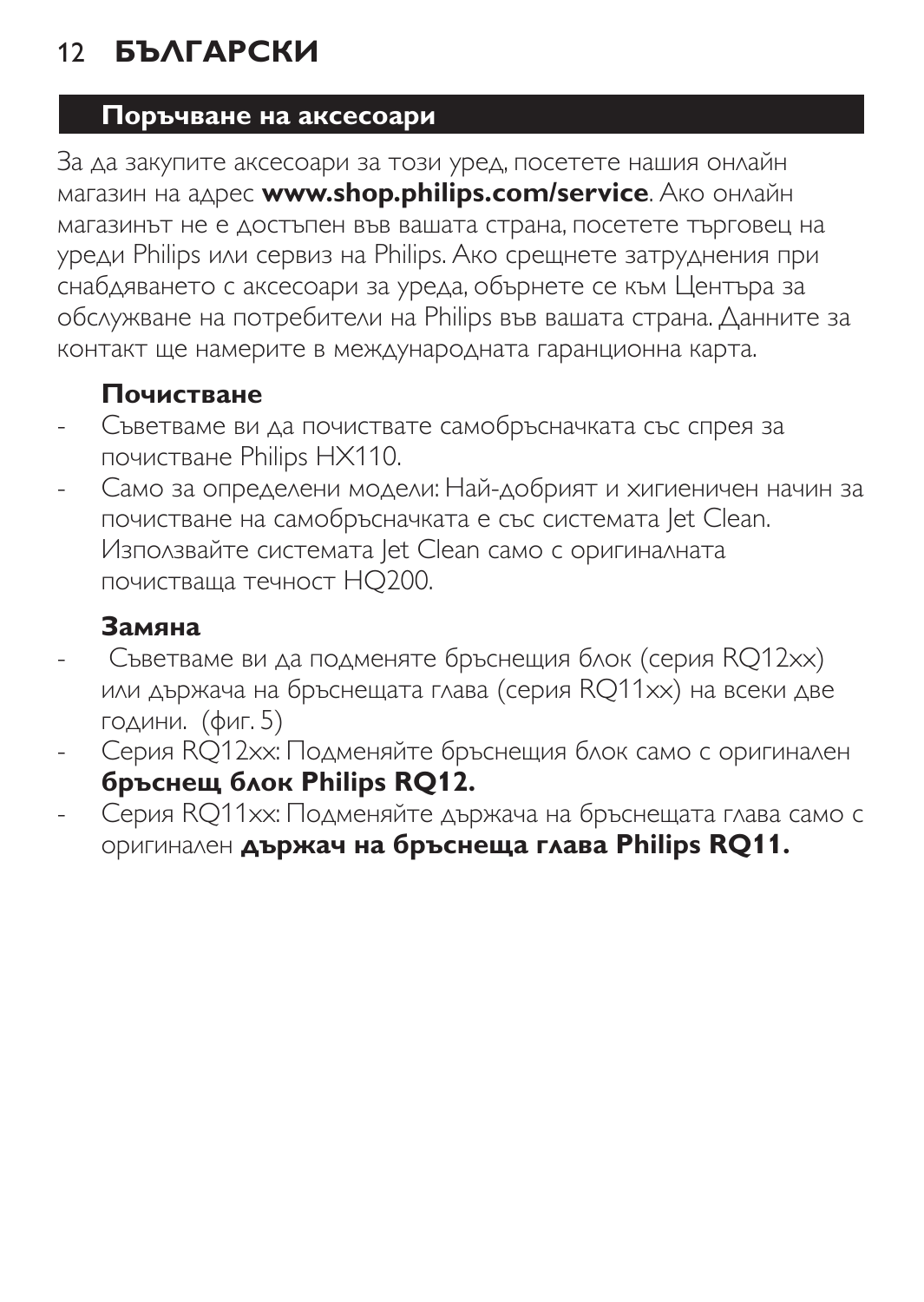### <span id="page-12-0"></span>**Úvod**

Gratulujeme vám k zakoupení výrobku a vítáme vás ve světě výrobků Philips. Abyste mohli plně využít podpory, kterou Philips poskytuje, zaregistrujte svůj výrobek na adrese www.philips.com/welcome.

#### **Důležité**

Před použitím holicího strojku a systému Jet Clean (pouze některé typy) si pečlivě přečtěte tuto příručku s důležitými informacemi a uschovejte ji pro budoucí použití.

*Poznámka: Termín "přístroje" se v této příručce vztahuje na holicí strojek a systém Jet Clean. Není-li vás holicí strojek vybaven systémem Jet Clean, vztahuje se termín pouze na holicí strojek.*

### **Obecné informace**

### **Nebezpečí**

Dbejte na to, aby adaptér nenavlhnul (Obr. 1).

### **Upozornění**

- Adaptér obsahuje transformátor. Proto tento adaptér nikdy nenahrazujte jinou zástrčkou. Mohlo by tak dojít k nebezpečné situaci.
- Osoby (včetně dětí) s omezenými fyzickými a duševními schopnostmi nebo nedostatkem zkušeností a znalostí by neměly s přístroji manipulovat, pokud nebyly o používání přístrojů předem instruovány nebo nejsou pod dohledem osoby zodpovědné za jejich bezpečnost.
- Dohlédněte na to, aby si s přístroji nehrály děti.
- Při použití horké vody během čištění přístrojů buďte opatrní. Vždy předem zkontrolujte, zda není voda příliš horká, abyste si neopařili ruce.

### **Upozornění**

- Systém Jet Clean a nabíječku neponořujte do vody, neoplachujte je pod tekoucí vodou, ani je nemyjte v myčce.
- Přístroje umístěte a používejte jen na povrchu, který je odolný proti tekutinám.
- Přístroj používejte, nabíjejte a uchovávejte při teplotě mezi 5 °C a 35 °C.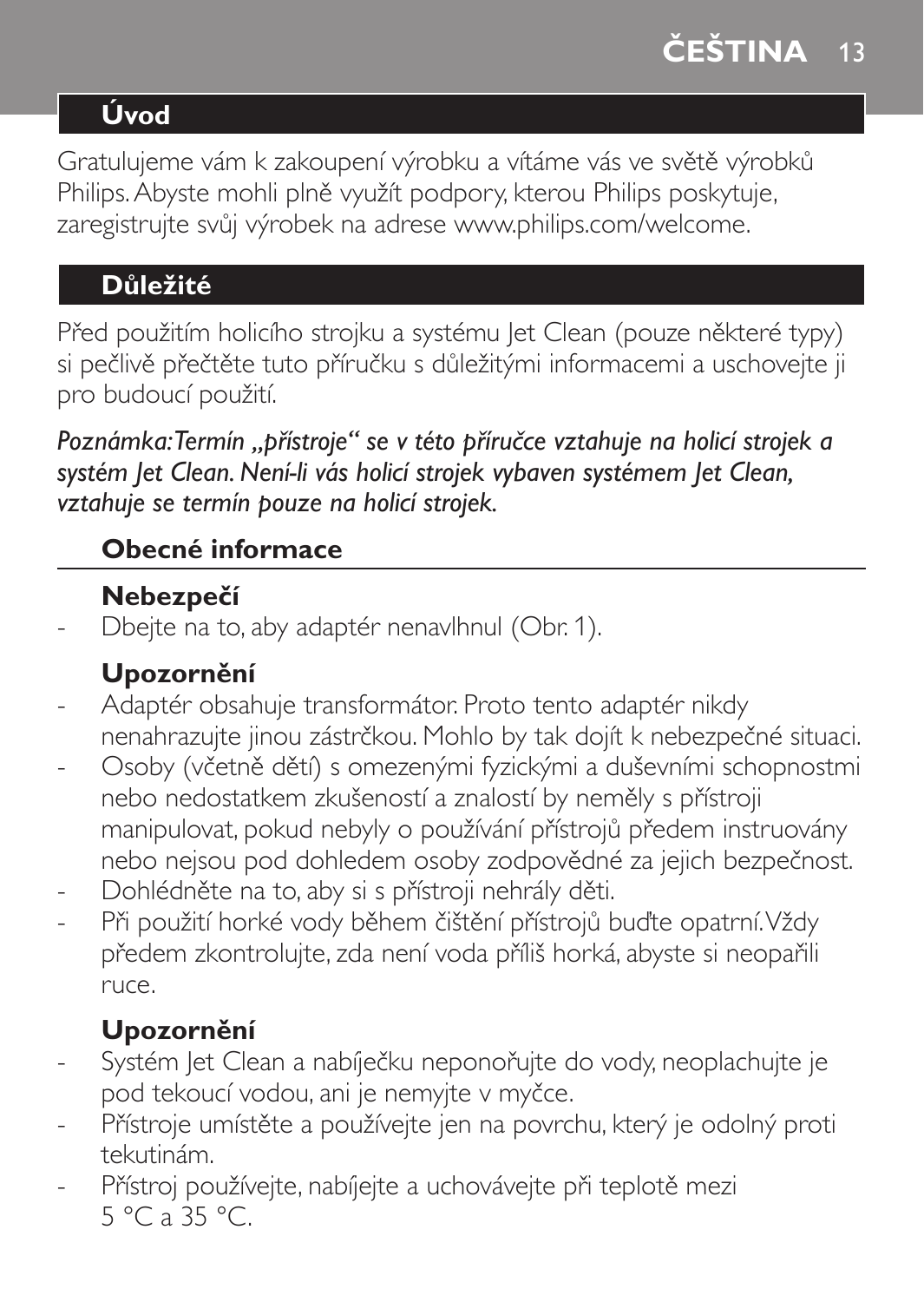# 14 **Čeština**

- Používejte výhradně dodané příslušenství.
- Před použitím přístroje jej vždy zkontrolujte. Pokud je přístroj nebo jeho část poškozeny, nepoužívejte jej. Mohlo by dojít ke zranění. Poškozené části nahraďte originálními náhradními díly.
- Ze zásuvky ve spodní části holicího strojku může po opláchnutí vytékat voda. To je normální a nehrozí žádné nebezpečí, protože veškeré elektronické díly holicího strojku jsou uzavřeny ve vodotěsné napájecí jednotce uvnitř strojku.
- $\text{Rada}$  RO12xx: Hladina hluku: Lc = 65 dB [A]
- $\text{Åada ROI1xx:}$  Hladina hluku: Lc = 67 dB  $\overline{[A]}$

### **Nástavec na zastřihování vousů (pouze některé typy)**

### **Upozornění**

- Nástavec na zastřihování vousů používejte pouze na zastřihování vousů (bradka, knírek a kotlety). Nepoužívejte jej na zastřihování částí těla pod úrovní krku.
- Nástavec na zastřihování vousů používejte pouze v kombinaci s následujícími holicími strojky: RO12xx,RO11xx, RO10xx.
- Nástavec na zastřihování vousů nelze mýt v myčce.
- Pokud je nástavec na zastřihování vousů poškozený, nepoužívejte jej.

# **Systém Jet Clean (pouze některé typy)**

### **Upozornění**

- Systém Jet Clean nikdy neponořujte do vody.
- Systém Jet Clean lze používat pouze s originální čisticí kapalinou HQ200.
- Systém Jet Clean vždy pokládejte na stabilní a vodorovný povrch, aby nedocházelo k úniku kapaliny.
- Vždy po 15 dnech vyprázdněte čisticí komoru a důkladně ji vypláchněte horkou vodou z vodovodu.
- Systém Jet Clean důkladně čistí strojek, ale nedezinfikuje jej, proto holicí strojek nepůjčujte.
- Čisticí komoru systému Jet Clean nelze mýt v myčce na nádobí.
- Pokud je systém let Clean připraven k použití, nepohybujte s ním, aby nedošlo k úniku čisticí kapaliny.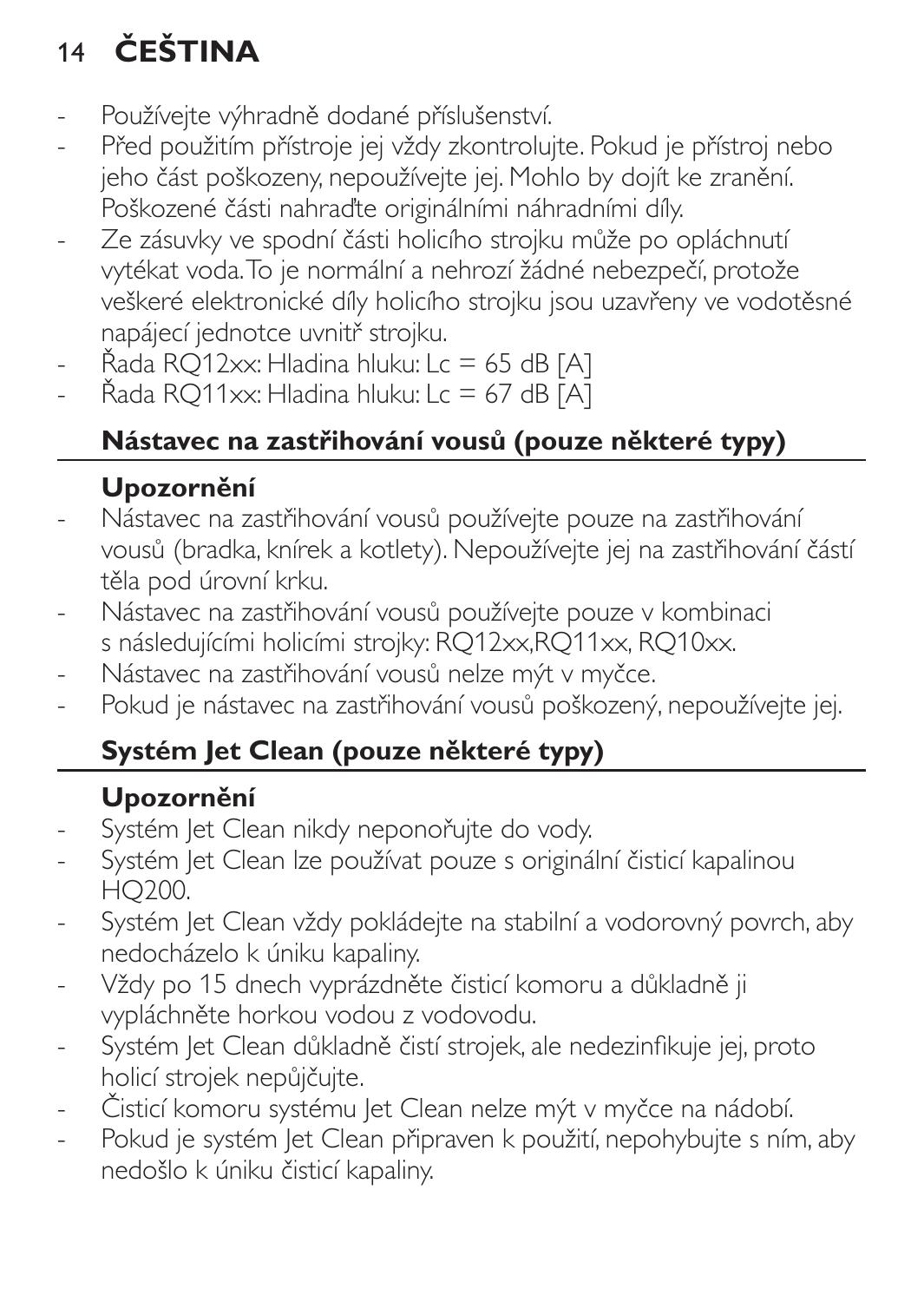#### **Soulad s normami**

- Tento holicí strojek odpovídá mezinárodním bezpečnostním předpisům a lze jej bez obav používat ve vaně nebo ve sprše a čistit pod tekoucí vodou (Obr. 2).
- Tyto přístroje společnosti Philips odpovídají všem normám týkajícím se elektromagnetických polí (EMP). Pokud jsou správně používány v souladu s pokyny uvedenými v této příručce s důležitými informacemi, která byla přibalena k holicímu strojku, je jeho použití podle dosud dostupných vědeckých poznatků bezpečné.

#### **Likvidace**

- Až přístroje doslouží, nevyhazujte je do běžného komunálního odpadu, ale odevzdejte je do sběrny určené pro recyklaci. Pomůžete tím chránit životní prostředí (Obr. 3).
- Akumulátor holicího strojku obsahuje látky, které mohou škodit životnímu prostředí. Před likvidací holicího strojku nebo jeho odevzdáním na oficiálním sběrném místě z něj vždy vyjměte akumulátor. Akumulátor odevzdejte na oficiálním sběrném místě pro akumulátory. Nedaří-li se vám akumulátor vyjmout, můžete holicí strojek zanést do servisního střediska společnosti Philips. Zaměstnanci střediska akumulátor vyjmou a zajistí jeho bezpečnou likvidaci (Obr. 4).

### **Vyjmutí nabíjecího akumulátoru holicího strojku**

Akumulátor z přístroje vyjměte pouze tehdy, až budete holicí strojek likvidovat. Budete-li akumulátor vyjímat, ujistěte se, že je zcela vybitý.

#### Pozor, pásky od akumulátoru jsou ostré.

- 1 Zkontrolujte, zda se na zadní straně holicího strojku nacházejí šrouby. Pokud ano, vyjměte je.
- 2 Pomocí šroubováku odstraňte zadní panel holicího strojku.
- 3 Vyjměte akumulátor.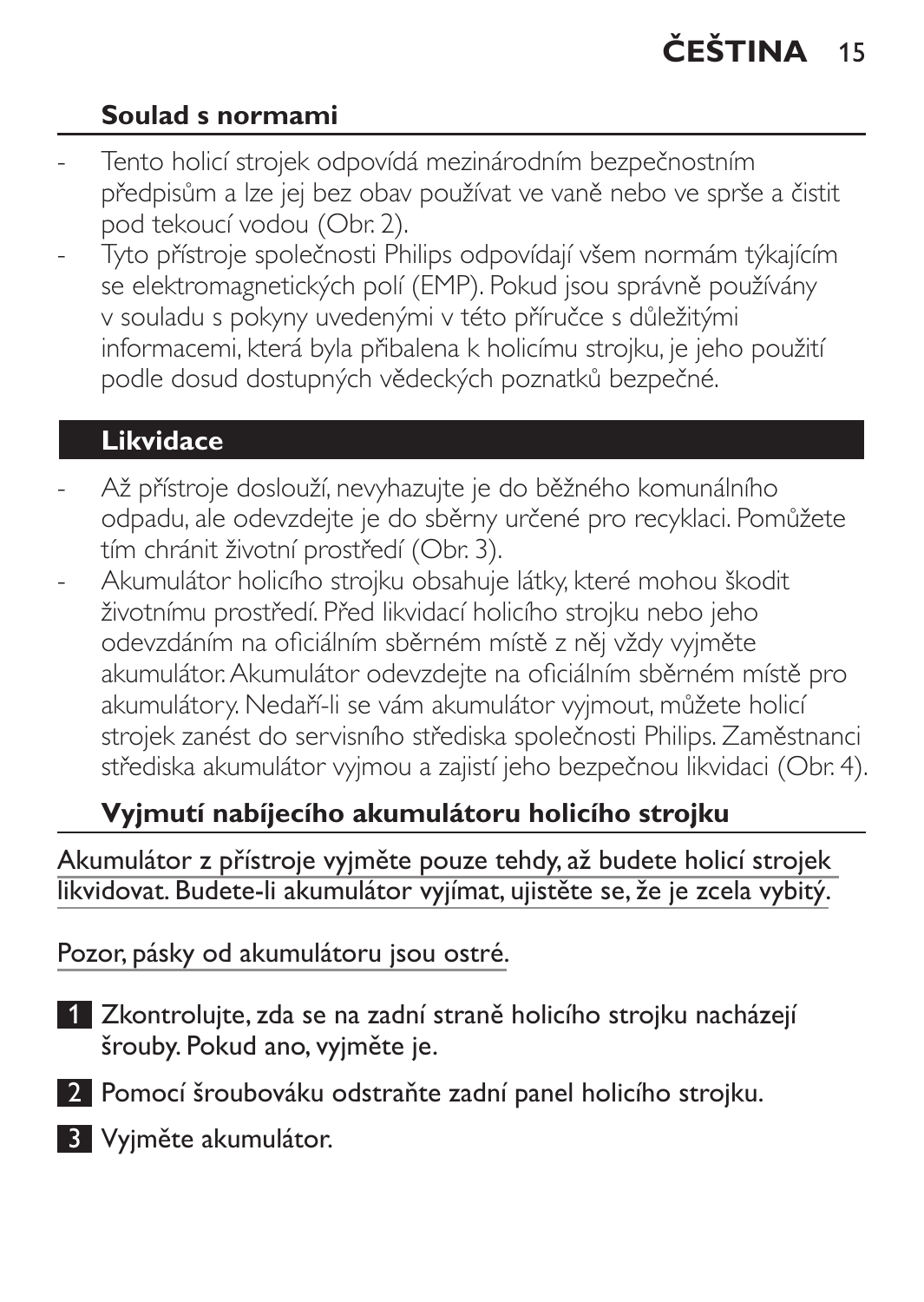# 16 **Čeština**

#### **Záruka a servis**

Potřebujete-li servis, informace nebo dojde-li k potížím, navštivte webovou stránku společnosti Philips **www.philips.com/support**, nebo se obraťte na středisko péče o zákazníky společnosti Philips ve své zemi. Příslušné telefonní číslo najdete v záručním listu s celosvětovou platností. Pokud se ve vaší zemi středisko péče o zákazníky nenachází, kontaktujte místního dodavatele výrobků Philips.

#### **Omezení záruky**

Na holicí hlavy (střihací jednotky a kryty) se nevztahují podmínky mezinárodní záruky, protože podléhají opotřebení.

#### **Dodatečné příslušenství**

Chcete-li zakoupit příslušenství pro tento přístroj, navštivte náš online obchod na adrese **www.shop.philips.com/service**. Pokud není online obchod dostupný ve vaší zemi, obraťte se na prodejce výrobků Philips nebo servisní středisko Philips. Budete-li mít jakékoli potíže se získáním příslušenství pro váš přístroj, kontaktujte středisko péče o zákazníky společnosti Philips ve vaší zemi. Kontaktní informace naleznete v záručním listu s celosvětovou platností.

### **Čištění**

- Na čištění holicího strojku doporučujeme používat čisticí sprej HX110 Philips.
- Pouze některé typy: Nejlepší a nejhygieničtější způsob čištění holicího strojku zajišťuje systém Jet Clean. Systém Jet Clean lze používat pouze s originální čisticí kapalinou HQ200.

### **Výměna**

- Holicí jednotku (řada RQ12xx) nebo držák holicí hlavy (řada RQ11xx) doporučujeme měnit jednou za dva roky. (Obr. 5)
- Řada RQ12xx: Holicí jednotku nahraďte pouze originální **holicí jednotkou Philips RQ12**.
- Řada RQ11xx: Držák holicí hlavy nahraďte pouze originálním **držákem holicí hlavy Philips RQ11.**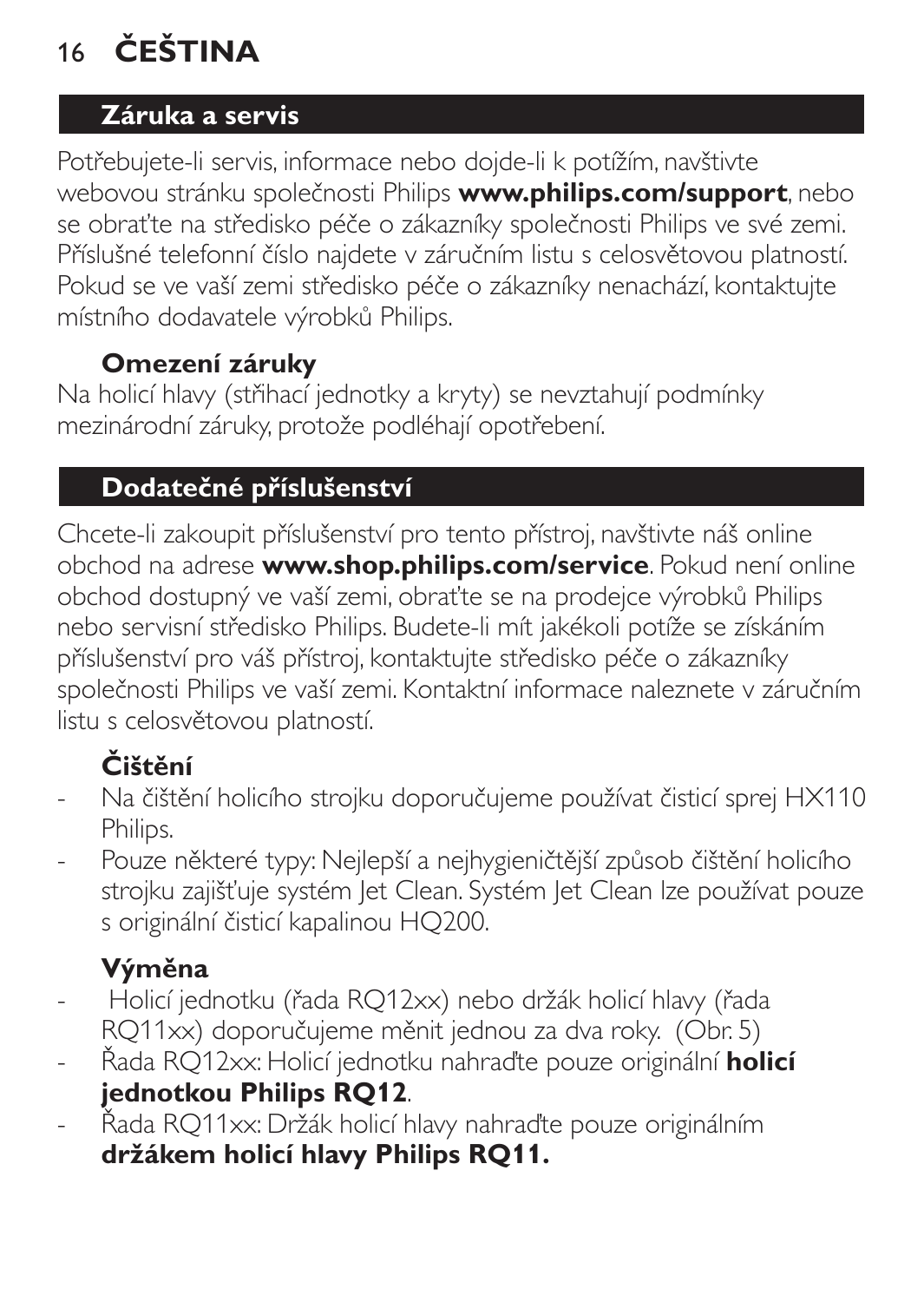#### <span id="page-16-0"></span>**Sissejuhatus**

Palju õnne ostu puhul ja tere tulemast Philipsi toodete kasutajate hulka! Philipsi klienditoe tõhusamaks kasutamiseks registreerige toode veebilehel www.philips.com/welcome.

#### **Tähtis**

Enne pardli ja Jet Clean süsteemi (üksikute mudelite puhul) kasutamist lugege olulise teabe brošüür hoolikalt läbi ja hoidke see edaspidiseks alles.

*Märkus. Kõnealuses brošüüris kasutatakse väljendit "seadmed" pardli ja Jet Clean süsteemi kohta. Kui teie pardel ei ole varustatud Jet Clean süsteemiga, viidatakse ainult pardlile.*

### **Üldteave**

### **Oht**

Veenduge, et adapter ei saaks märjaks (Jn 1).

### **Hoiatus**

- Adapteris on muundur. Ärge lõigake adapterit ära, et asendada seda mõne teise pistikuga. See võib põhjustada ohtlikke olukordi.
- Neid seadmeid ei tohi kasutada füüsilise, meele- või vaimse häirega isikud ega ka ebapiisavate kogemuste või teadmistega isikud (kaasa arvatud lapsed), välja arvatud juhul, kui nende ohutuse eest vastutav isik neid seadme kasutamise juures valvab või on neid selleks juhendanud.
- Lapsi tuleb valvata, et nad seadmetega ei mängiks.
- Seadme puhastamisel olge tulise veega ettevaatlik. Kontrollige alati, et vesi ei oleks liiga tuline, vastasel korral võite kätele põletushaavu saada.

#### **Ettevaatust**

- Ärge kunagi kastke Jet Clean süsteemi või laadijat vette ega loputage neid voolava vee all. Samuti ei tohi neid panna nõudepesumasinasse.
- Hoidke ja kasutage seadmeid alati veekindlal pinnal.
- Kasutage, laadige ja hoiustage seadmeid temperatuurivahemikus  $5 - 35$  °C.
- Kasutage ainult komplektisolevaid tarvikuid.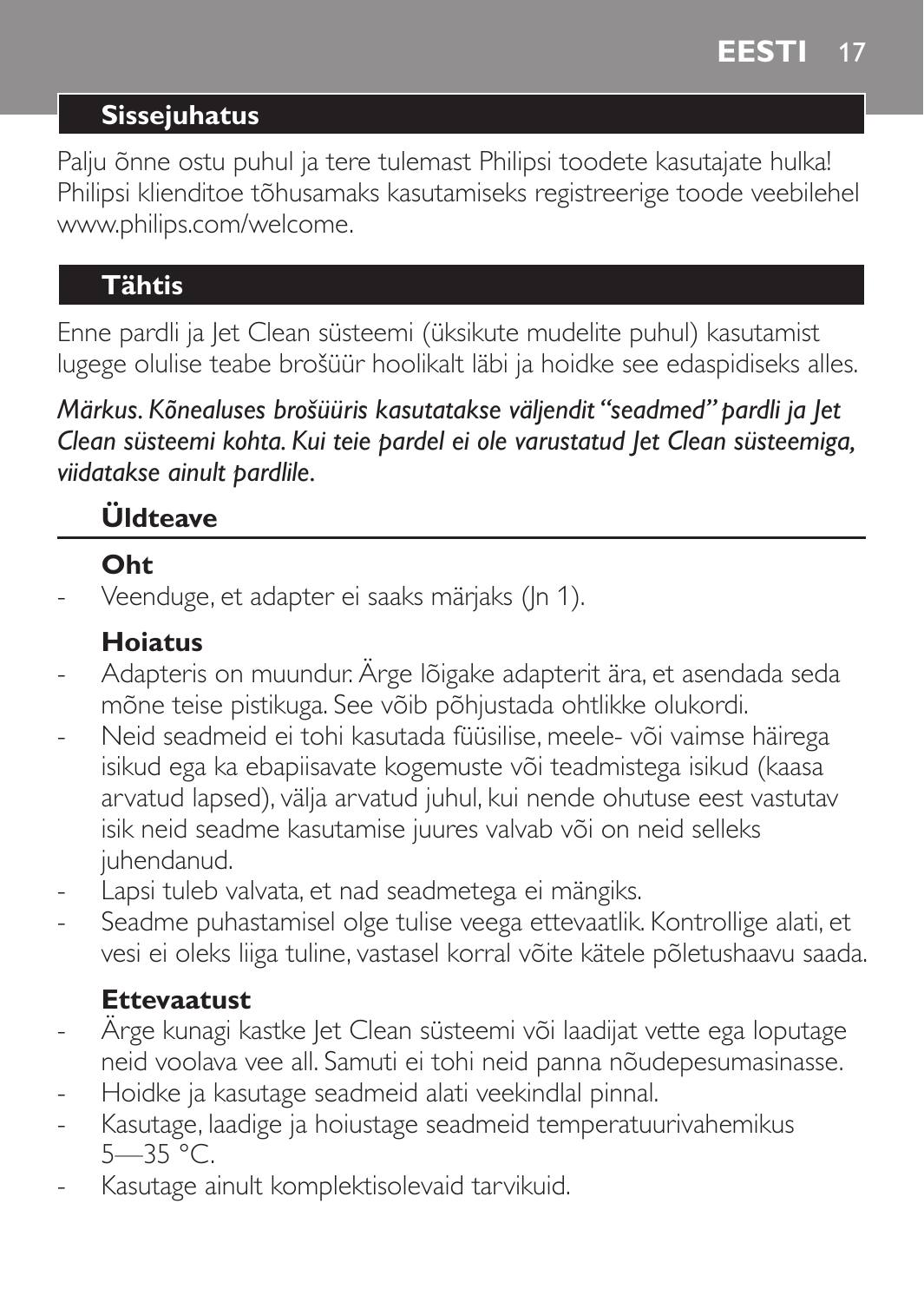### 18 **Eesti**

- Kontrollige seadmeid ja tarvikuid alati enne kasutamist. Ärge kasutage neid ega nende osi, kui need on kahjustatud, sest see võib põhjustada vigastusi. Asendage kahjustatud osad originaalsete vastu välja.
- Loputamise ajal võib pardli põhjas olevast pistikupesast vett välja tilkuda. See on normaalne ega ole ohtlik, sest kogu elektroonika on pardli sees olevas hermeetiliselt suletud toiteallikas.
- RO12xx seeria: müratase: Lc = 65 dB [A]
- $RO11xx$  seeria: müratase: Lc = 67 dB  $\overline{[A]}$

### **Habemekoolutaja tarvik (üksnes teatud mudelitel)**

### **Ettevaatust**

- Kasutage habemekoolutaja tarvikut üksnes näokarvade piiramiseks (habe, vuntsid ja põskhabe). Ärge kasutage seda piirkondades, mis asuvad allpool kaela.
- Kasutage habemekoolutaja tarvikut üksnes koos järgmiste pardlitüüpidega: RQ12xx, RQ11xx, RQ10xx.
- Habemekoolutaja tarvikut ei tohi pesta nõudepesumasinas.
- Ärge kasutage habemekoolutaja tarvikut, kui see on kahjustatud.

### **Jet Clean süsteem (ainult teatud mudelitel)**

#### **Ettevaatust**

- Ärge kunagi kastke Jet Clean süsteemi vette.
- Kasutage Jet Clean süsteemis ainult originaalset puhastusvedelikku HQ200.
- Pange Jet Clean süsteem lekkimise ärahoidmiseks alati kindlale, tasasele ja horisontaalsele pinnale.
- Tühjendage puhastuskamber ja puhastage seda hoolikalt, loputades seadet iga 15 päeva tagant kuuma kraanivee all.
- Jet Clean süsteem küll peseb pardli hoolikalt puhtaks, kuid ei desinfitseeri seda, seepärast ärge andke pardlit teistele kasutada.
- Jet Clean süsteemi puhastuskamber pole nõudepesumasinas pestav.
- Kui Jet Clean süsteem on kasutusvalmis, ärge seda puhastamisvedeliku lekkimise ärahoidmiseks teise kohta nihutage.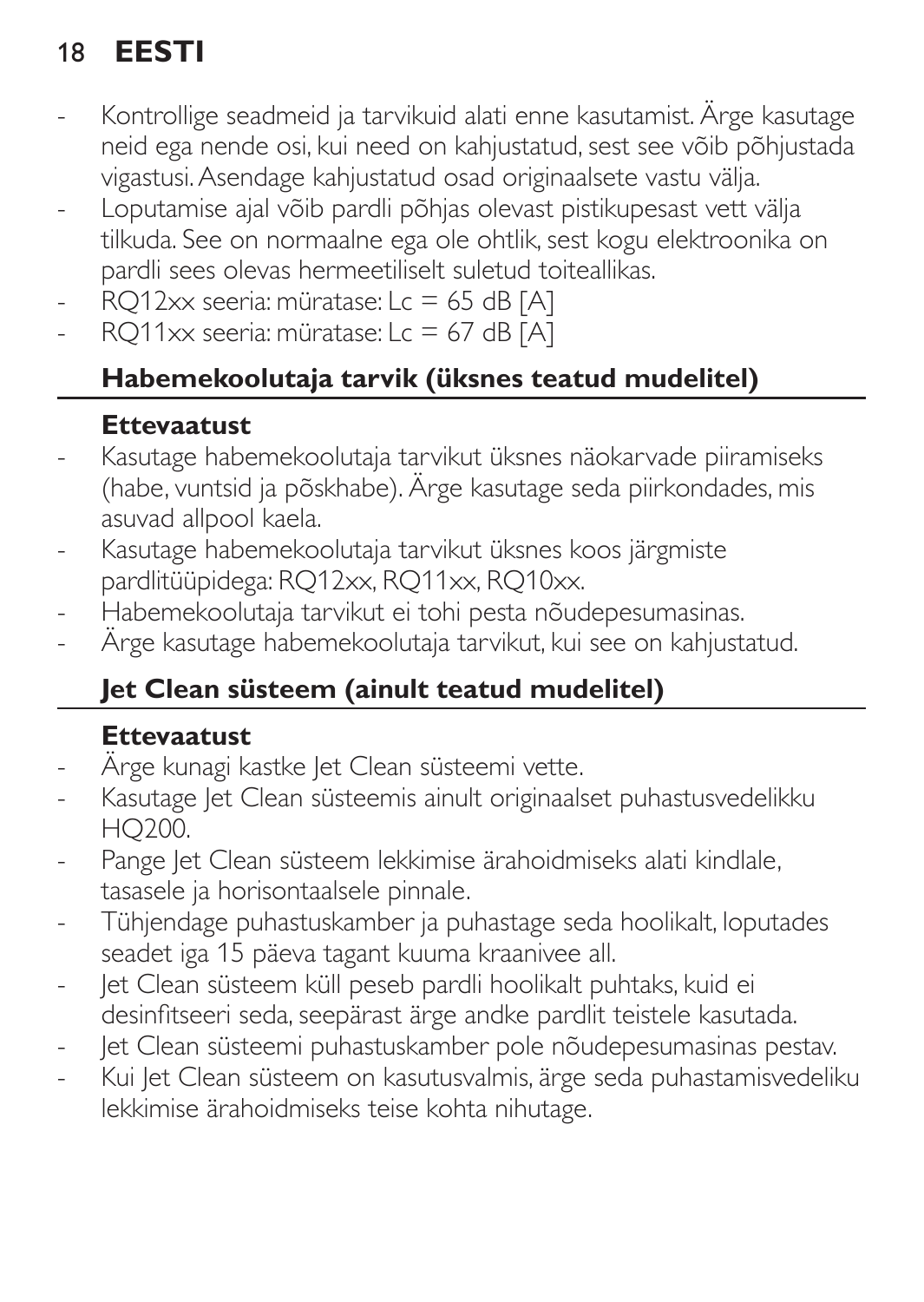#### **Vastavus standarditele**

- Seade vastab rahvusvaheliselt tunnustatud ohutuseeskirjadele ning seda võib turvaliselt kasutada nii vannis kui ka duši all, aga ka kraani all puhastada (Jn 2).
- Need Philipsi seadmed vastavad kõikidele elektromagnetvälju (EMF) käsitlevatele standarditele. Kui seadmeid käsitsetakse õigesti ja käesolevale kasutusbrošüürile vastavalt, on neid tänapäeval käibelolevate teaduslike teooriate järgi ohutu kasutada.

#### **Kasutusest kõrvaldamine**

- Tööea lõpus ei tohi seadmeid tavalise majapidamisjääkide hulka visata. Seade tuleb käidelda ametlikus kogumispunktis. Seda tehes aitate keskkonda säästa (Jn 3).
- Pardli laetav aku sisaldab keskkonda saastavaid aineid. Enne pardli kasutusest kõrvaldamist ja ametlikus kogumispunktis käitlemist peate aku alati seadmest eemaldama. Visake aku ära ametlikus akude kogumispunktis. Kui te ei suuda akut ise eemaldada, võite seadme Philipsi hoolduskeskusesse viia. Selle keskuse personal eemaldab seadmest aku ja utiliseerib selle keskkonda ohustamata (Jn 4).

#### **Pardli laetava aku eemaldamine**

Võtke laetav aku seadmest välja ainult siis, kui kõrvaldate pardli kasutusest. Veenduge selles, et aku oleks eemaldamisel täiesti tühi.

#### Ettevaatust, aku klemmiribade ääred on teravad.

- 1 Kontrollige, kas pardli tagaküljel asuvad kaks kruvi. Kui jah, eemaldage need.
- 2 Eemaldage pardli tagumine paneel kruvikeerajaga.
- **3** Eemaldage laetav aku.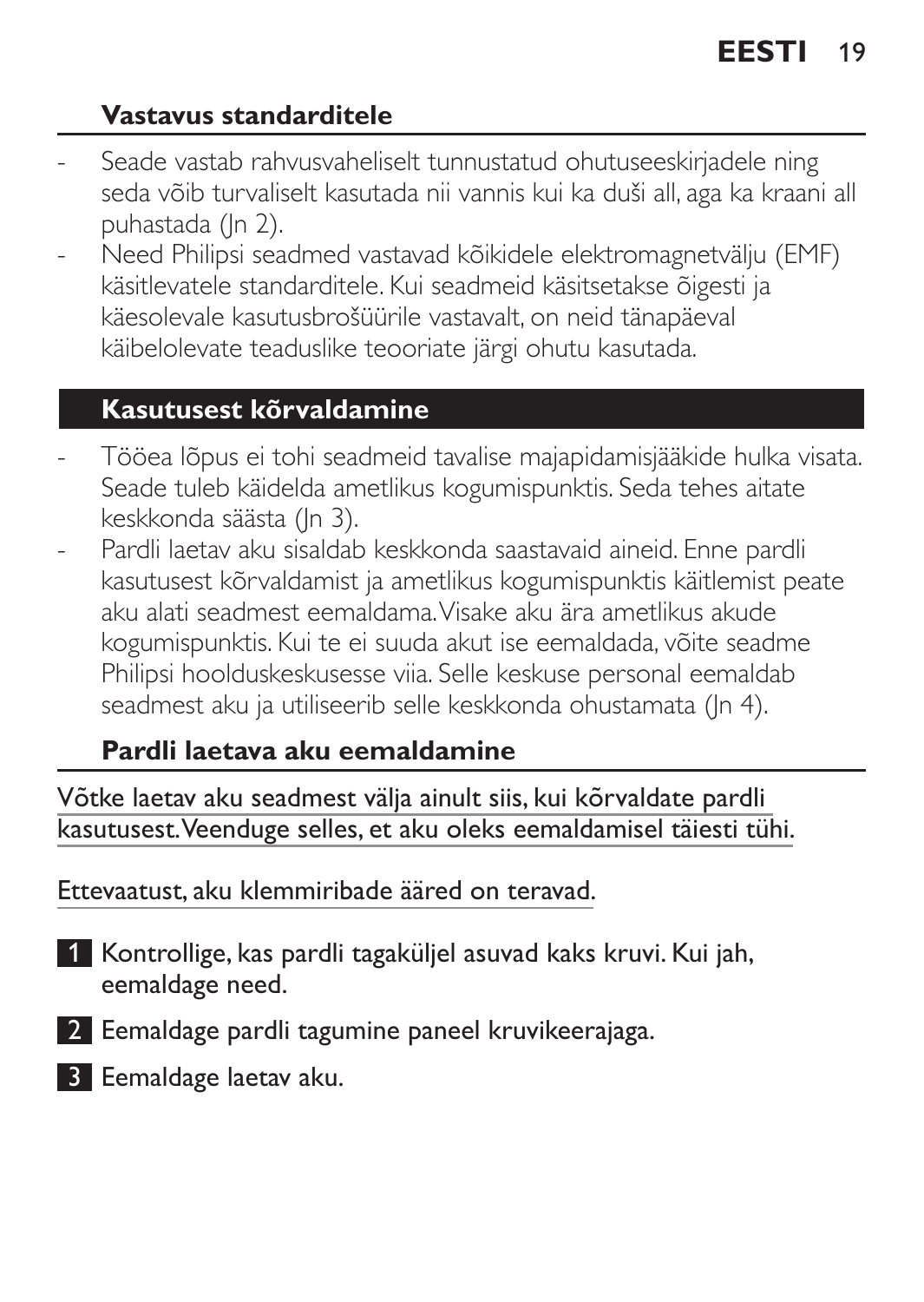### 20 **Eesti**

#### **Garantii ja hooldus**

Kui vajate hooldust, teavet või teil on probleem, külastage Philipsi veebilehte www.philips.com/support või pöörduge oma riigi Philipsi klienditeeninduskeskusesse. Telefoninumbri leiate ülemaailmselt garantiilehelt. Kui teie riigis ei ole klienditeeninduskeskust, pöörduge Philipsi kohaliku müügiesindaja poole.

#### **Garantiipiirangud**

Lõikepeade (nii lõiketerade kui ka raseerimisvõrede) asendamine pole rahvusvahelise garantiitingimustega reguleeritud, sest need on kuluvad osad.

#### **Tarvikute tellimine**

Sellele seadmele tarvikute ostmiseks külastage meie veebilehte www.shop.philips.com/service. Kui teie riigis ei ole Philipsi veebipoodi, pöörduge Philipsi müügiesindaja või Philipsi teeninduskeskuse poole. Kui te ei leia vajalikke tarvikuid, pöörduge oma riigi Philipsi klienditeeninduskeskusesse. Selle kontaktandmed leiate ülemaailmselt garantiilehelt.

### **Puhastamine**

- Soovitame pardli puhastamiseks kasutada piserdusvedelikku HX110.
- Teatud mudelite puhul: kõige parem ja hügieenilisem viis pardli puhastamiseks on Jet Clean süsteem. Kasutage Jet Clean süsteemi üksnes puhastusvedelikuga HQ200.

#### **Osade vahetamine**

- Soovitame vahetada raseerimispead (RQ12xx seeria) või raseerimispea hoidjat (RQ11xx seeria) iga kahe aasta järel. (Jn 5)
- RO12xx seeria: asendage raseerimispea originaalse Philipsi raseerimispeaga RQ12.
- RQ11xx seeria: asendage raseerimispea hoidja originaalse Philipsi **raseerimispea hoidjaga RQ11 .**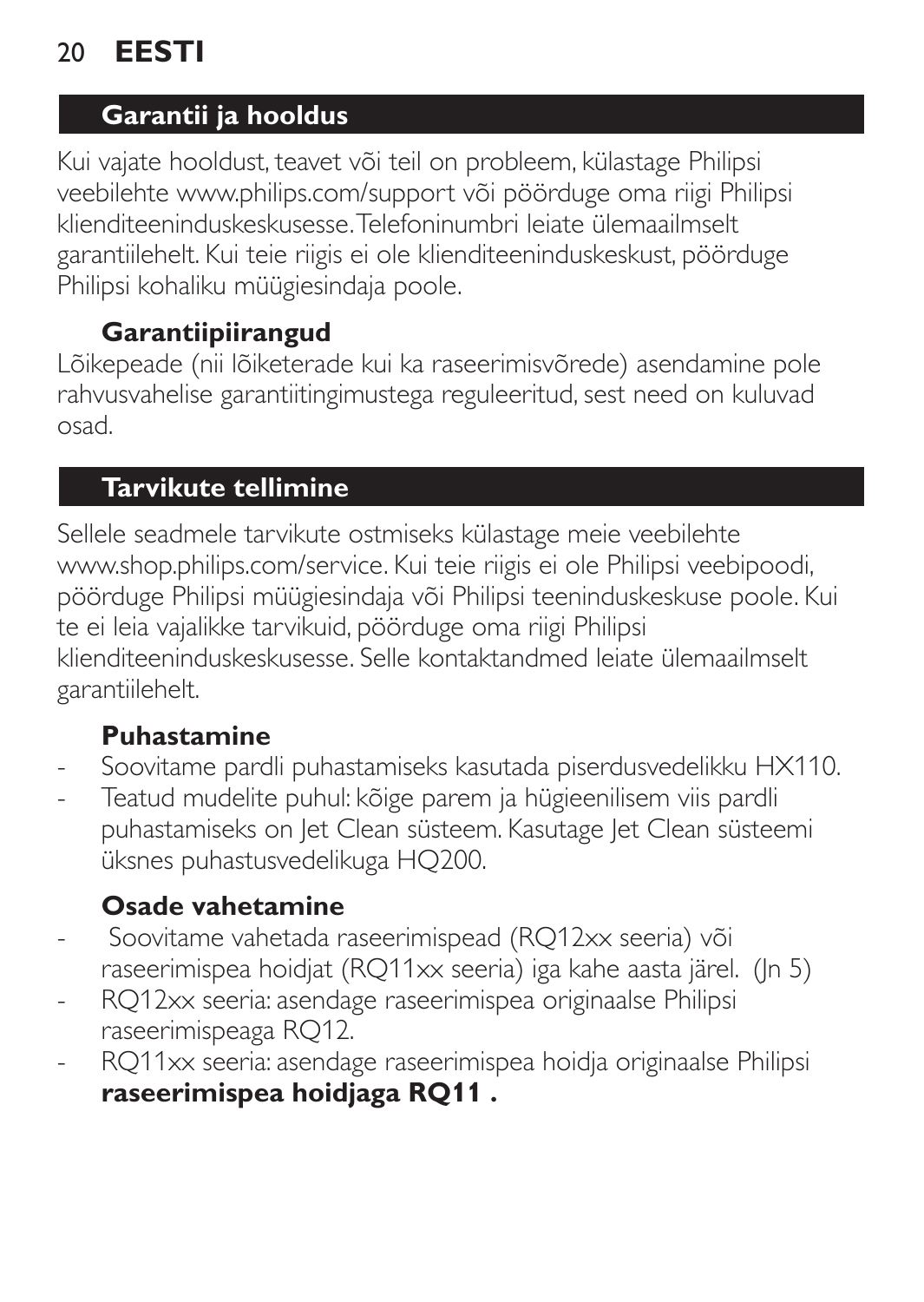#### <span id="page-20-0"></span>**Uvod**

Čestitamo na kupnji i dobro došli u Philips! Kako biste u potpunosti iskoristili podršku koju nudi tvrtka Philips, registrirajte svoj proizvod na: www.philips.com/welcome.

### **Važno**

Prije nego započnete s korištenjem aparata za brijanje i sustava Jet Clean (samo određeni modeli), pažljivo pročitajte ovu knjižicu s važnim uputama i sačuvajte je za buduće potrebe.

*Napomena: U ovoj knjižici pojam "aparati" odnosi se na aparat za brijanje i sustav Jet Clean. Ako vaš aparat za brijanje nije opremljen sustavom Jet Clean, pojam se odnosi samo na aparat za brijanje.*

### **Općenito**

### **Opasnost**

Pazite da se adapter ne smoči (Sl. 1).

### **Upozorenje**

- Adapter sadrži transformator. Nikada ne zamjenjujte adapter nekim drugim jer je to opasno.
- Ovi aparati nisu namijenjeni osobama (uključujući djecu) sa smanjenim fizičkim ili mentalnim sposobnostima niti osobama koje nemaju dovoljno iskustva i znanja, osim ako im je osoba odgovorna za njihovu sigurnost dala dopuštenje ili ih uputila u korištenje aparata.
- Djecu je potrebno nadzirati kako se ne bi igrala s aparatom.
- Prilikom čišćenja aparata budite oprezni s vrućom vodom. Uvijek pazite da voda ne bude prevruća kako ne biste opekli ruke.

### **Oprez**

- Sustav let Clean i punjač nikada nemojte uranjati u vodu, nemojte ih ispirati pod mlazom vode i nemojte ih prati u stroju za pranje posuđa.
- Aparate uvijek stavljajte i koristite na površini otpornoj na tekućine.
- Aparate koristite, punite i odlažite pri temperaturi između 5°C i 35°C.
- Koristite samo dodatnu opremu isporučenu s aparatom.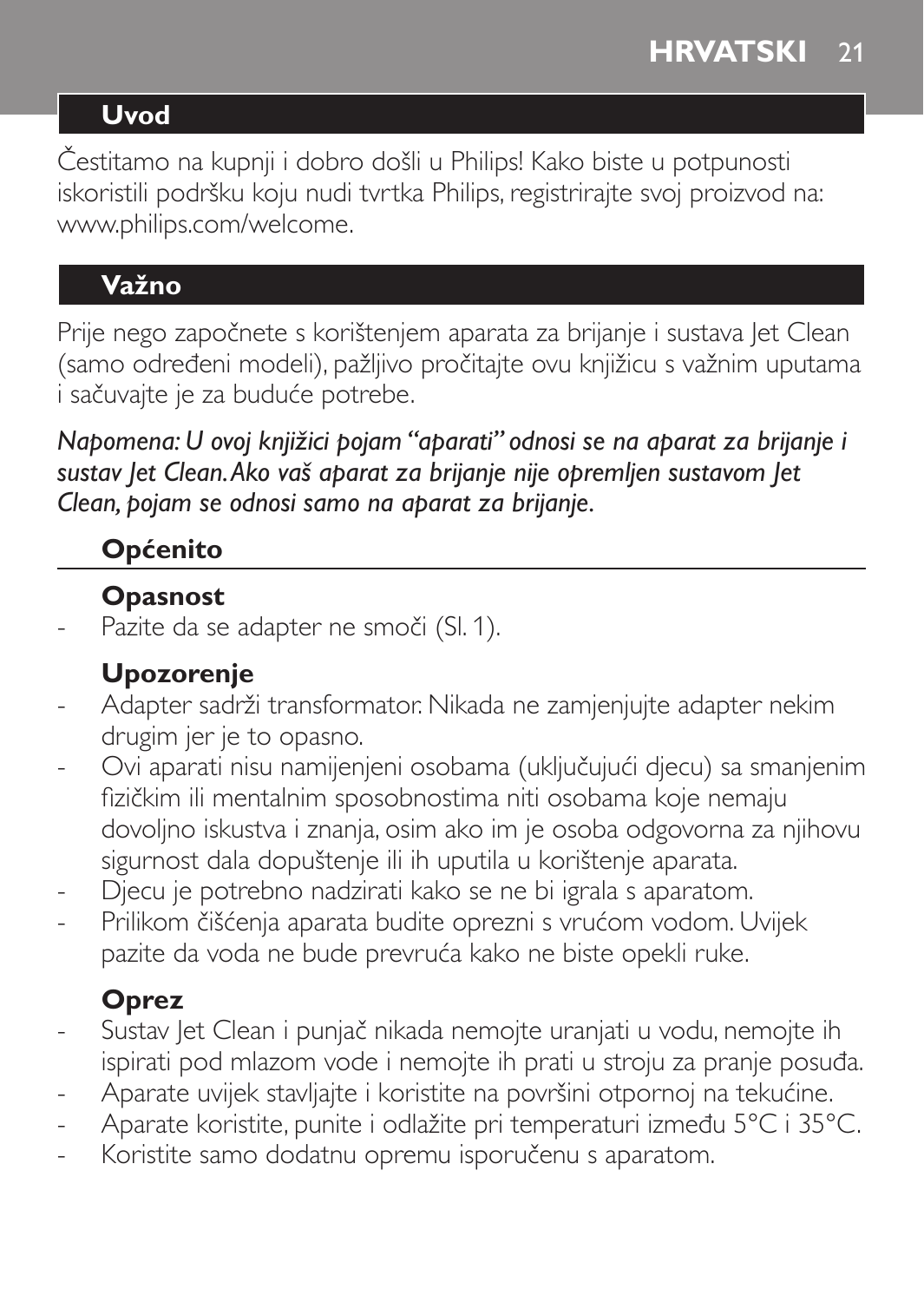# 22 **Hrvatski**

- Uvijek pregledajte aparate i dodatke prije korištenja. Nemojte koristiti aparat ako je bilo koji od njegovih dijelova oštećen jer to može dovesti do ozljeda. Oštećene dijelove zamijenite originalnim dijelovima.
- Voda može curiti iz utičnice na dnu aparata prilikom pranja. To je normalno i potpuno bezopasno jer je sva elektronika aparata zaštićena u zatvorenoj jedinici za napajanje unutar aparata za brijanje.
- Serija RO12 $\times$ x: razina buke: Lc = 65 dB [A]
- Serija RQ11 $xx$ : razina buke: Lc = 67 dB [A]

### **Dodatak za oblikovanje brade (samo određeni modeli)**

### **Oprez**

- Dodatak za oblikovanje brade koristiti samo za podrezivanje dlačica na licu (brada, brkovi i zalisci). Nemojte ga koristiti za podrezivanje dlačica na dijelovima tijela ispod vrata.
- Dodatak za oblikovanje brade koristite samo u kombinaciji sa sljedećim modelima aparata za brijanje: RQ12xx, RQ11xx, RQ10xx.
- Dodatak za oblikovanje brade nije pogodan za pranje u stroju za pranje posuđa.
- Nemojte koristiti dodatak za oblikovanje brade ako je oštećen.

### **Sustav Jet Clean (samo određeni modeli)**

### **Oprez**

- Sustav let Clean nikad nemojte uranjati u vodu.
- Sustav Jet Clean koristite samo s originalnom tekućinom za čišćenje HQ200.
- Sustav Jet Clean uvijek stavljajte na stabilnu, ravnu i vodoravnu površinu kako biste spriječili curenje tekućine.
- Komoru za čišćenje ispraznite i temeljito očistite ispiranjem pod mlazom vruće vode svakih 15 dana.
- Sustav Jet Clean vaš aparat za brijanje čisti temeljito, no ne dezinficira ga, stoga aparat nemojte dijeliti s drugim osobama.
- Komora za čišćenje u sustavu Jet Clean nije pogodna za pranje u stroju za pranje posuđa.
- Kad je sustav let Clean spreman za uporabu, nemojte ga pomicati kako ne bi došlo do curenja tekućine za čišćenje.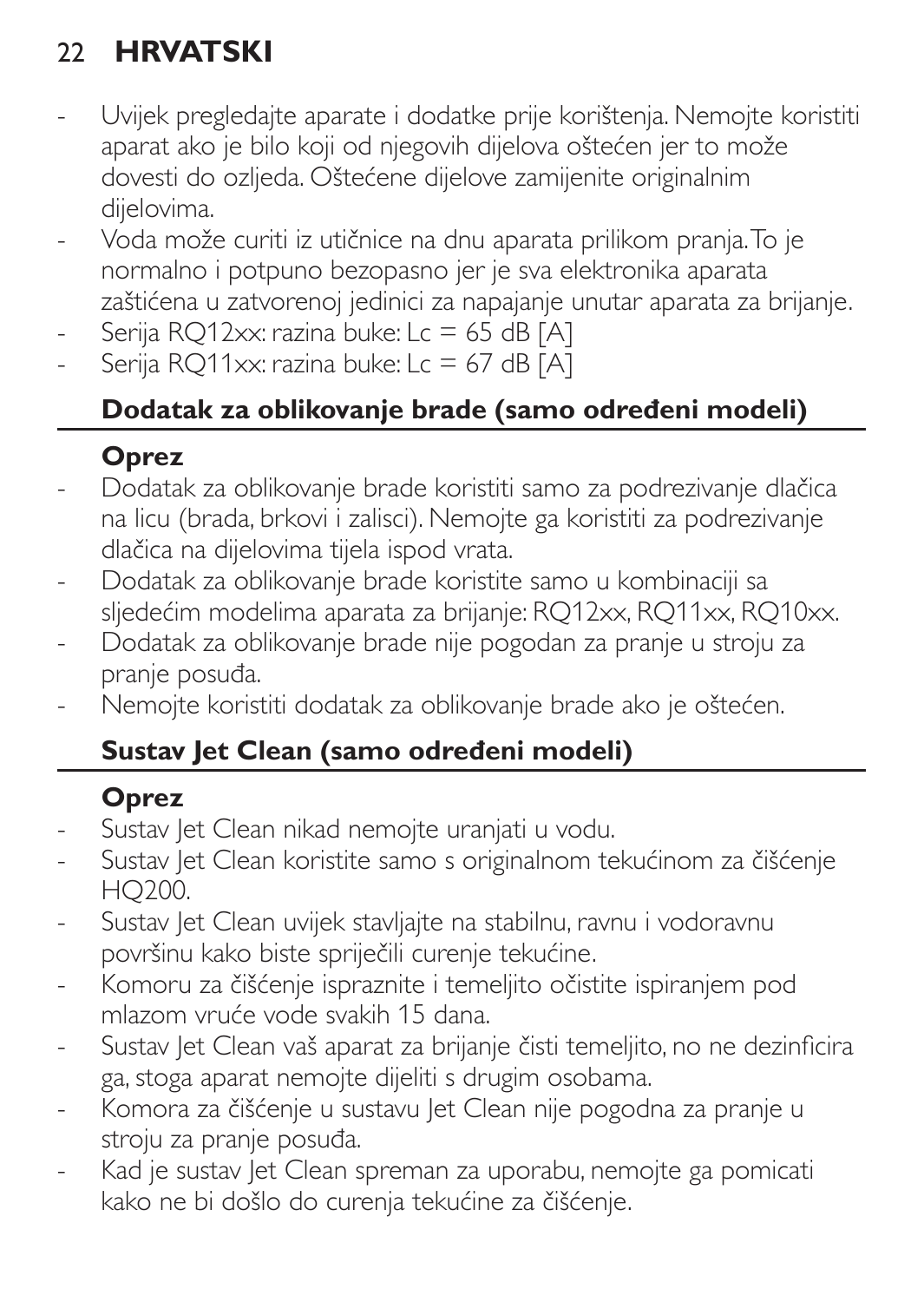#### **Sukladnost sa standardima**

- Ovaj aparat za brijanje zadovoljava međunarodno prihvaćene sigurnosne norme i može se sigurno koristiti u kadi ili pod tušem i prati pod mlazom vode iz slavine (Sl. 2).
- Ovi proizvodi tvrtke Philips sukladni su svim standardima o elektromagnetskim poljima (EMF). Ako aparatom rukujete ispravno i u skladu s uputama iz ove knjižice s važnim informacijama te uputama iz knjižice s informacijama o upotrebi koja se isporučuje uz aparat za brijanje, aparat će biti siguran za korištenje.

#### **Odlaganje**

- Aparate koji se više ne mogu koristiti nemojte odlagati s uobičajenim otpadom iz kućanstva, nego ih odnesite u predviđeno odlagalište na recikliranje. Time ćete pridonijeti očuvanju okoliša (Sl. 3).
- Ugrađena baterija koja se može puniti sadrži tvari štetne za okoliš. Obavezno izvadite bateriju prije odlaganja aparata u otpad i predaje na službenom mjestu za sakupljanje otpada. Bateriju predajte na službenom mjestu za odlaganje baterija. Ako imate problema prilikom vađenja baterije, aparat možete odnijeti u ovlašteni Philips servisni centar, gdje će izvaditi bateriju umjesto vas i odložiti je na ekološki prihvatljivom odlagalištu (Sl. 4).

### **Vađenje punjive baterije iz aparata**

Bateriju koja se može puniti vadite samo prilikom bacanja aparata. Prije no što je izvadite, povjerite je li potpuno prazna.

#### Budite oprezni, stranice baterija su vrlo oštre.

- 1 Ako na stražnjoj strani aparata za brijanje postoje vijci, otpustite ih.
- 2 Stražnju ploču aparata skinite pomoću odvijača.
- 3 Izvadite bateriju koja se može puniti.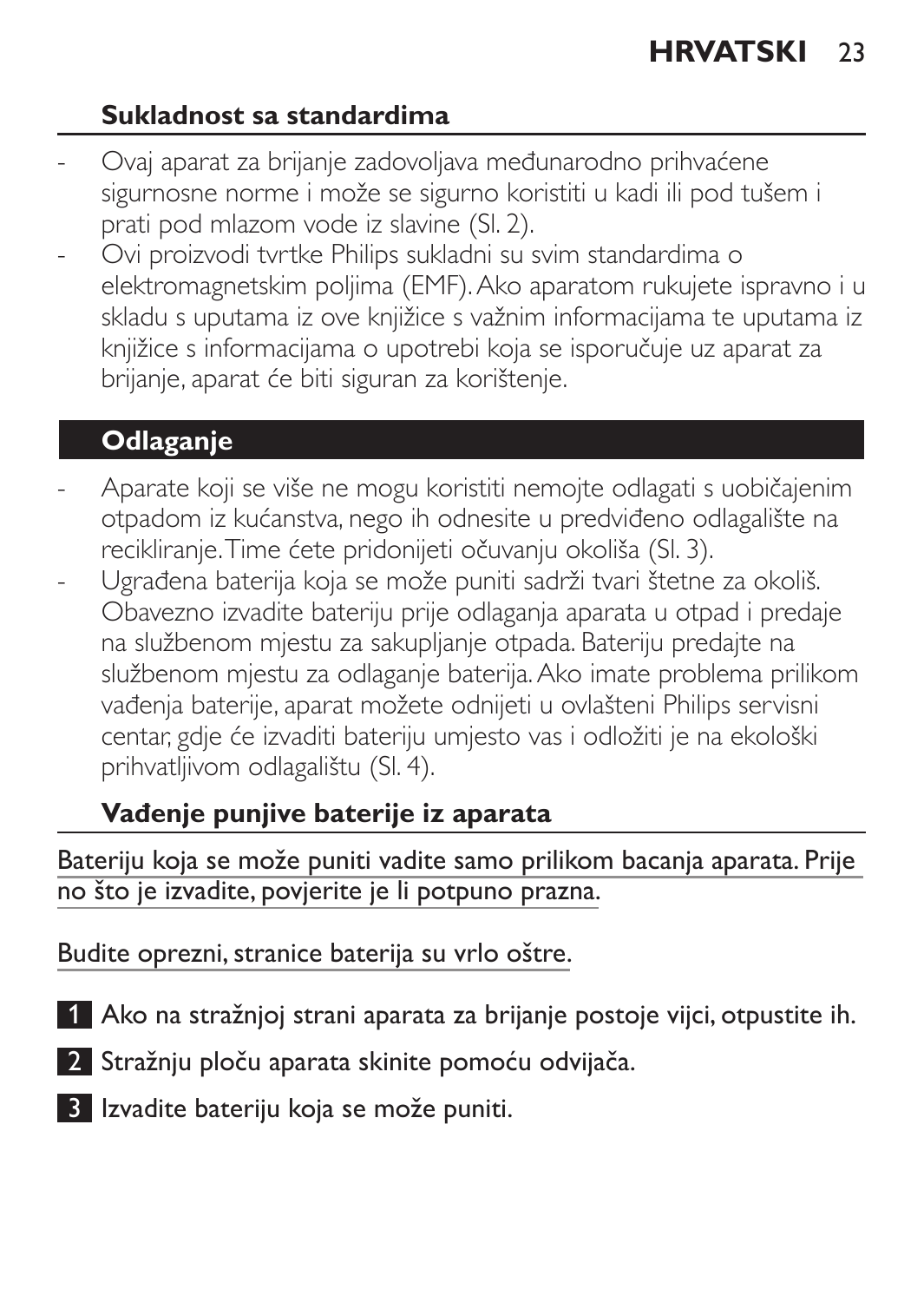### 24 **Hrvatski**

#### **Jamstvo i servis**

Ako vam je potreban servis ili informacija, odnosno ako imate neki problem, posjetite web-stranicu tvrtke Philips, **www.philips.com/support**, ili se obratite centru za potrošače tvrtke Philips u svojoj državi. Broj telefona nalazi se u priloženom međunarodnom jamstvu. Ako u vašoj državi ne postoji centar za potrošače, obratite se lokalnom prodavaču proizvoda tvrtke Philips.

#### **Ograničenja jamstva**

Uvjeti međunarodnog jamstva ne pokrivaju glave za brijanje (rezače i štitnike) jer su one podložne trošenju.

### **Naručivanje dodatnog pribora**

Kako biste kupili dodatnu opremu za ovaj aparat, posjetite našu trgovinu na mreži na web-stranici **www.shop.philips.com/service**. Ako trgovina na mreži nije dostupna u vašoj državi, posjetite svog prodavača proizvoda tvrtke Philips ili servisni centar tvrtke Philips. Ako imate poteškoća prilikom nabavke dodatne opreme za aparat, kontaktirajte centar za potrošače tvrtke Philips u svojoj državi. Podatke za kontakt pronaći ćete u međunarodnom jamstvenom listu.

### **Čišćenje**

- Za čišćenje aparata za brijanje preporučujemo korištenje spreja za čišćenje tvrtke Philips HX110.
- Samo određeni modeli: najbolji i najučinkovitiji način čišćenja aparata je čišćenje u sustavu let Clean. Sustav let Clean koristite samo u kombinaciji s originalnom tekućinom za čišćenje HQ200.

### **Zamjena dijelova**

- Preporučujemo mijenjanje jedinice za brijanje (serija RQ12xx) ili držača glave za brijanje (serija RQ11xx) svake dvije godine. (Sl. 5)
- Serija RQ12xx: jedinicu za brijanje mijenjajte isključivo originalnom **jedinicom za brijanje Philips RQ12.**
- Serija RQ11xx: držač glave za brijanje mijenjajte isključivo originalnim **nosačem glave za brijanje Philips RQ11.**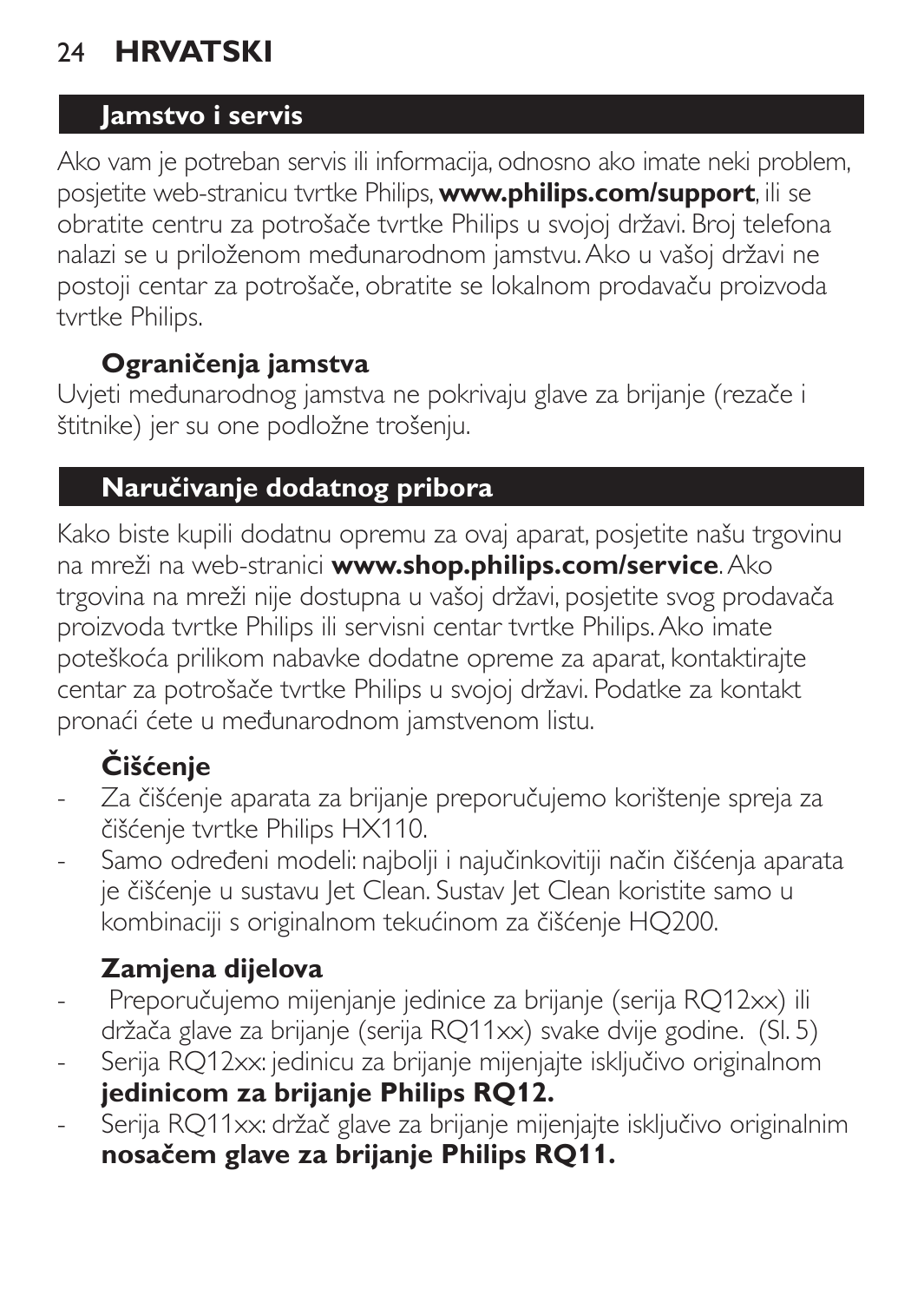#### <span id="page-24-0"></span>**Bevezetés**

Köszönjük, hogy Philips terméket vásárolt! A Philips által biztosított teljes körű támogatáshoz regisztrálja termékét a www.philips.com/welcome oldalon.

#### **Fontos!**

Olvassa el figyelmesen ezt a tájékoztatót, mielőtt elkezdi használni a borotvát és a Jet Clean rendszert (csak bizonyos típusok esetén) és őrizze meg későbbi használatra.

*Megjegyzés: A füzetben használt "készülék" kifejezés a borotvára és a Jet Clean rendszerre vonatkozik, illetve amennyiben borotvája nem rendelkezik Jet Clean rendszerrel, abban az esetben csak a borotvára vonatkozik.*

#### **Általános információ**

### **Vigyázat!**

- Vigyázzon, hogy a hálózati adaptert ne érje víz (ábra 1).

#### **Figyelmeztetés**

- A hálózati adapterben transzformátor van. Ne vágja le az adaptert a vezetékről és ne csatlakoztasson más dugót a vezetékre, mert ez veszélyes lehet.
- A készülék működtetésében járatlan személyek, gyermekek, illetve csökkent fizikai, érzékelési vagy szellemi képességekkel rendelkező személyek ne használják a készülékeket felügyelet vagy a biztonságukért felelős személy által adott, a készülékek működtetésére vonatkozó utasítás nélkül.
- Vigyázzon, hogy gyermekek ne játsszanak a készülékekkel.
- A készülék(ek) tisztításakor óvatosan bánjon a meleg vízzel. Mindig ellenőrizze, hogy a víz ne legyen túl forró, nehogy leforrázza a kezeit.

#### **Figyelmeztetés!**

- A let Clean rendszert és a töltőt soha ne merítse vízbe, ne öblítse le a csap alatt és ne tegye mosogatógépbe.
- A készüléket mindig vízálló felületre helyezze és ott használja.
- A készülékeket 5 és 35 °C közötti hőmérsékleten használja, töltse és tárolja.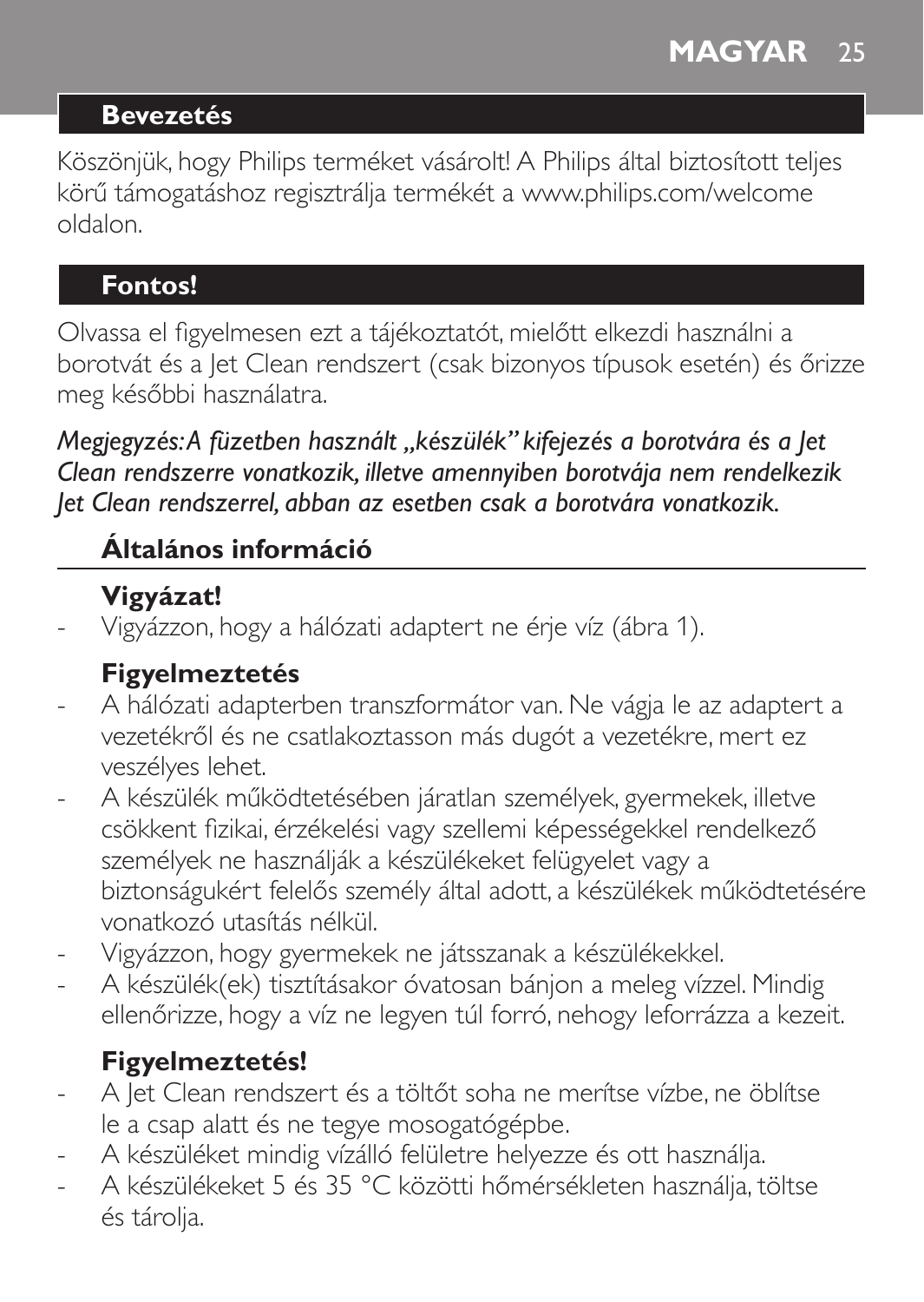# 26 **Magyar**

- Csak a mellékelt tartozékokat használja.
- Használat előtt mindig ellenőrizze a készülékeket és tartozékokat. Ha a készülékek vagy alkatrészeik hibásak, ne használja őket, mert sérülést okozhatnak. A hibás alkatrészeket eredeti típusúra cseréje ki.
- A készülék leöblítésekor a borotvaház alján víz csöpöghet. Ez természetes jelenség, nem jelent veszélyt, mert minden elektromos alkatrész a borotva belsejében lévő tömített motoregységben található.
- $RO12xx$  sorozat: Zajszint: Lc = 65 dB [A]
- $RQ11xx$  sorozat: Zajszint: Lc = 67 dB  $\overline{[A]}$

### **Szakállformázó tartozék (csak bizonyos típusoknál)**

### **Figyelmeztetés!**

- A szakállformázó tartozékot csak arcszőrzet vágásához használja (szakáll, bajusz és barkó). Ne használja a nyakvonal alatti testszőrzet vágására.
- A szakállformázó tartozékot csak a következő borotvatípusokkal használja együtt: RQ12xx,RQ11xx, RQ10xx.
- A szakállformázó tartozék mosogatógépben nem mosható.
- Ne használja a szakállformázó tartozékot, ha az hibás.

### **Jet Clean rendszer (csak bizonyos típusoknál)**

### **Figyelmeztetés!**

- Ne merítse a let Clean rendszert vízbe.
- Kizárólag eredeti HQ200 tisztítófolyadékot használjon a Jet Clean rendszerhez.
- A szivárgás megakadályozása érdekében a let Clean rendszert helyezze mindig stabil és vízszintes felületre.
- 15 naponként ürítse ki a tisztítókamrát, és alaposan öblítse le forró csapvíz alatt.
- A Jet Clean rendszer alaposan tisztít, de nem fertőtlenít, ezért ne használja a borotvát másokkal közösen.
- A Jet Clean rendszer tisztítókamrája nem tisztítható mosogatógépben.
- A tisztítószer szivárgásának elkerülése érdekében ne mozdítsa el a használatra kész let Clean rendszert.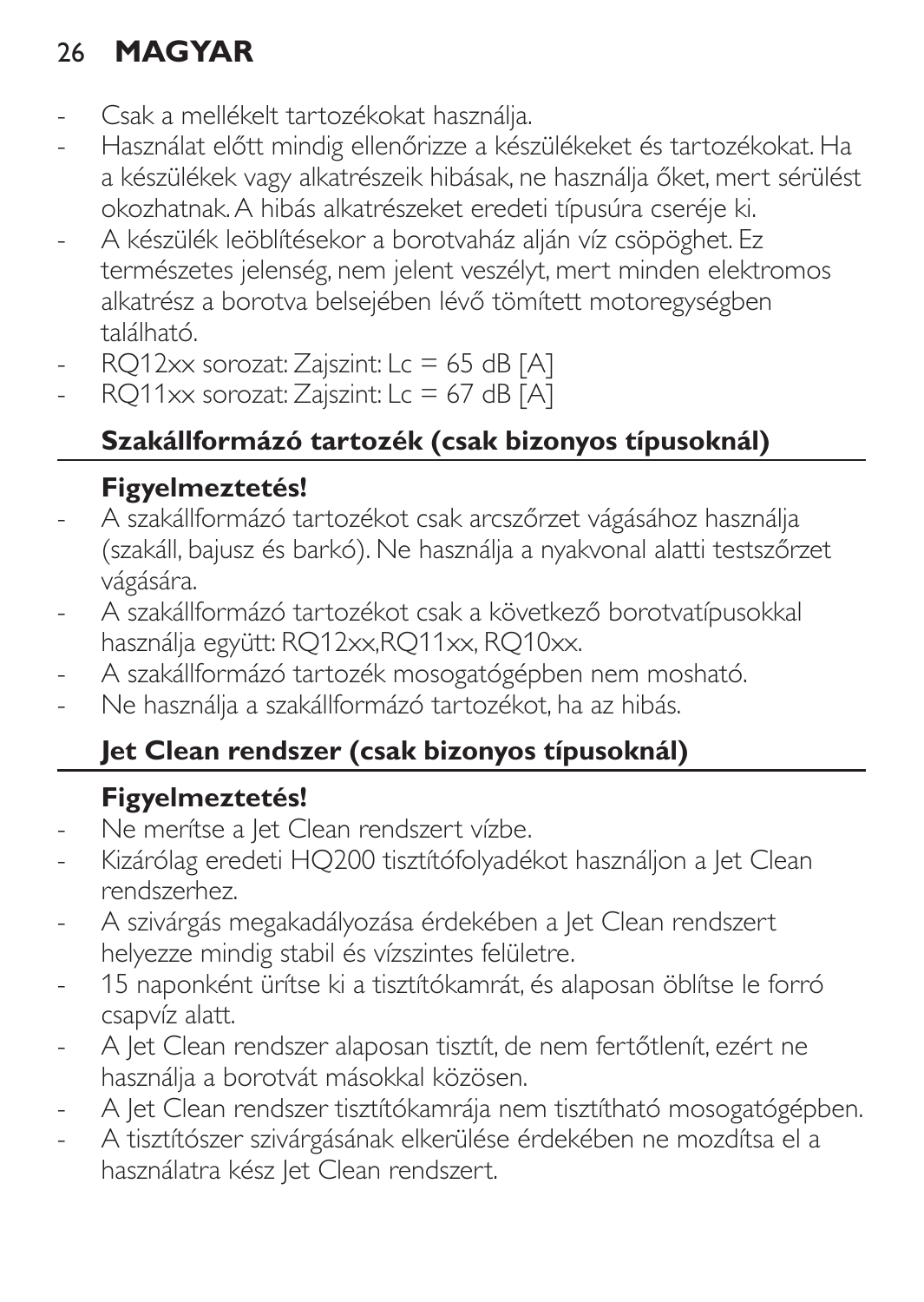#### **Szabványoknak való megfelelés**

- Ez a borotva megfelel a nemzetközileg jóváhagyott biztonsági előírásoknak, és biztonságosan használható fürdőkádban vagy zuhany alatt, továbbá folyó víz alatt tisztítható (ábra 2).
- Ezek a Philips készülékek megfelelnek az elektromágneses mezőkre (EMF) vonatkozó összes szabványnak. Amennyiben a borotvához mellékelt információs füzetben foglaltaknak megfelelően üzemeltetik, a tudomány mai állása szerint a készülékek használata biztonságos.

#### **A készülék kiselejtezése**

- A leselejtezett készülékek szelektív lakossági hulladékként kezelendők. Kérjük, hivatalos újrahasznosító gyűjtőhelyen adja le őket, így hozzájárul a környezet védelméhez (ábra 3).
- A borotvaakkumulátor olyan anyagokat tartalmaz, amelyek szennyezhetik a környezetet. A borotva leselejtezése és hivatalos gyűjtőhelyen való leadása előtt mindig távolítsa el az akkumulátort. Az akkumulátort hivatalos akkumulátorgyűjtő helyen adja le. Ha az akkumulátor eltávolítása gondot okozna, elviheti készülékét valamelyik Philips szervizbe is, ahol eltávolítják és környezetkímélő módon kiselejtezik az akkumulátort (ábra 4).

### **A borotvaakkumulátor eltávolítása**

Kizárólag a borotva leselejtezésekor vegye ki a készülékből az akkumulátort. Előtte győződjön meg róla, hogy az akkumulátor teljesen lemerült-e.

Legyen óvatos, mert az akkumulátor szélei élesek.

- 1 Ellenőrizze, hogy a borotvaegység hátulsó részén vannak-e csavarok, és ha igen, távolítsa el azokat.
- 2 Csavarhúzó segítségével távolítsa el a borotva hátlapját.
- 3 Vegye ki az akkumulátort.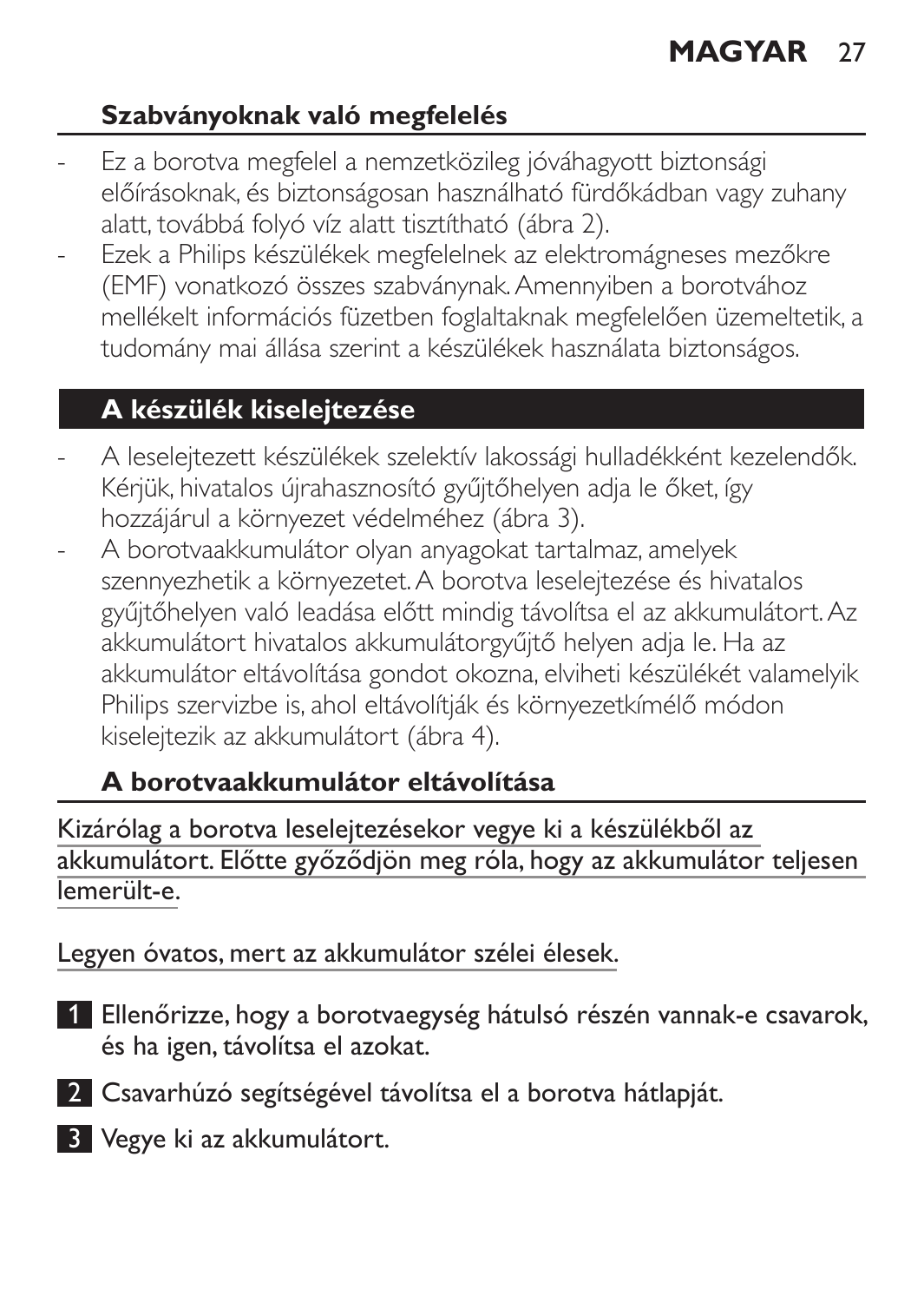### 28 **Magyar**

#### **Jótállás és szerviz**

Ha javításra vagy információra van szüksége, vagy ha valamilyen probléma merült fel, látogasson el a Philips weboldalára (**www.philips.com/support**), vagy forduljon az adott ország Philips vevőszolgálatához. A telefonszámot megtalálja a világszerte érvényes garancialevélen. Ha országában nem működik ilyen vevőszolgálat, forduljon a Philips helyi szaküzletéhez.

#### **A garancia feltételei**

A nemzetközi garanciafeltételek nem vonatkoznak a borotvafejekre (körkések és sziták), mivel azok elhasználódó eszközök.

#### **Tartozékok rendelése**

Tartozékok vásárlásához látogasson el online üzletünkbe: **www.shop.philips.com/service**. Ha az online üzlet nem érhető el az adott országban, lépjen kapcsolatba a legközelebbi Philips márkakereskedővel vagy a Philips szakszervizével. Ha nehézségei adódnak a készülékhez tartozó alkatrészek beszerzésében, kérjük, vegye fel a kapcsolatot országa Philips vevőszolgálatával. Ennek elérhetőségét a világszerte érvényes garancialevélen találja.

### **Tisztítás**

- A borotva tisztításához a HX110 Philips tisztítópermetet javasoljuk.
- Csak bizonyos típusok esetén: A borotvát a leghatékonyabban és leghigiénikusabban a Jet Clean rendszerrel tisztíthatja. Csak az eredeti HQ200 tisztítófolyadékkal használja a Jet Clean rendszert.

### **Csere**

- Javasoljuk, hogy kétévente cserélje ki a borotvaegységet (RQ12xx sorozat esetén) illetve borotvafejtartót (RQ11xx sorozat esetén). (ábra 5)
- RQ12xx sorozat: A borotvaegységet kizárólag eredeti **RQ12 Philips borotvaegységre** cserélje.
- RQ11xx sorozat: A borotvafejtartót mindig eredeti **RQ11 Philips borotvafejtartóra cserélje.**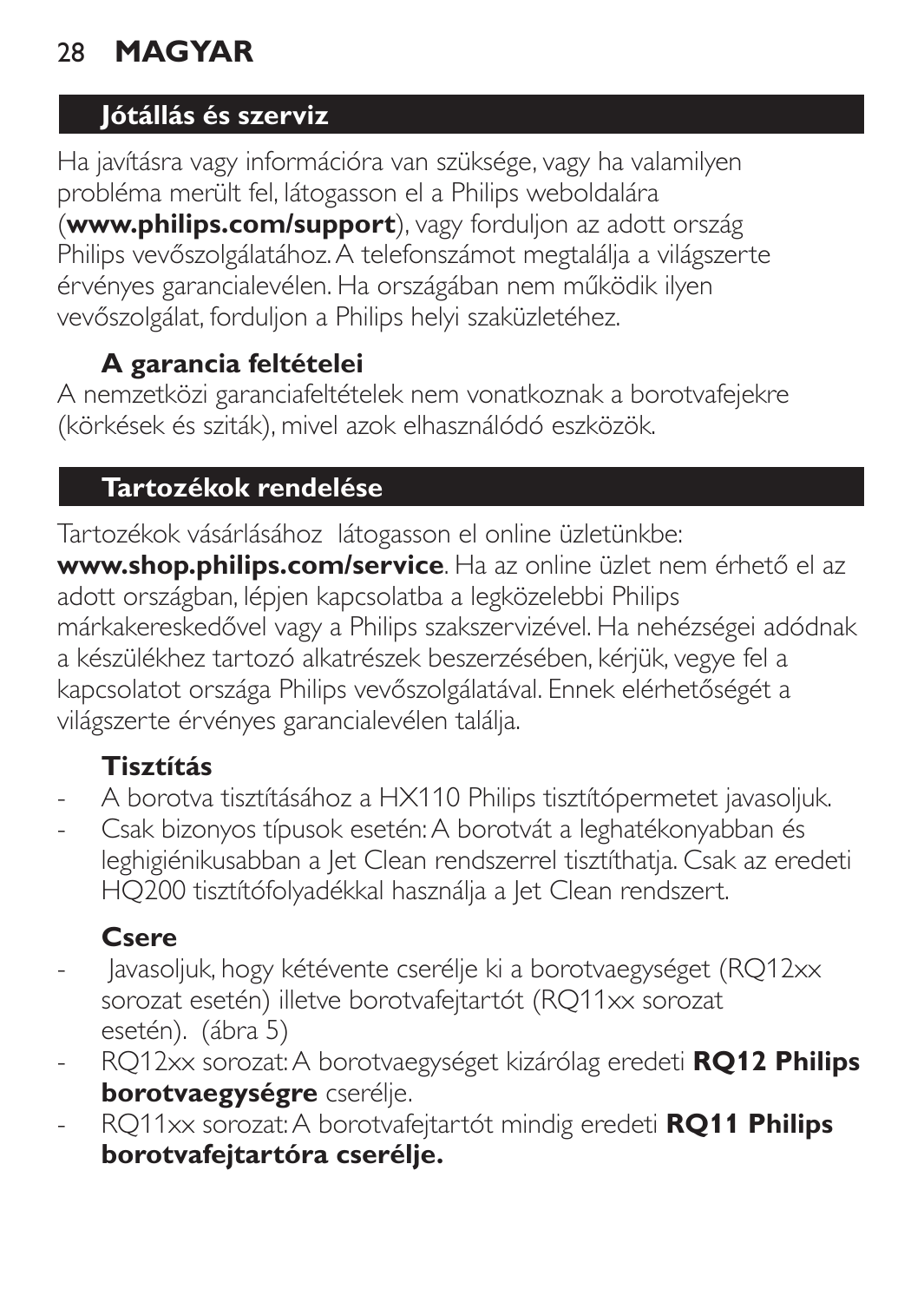#### <span id="page-28-0"></span>**Кіріспе**

Өнімді сатып алуыңызбен құттықтаймыз және Philips компаниясына қош келдіңіз! Philips компаниясы ұсынатын қолдауды толығымен пайдалану үшін, өнімді www.philips.com/welcome веб-торабында тіркеңіз.

#### **Маңызды**

Ұстара мен Jet Clean жүйесін (тек белгілі бір түрлерде) қолданар алдында осы маңызды ақпарат кітапшасын мұқият оқып шығып, болашақта анықтама ретінде пайдалану үшін сақтап қойыңыз.

*Ескертпе Осы буклеттегі «құрылғылар» термині ұстара мен Jet Тазалау Жүйесіне қолданылады. Егер ұстараның Jet Тазалау Жүйесі болмаса, бұл термин тек ұстараның өзін білдіреді.*

#### **Жалпы ақпарат**

#### **Қауіпті жағдайлар**

- Адаптердің суланбауын қадағалаңыз (Cурет 1).

### **Абайлаңыз**

- Адаптерде трансформатор бар. Адаптерді кесіп тастап, оның орнына басқа штепсельдік ұш жалғауға болмайды, себебі бұл өте қауіпті жағдай туғызады.
- Бұл құралдар қозғалыс, есту-көру не ой қабілеті шектеулі немесе тәжірибесі мен білімі жеткіліксіз адамдардың (соның ішінде балалардың) қауіпсіздігіне жауапты адамның қадағалауынсыз немесе құралдарды пайдалану туралы нұсқауынсыз қолдануына арналмаған.
- Балалардың құралдармен ойнамауын қадағалаған жөн.
- Құралдарды тазалағанда сақ болыңыз. Қолды күйдіріп алмас үшін, судың ыстық емес екенін тексеріп тұрыңыз.

### **Ескерту**

- let Clean жүйесі мен зарядтағышты еш уақытта суға батырмаңыз, оларды ағын суда шаймаңыз және ыдыс жуғышқа салмаңыз.
- Құралдарды тек су өткізбейтін бетке қойып қолданыңыз.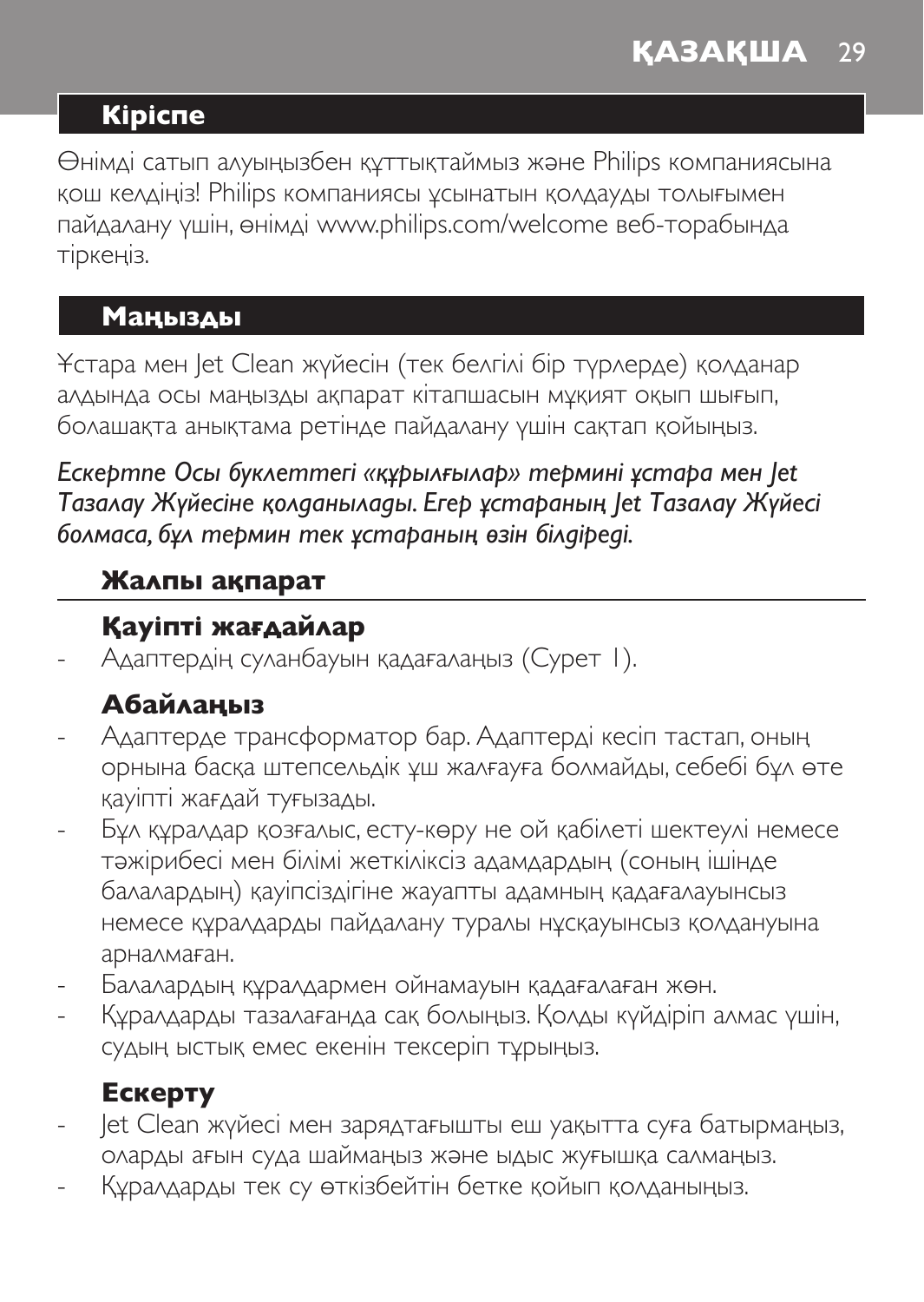### 30 **Қазақша**

- Құралдарды тек 5-35 °C температурада зарядтауға, қолдануға және сақтауға болады.
- Тек берілген қосалқы құралдарды пайдаланыңыз.
- Құрылғылар мен қосалқы құралдарды қолданар алдында әрдайым тексеріңіз. Құрылғылар немесе олардың қандай да бір бөлшектері зақымданса, оларды пайдаланбаңыз, себебі бұл жарақаттауы мүмкін. зақымданған бөлшектерді түпнұсқа түрімен ауыстырыңыз.
- Сумен шайған кезде электр ұстараның төменгі жағындағы тесіктен су ағуы мүмкін. Бұл — қалыпты жағдай және қауіпті емес, себебі бүкіл электрондық бөлшектер электр ұстараның ішіндегі су өткізбейтін қуат бөлігінде орналасқан.
- $RO12xx$  сериясы: Шу деңгейі: Lc = 65 дБ [A]
- $RQ11xx$  сериясы: Шу деңгейі: Lc = 67 дБ $\overline{[A]}$

#### **Сақал стайлері қосымшасы (тек белгілі бір түрлерде)**

#### **Ескерту**

- Сақал стайлері қосымшасын тек беттегі түкті (сақал, мұрт және жақ сақалы) түзету үшін қолданыңыз. Оны мойыннан төмен дене мүшелеріндегі түктерді түзету үшін қолданбаңыз.
- Сақал стайлері қосымшасын тек мына ұстара түрлерімен бірге қолданыңыз: RQ12xx, RQ11xx, RQ10xx.
- Сақал стайлері қосымшасы ыдыс жуғышта жууға жарамайды.
- Сақал стайлері қосымшасы зақымданса, оны қолданбаңыз.

### **Jet clean жүйесі (тек белгілі бір түрлерде)**

#### **Ескерту**

- let Clean жүйесін суға батырмаңыз.
- let Clean жүйесін тек түпнұсқа HQ200 тазалау сұйықтығымен қолданыңыз.
- Сұйықтықтың ағып кетуін болдырмау үшін, let Clean жүйесін тек тұрақты, тегіс және көлденең бетке қойыңыз.
- 15 күн сайын тазалау орнының ішін босатып, ыстық ағынды сумен шаю арқылы жақсылап тазалап тұрыңыз.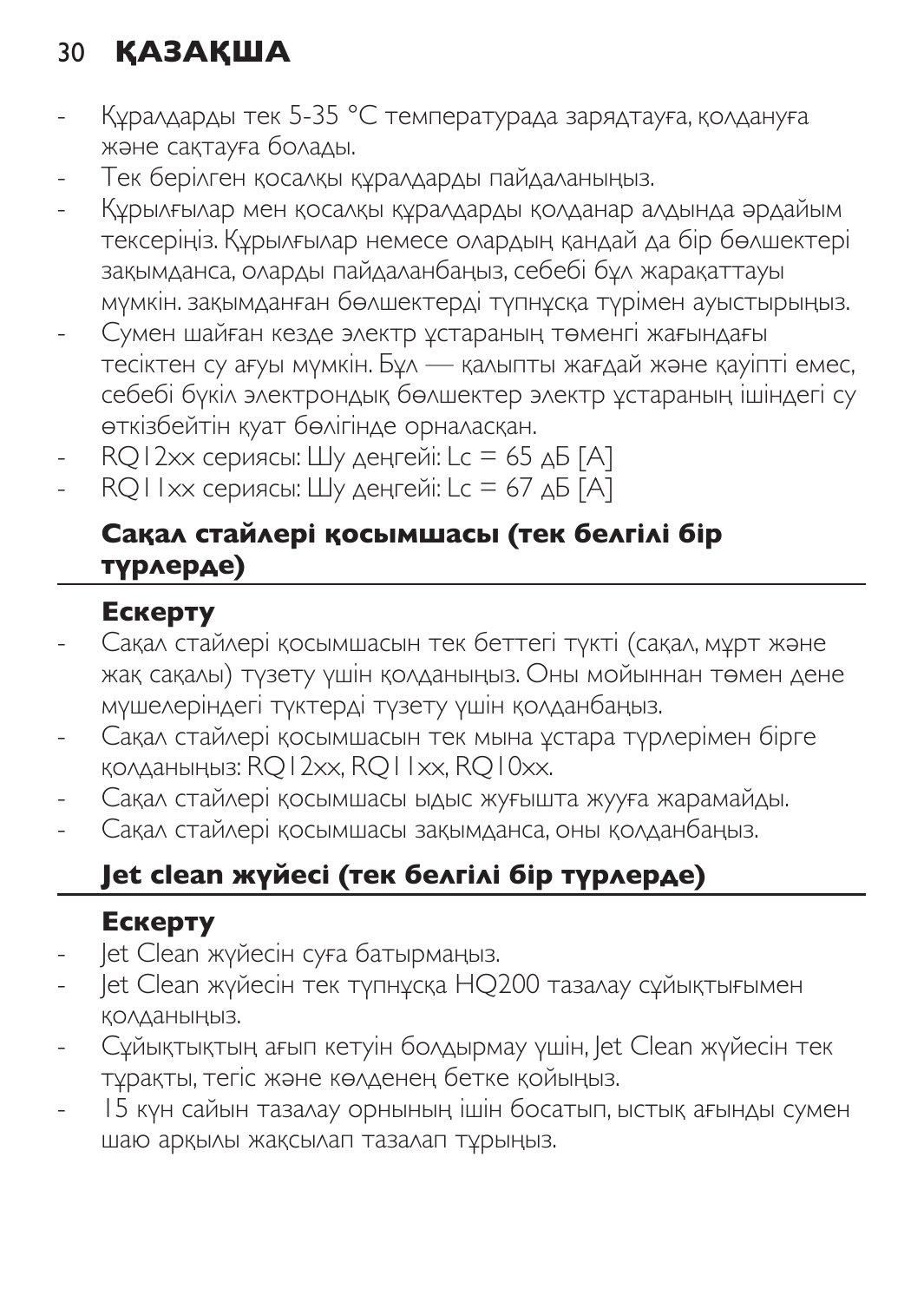- Jet Clean жүйесі электр ұстараны жақсылап тазалайды, алайда дезинфекцияламайды, сондықтан оны басқа адамдармен бірігіп қолданбаңыз.
- Jet Clean жүйесінің тазалау камерасы ыдыс жуғышта жууға жарамайды.
- let Clean жүйесі қолдануға дайын болғанда, тазалау сұйықтығы ағып кетпеуі үшін жүйені қозғалтуға болмайды.

#### **Стандарттарға сәйкестігі**

- Осы электр ұстара халықаралық, мақұлданған қауіпсіздік ережелеріне сәйкес келеді, сондықтан оны жуыну бөлмесінде немесе душта қолдану және ағынды сумен шаю қауіпсіз болып есептеледі (Cурет 2).
- Осы Philips құралы электромагниттік өріске (ЭМӨ) байланысты барлық стандарттарға сәйкес келеді. Маңызды ақпарат кітапшасындағы және ұстарамен бірге орамға салынған пайдалану ақпараты кітапшасындағы нұсқауларға сай қолданылған жағдайда, құралдар бүгінгі таңдағы белгілі ғылыми зерттеулерге сай қауіпсіз болып табылады.

#### **Тастау**

- Құрал өзінің қызметін көрсетіп тозғаннан кейін, оны күнделікті үй қоқысымен бірге тастамаңыз. Оның орнына бұл құралды қайта өндеу мақсатына алатын арнайы жерге өткізіңіз. Сонымен қатар сіз қоршаған ортаны сақтауға көмегіңізді тигізесіз (Cурет 3).
- Ішіне орнатылған қайта зарядталып отыратын батарея құрамында қоршаған ортаға тигізер зиянды заттар бар. Құралды тастар немесе арнайы жинап алатын орынға берер алдында батареяны алып тастаңыз. Батареяны арнайы батареялар жинайтын орынға өткізіңіз. Егер батареяны шығару сіздің қолыңыздан келмесе, құралды Philips қызмет орталығына апаруыңызға болады, ондағы адамдар батареяны сіз үшін алып, оны қоршаған ортаға зияны тимейтін жағдайда оның көзін жояды (Cурет 4).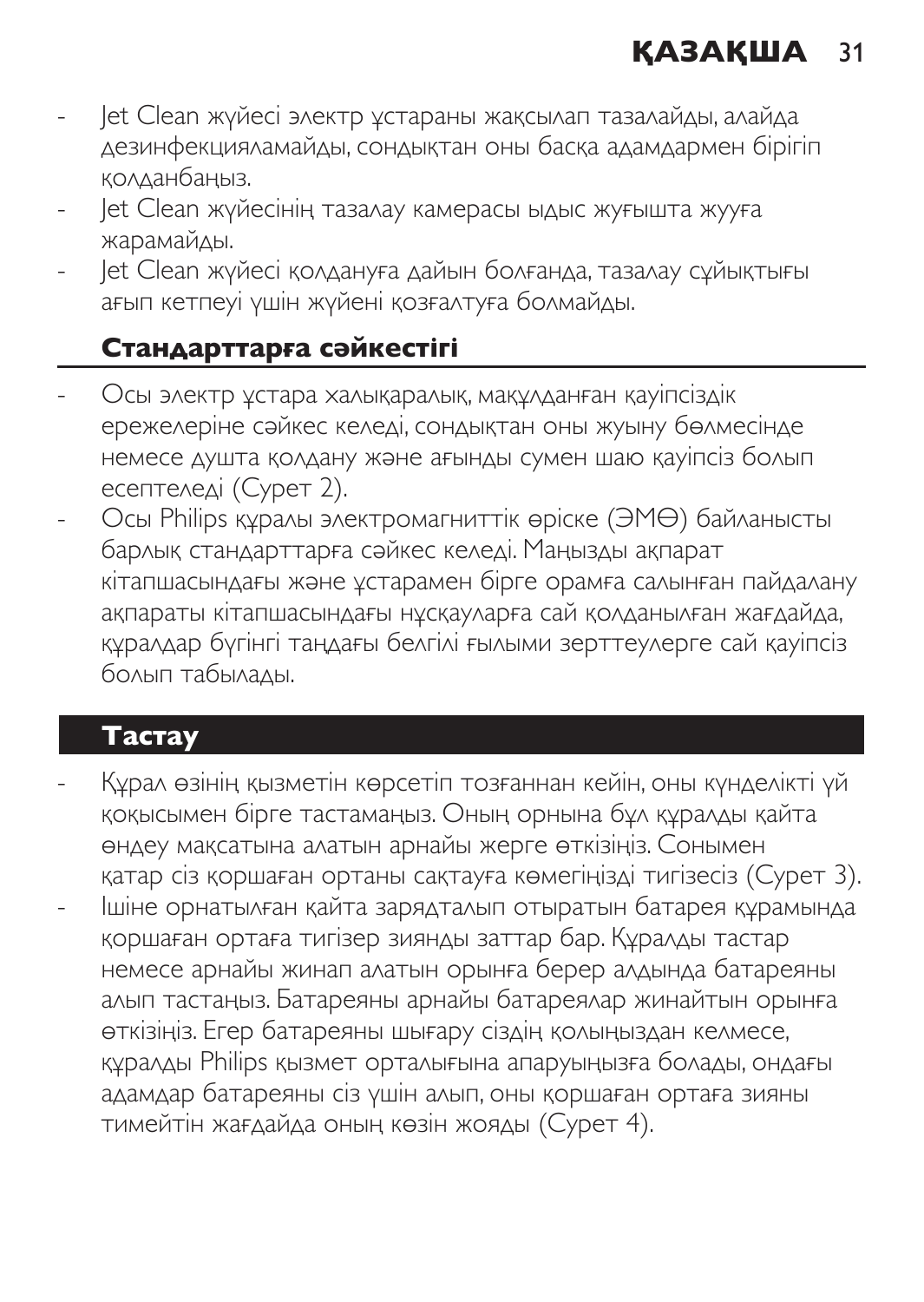### 32 **Қазақша**

#### **Қайта зарядталатын ұстара батареяларын шығару**

Қайта зарядталатын батареяны тек ұстараны тастайтын кезде алыңыз. Алмас бұрын батарея зарядының толық таусылғанын тексеріңіз.

Абай болыңыз, батарея қырлары өте өткір болады.

- 1 Ұстараның артқы жағында бұрандалар болса, оларды бұрап алыңыз.
- 2 Электр ұстараның артқы панелін бұрауыштың көмегімен алып тастаңыз.
- 3 Қайта зарядталатын батареяны алыңыз.

#### **Кепілдік және қызмет көрсету**

Қызмет көрсету жұмыстары немесе ақпарат қажет болса немесе проблема туындаса, Philips компаниясының **www.philips.com/ support** веб-торабына кіріңіз немесе еліңіздегі Philips тұтынушыларды қолдау орталығына хабарласыңыз. Телефон нөмірін дүниежүзілік кепілдік кітапшасынан табуға болады. Еліңізде тұтынушыларды қолдау орталығы болмаған жағдайда, жергілікті Philips дилеріне хабарласыңыз.

#### **Кепілдік шектеулері**

Қыру ұштары (кескіштер және қырыну қорғауыштары) тез тозатындықтан, халықаралық кепілдік шарттарына кірмейді.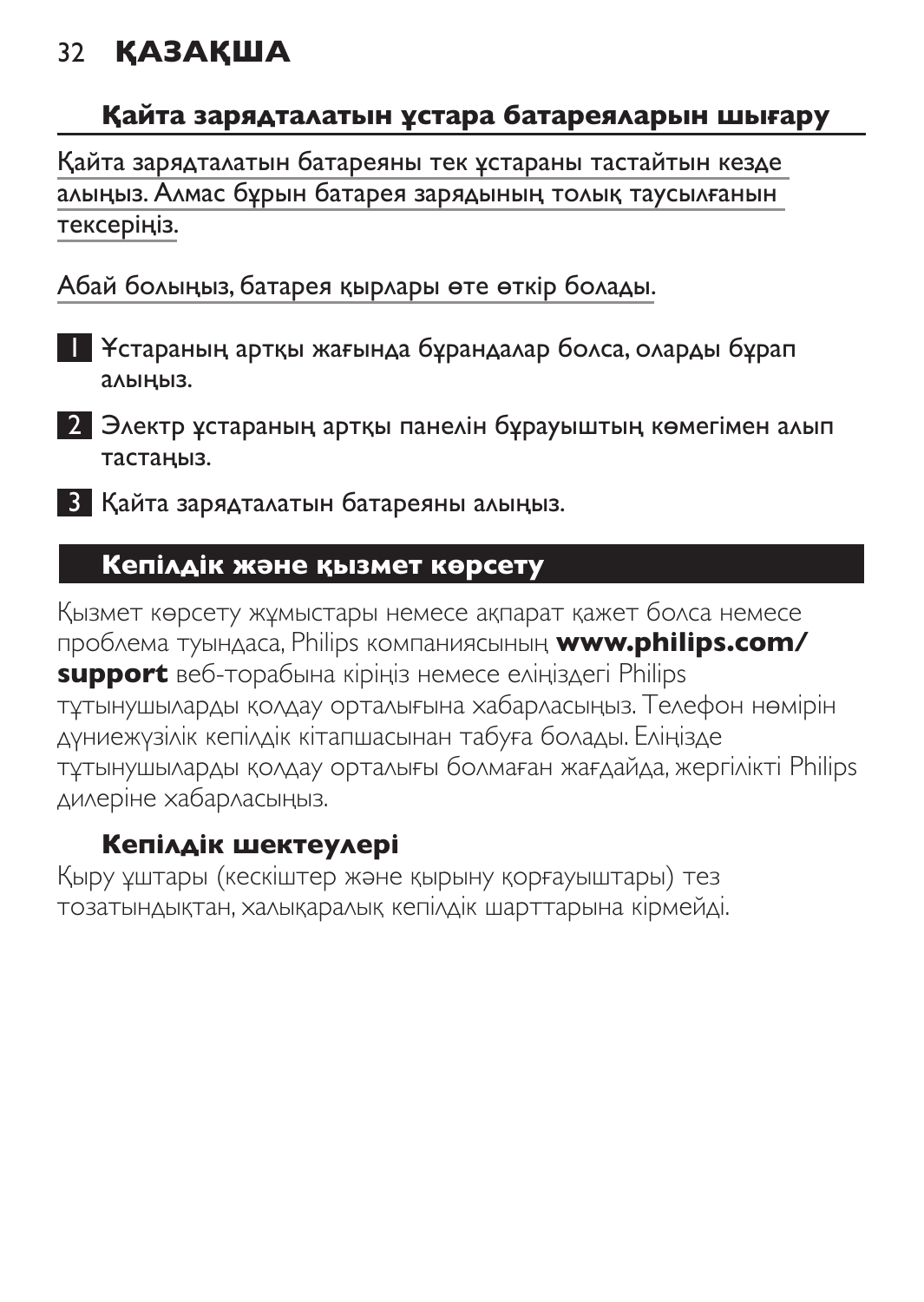#### **Қосалқы құралдарға тапсырыс беру**

Бұл құрылғы үшін қосалқы құралдар сатып алу үшін,

**www.shop.philips.com/service** мекенжайындағы онлайндүкенімізге кіріңіз. Онлайн-дүкен қызметін пайдалану еліңізде мүмкін болмаса, Philips дилеріне немесе Philips қызмет көрсету орталығына барыңыз. Құрылғы үшін қосалқы құралдар алуда қиындықтар болса, еліңіздегі Philips Тұтынушыларды қолдау орталығына хабарласыңыз. Бұл байланыс мәліметтерін дүниежүзілік кепілдік кітапшасынан табасыз.

#### **Тазалау**

- Ұстараны тазалау үшін HX110 Philips Cleaning Spray спрейін қолдануға кеңес беріледі.
- Тек белгілі бір түрлерде: ұстараны тазалаудың ең үздік және гигиеналы жолы — Jet Clean жүйесі. Jet Clean жүйесін тек түпнұсқа HQ200 тазалау сұйықтығымен қолданыңыз.

#### **Ауыстыру**

- Қыру бөлігін (RQ12xx сериясы) немесе қыру басын ұстағышты (RQ11xx сериясы) екі жыл сайын ауыстыруға кеңес беріледі. (Cурет 5)
- RQ12xx сериясы: қыру бөлігін әрдайым түпнұсқа **RQ12 Philips қыру бөлігімен** ауыстырыңыз.
- RO11xx сериясы: қыру басын ұстағышты әрдайым түпнұсқа

#### **RQ11 Philips қыру басын ұстағышымен** ауыстырыңыз.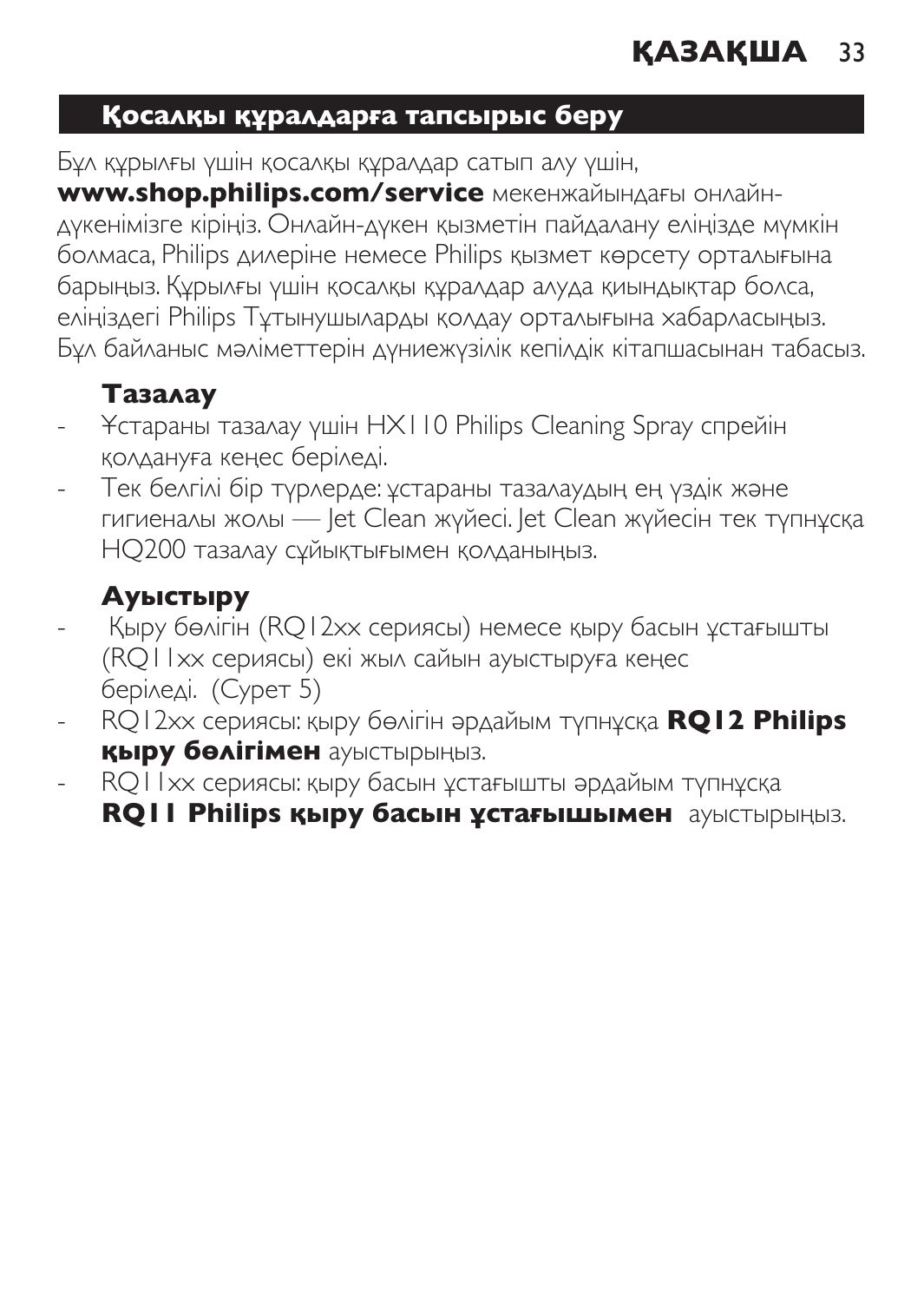### <span id="page-33-0"></span>34 **Lietuviškai**

#### **Įvadas**

Sveikiname įsigijus pirkinį ir sveikį atvykę į "Philips"! Kad galėtumėte naudotis visu "Philips" palaikymu, savo gaminį registruokite adresu www.philips.com/welcome.

#### **Svarbu**

Prieš pradėdami naudotis barzdaskute ir "Jet Clean" sistema (tik tam tikruose modeliuose), atidžiai perskaitykite šią informacijos knygelę ir saugokite ją, nes jos gali prireikti ateityje.

Pastaba. Šioje knygelėje "prietaisai" yra barzdaskutė ir "let Clean" sistema. *Jei prie jūsų barzdaskutės nėra "Jet Clean" sistemos, "prietaisais" vadinama tik barzdaskutė.*

### **Bendrasis aprašymas**

### **Pavojus**

Patikrinkite, ar adapteris nesudrėkęs (Pav. 1).

### **Įspėjimas**

- Adapteryje yra transformatorius. Norėdami išvengti pavojingų situacijų, nenupjaukite adapterio, norėdami jį pakeisti kitu kištuku.
- Šie prietaisai neskirti naudoti asmenims (įskaitant vaikus), kuriems būdingi sumažėję fiziniai, jutimo arba protiniai gebėjimai, arba tiems, kuriems trūksta patirties ir žinių, nebent už jų saugą atsakingas asmuo juos prižiūri arba parodo, kaip naudoti prietaisą.
- Prižiūrėkite, kad su prietaisais nežaistų vaikai.
- Valydami prietaisus būkite atsargūs su karštu vandeniu. Visada patikrinkite, ar vanduo nėra per karštas, kad nenusiplikytumėte rankų.

### **Dėmesio**

- "Jet Clean" sistemos ir kroviklio niekada nemerkite į vandenį, neplaukite jų tekančiu vandeniu ir indaplovėje.
- Prietaisus statykite ir visada naudokite ant skysčiui atsparaus paviršiaus.
- Naudokite, kraukite ir laikykite prietaisą nuo 5 °C iki 35 °C temperatūroje.
- Naudokite tik rinkinyje esančius priedus.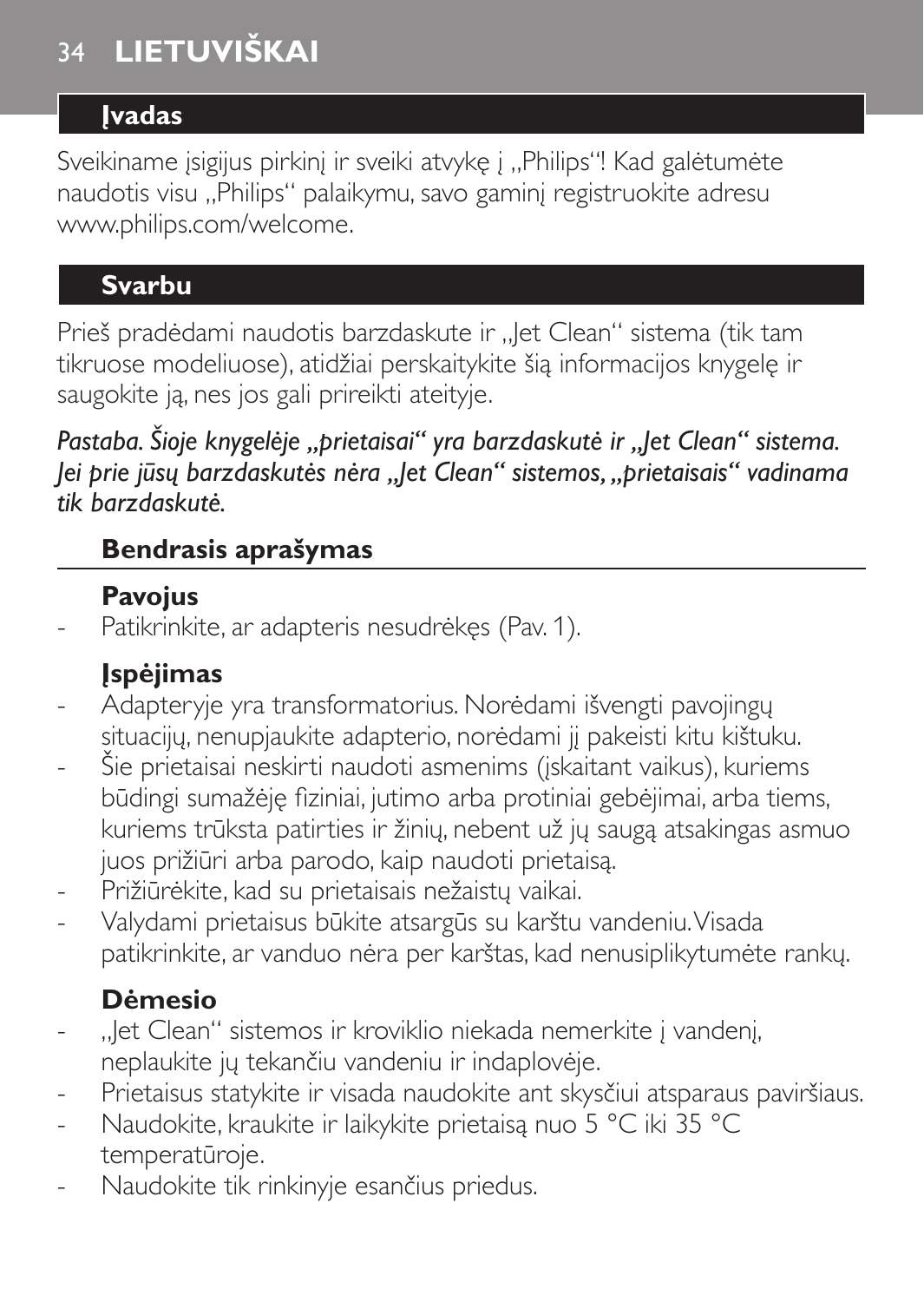# **Lietuviškai** 35

- Prieš naudodami prietaisus ir priedus, visada juos patikrinkite. Nenaudokite prietaisų ar bet kurių jų dalių, jei jos pažeistos, nes galite susižeisti. Pakeiskite pažeistas dalis originaliomis.
- Skalaujant barzdaskute, iš lizdo, esančio prietaiso apačioje, gali tekėti vanduo. Tai normalu ir nepavojinga, nes visos elektroninės dalys yra sandariame apvalkale barzdaskutės viduje.
- ..RO12xx" serija: triukšmo lygis: Lc = 65 dB [A]
- $n$ , RQ11 $\times$ x" serija: triukšmo lygis: Lc = 67 dB  $\overline{[A]}$

#### **Barzdos formavimo prietaisas (tik tam tikruose modeliuose)**

### **Dėmesio**

- Barzdos formavimo prietaisą naudokite tik veido plaukams apkirpti (barzdai, ūsams ir žandenoms). Nenaudokite jo kūno dalių plaukams žemiau kaklo linijos kirpti.
- Barzdos formavimo prietaisą naudokite tik su šių tipų barzdaskute: RQ12xx,RQ11xx, RQ10xx.
- Barzdos formavimo prietaiso negalima plauti indaplovėje.
- Nenaudokite barzdos formavimo prietaiso, jei jis pažeistas.

### **"Jet Clean" sistema (tik tam tikruose modeliuose)**

### **Dėmesio**

- "Jet Clean" sistemos niekada nemerkite į vandenį.
- .. let Clean System" naudokite tik su originaliu HO200 valymo skysčiu.
- "Jet Clean System" dėkite tik ant stabilaus, lygaus ir horizontalaus paviršiaus ir apsaugokite nuo pratekėjimo.
- Ištuštinkite valymo kamerą ir kas 15 dienų kruopščiai išskalaukite karštu vandeniu iš čiaupo.
- "Jet Clean System" gerai išplauna barzdaskute, bet jos nedezinfekuoja, todėl nesidalinkite barzdaskute su kitais asmenimis.
- "Jet Clean" sistemos valymo kameros negalima plauti indaplovėje.
- Parenge "Jet Clean System" naudojimui, jos nejudinkite, kitaip gali ištekėti plovimo skystis.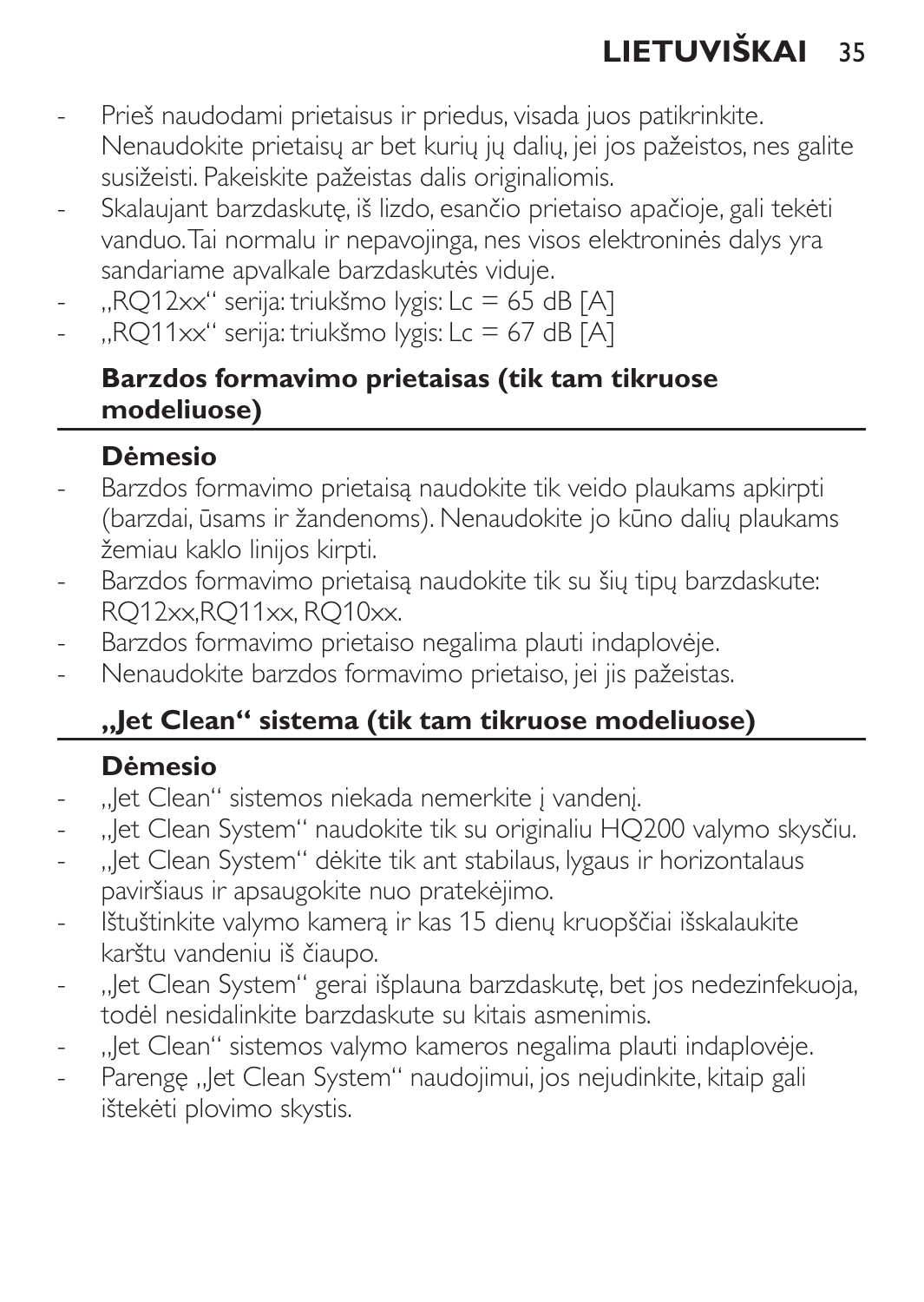# 36 **Lietuviškai**

#### **Atitiktis standartams**

- Ši barzdaskutė atitinka patvirtintus tarptautinius saugumo reikalavimus ir ja galima saugiai naudotis vonioje arba duše ir plauti po tekančiu vandeniu (Pav. 2).
- Šie "Philips" prietaisai atitinka visus elektromagnetinių laukų (EML) standartus. Remiantis dabartine moksline informacija, pagal šioje informacijos knygelėje ir gaminio pakuotėje esančiose naudojimo instrukcijose pateiktus nurodymus eksploatuojami prietaisai yra saugūs naudoti.

#### **Išmetimas**

- Susidėvėjusių prietaisų neišmeskite su įprastomis buitinėmis atliekomis, o nuneškite jį į oficialų surinkimo punktą perdirbti. Taip prisidėsite prie aplinkosaugos (Pav. 3).
- Ikraunamoje barzdaskutės baterijoje yra medžiagų, galinčių teršti aplinką. Prieš išmesdami prietaisą arba atiduodami jį į oficialų surinkimo punktą, būtinai išimkite bateriją. Atiduokite ją į baterijų surinkimo punktą. Jei baterijos išimti nepavyksta, barzdaskutę galite nunešti į "Philips" techninės priežiūros centrą. Centro darbuotojai išims bateriją ir išmes ją neteršdami aplinkos (Pav. 4).

#### **Pakartotinai įkraunamų barzdaskutės maitinimo elementų išėmimas**

Maitinimo elementą išimkite tik išmesdami barzdaskutę. Išimdami maitinimo elementą įsitikinkite, kad jis yra visiškai išsikrovęs.

Būkite atsargūs – maitinimo elemento juostelės yra aštrios.

- 1 Patikrinkite, ar galinėje barzdaskutės dalyje yra varžtai. Jei taip, juos pašalinkite.
- 2 Naudodami atsuktuvą, nuimkite galinį barzdaskutės korpuso skydelį.
- 3 Išimkite įkraunamą maitinimo elementą.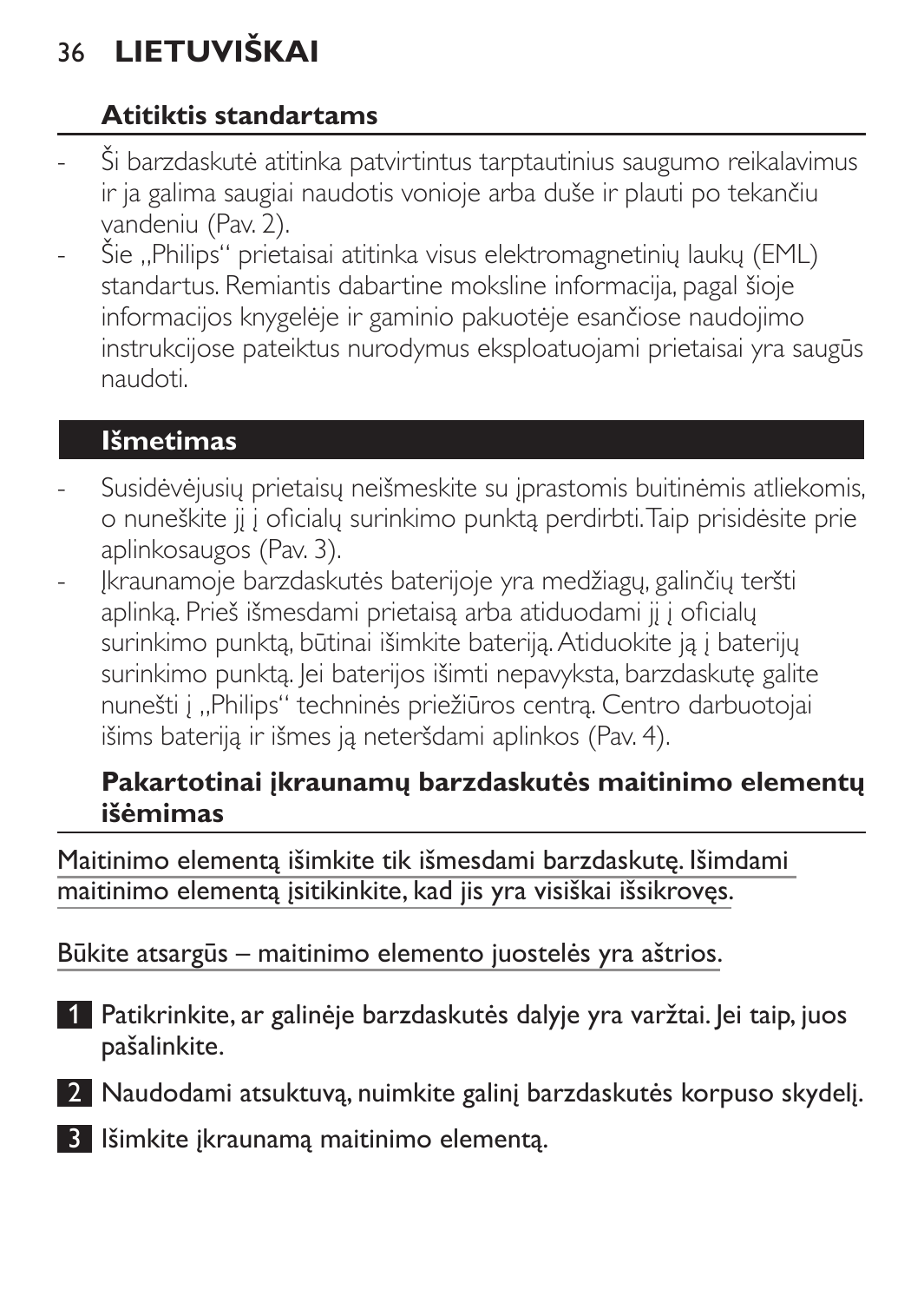#### **Garantija ir techninė priežiūra**

Prireikus techninės priežiūros paslaugų, informacijos ar jei iškilo problema, apsilankykite "Philips" svetainėje adresu www.philips.com/support arba susisiekite su jūsų šalyje esančiu "Philips" klientų aptarnavimo centru. Jo telefono numerį rasite visame pasaulyje galiojančios garantijos lankstinuke. Jei klientų aptarnavimo centro jūsų šalyje nėra, apsilankykite pas savo "Philips" atstovą.

### **Garantijos apribojimai**

Skutimo galvutėms (skutikliams ir skutimo apsaugoms) netaikomos tarptautinės garantijos sąlygos, nes šios dalys dėvisi.

### **Priedų užsakymas**

Norėdami įsigyti šio prietaiso priedų, apsilankykite mūsų internetinėje parduotuvėje adresu **www.shop.philips.com/service**. Jei internetinės parduotuvės jūsų šalyje nėra, apsilankykite pas savo "Philips" atstovą arba "Philips" techninės priežiūros centre. Jeigu įsigyjant prietaiso priedų kilo kokių nors sunkumų, kreipkitės į savo šalies "Philips" klientų aptarnavimo centrą. Jo kontaktinius duomenis rasite visame pasaulyje galiojančios garantijos lankstinuke.

### **Valymas**

- Barzdaskutei valyti rekomenduojame naudoti HQ110 "Philips" purškiamąjį valiklį.
- Tik tam tikri modeliai: barzdaskutę išvalysite geriausiai ir higieniškai naudodamiesi "Jet Clean" sistema. "Jet Clean" sistemą naudokite tik su originaliu HQ200 valymo skysčiu.

## **Pakeitimas**

- Rekomenduojame keisti skutimo įtaisą ("RQ12xx" serijos) ar skutimo galvutės laikiklį ("RO11xx" serijos) kas dvejus metus. (Pav. 5)
- **RQ12**xx" serija: skutimo įtaisą pakeiskite tik originaliu "RQ12 **Philips" skutimo įtaisu**.
- "RQ11xx" serija: skutimo galvutės laikiklį visada keiskite tik originaliu **"RQ11 Philips" skutimo galvutės laikikliu.**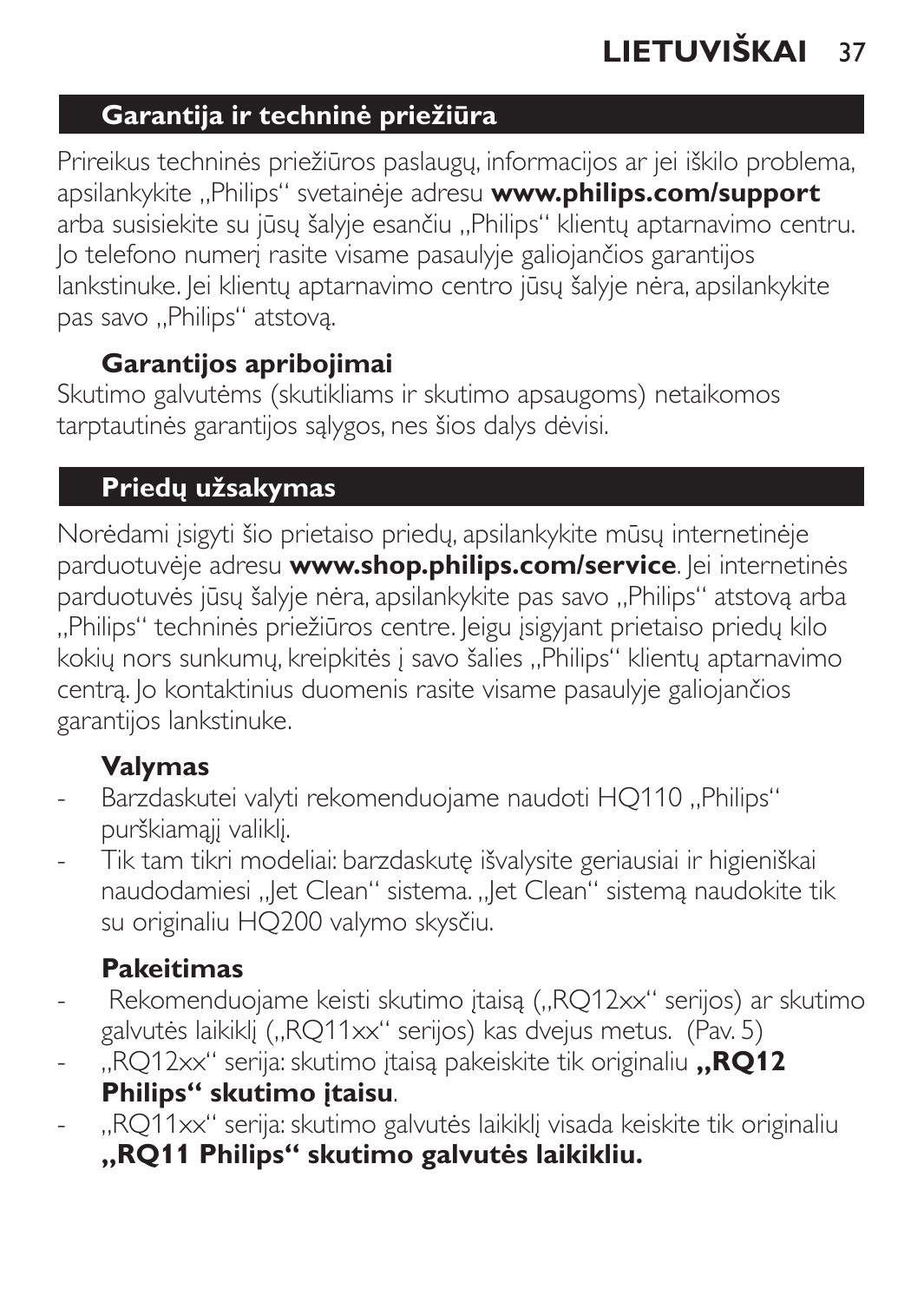## 38 **Latviešu**

#### **Ievads**

Apsveicam ar pirkumu un laipni lūdzam Philips! Lai pilnībā izmantotu Philips piedāvātā atbalsta iespējas, reģistrējiet izstrādājumu vietnē www.philips.com/welcome.

#### **Svarīgi!**

Pirms skuvekļa un ļet Clean sistēmas (tikai atsevišķiem modeļiem) lietošanas rūpīgi izlasiet šo informatīvo bukletu un saglabājiet to, lai vajadzības gadījumā varētu ieskatīties tajā arī turpmāk.

*Piezīme. Šajā bukletā jēdziens "ierīces" ir attiecināts uz skuvekli un Jet Clean sistēmu. Ja jūsu skuveklis nav aprīkots ar Jet Clean sistēmu, tad šis jēdziens attiecināms uz skuvekli.*

## **Vispārīgi**

### **Briesmas**

- Gādājiet, lai adapteris nekļūst slapjš (Zīm. 1).

## **Brīdinājums!**

- Adapterī ir iekļauts strāvas pārveidotājs. Nenogrieziet adapteri, lai to nomainītu ar citu kontaktdakšu, jo tādējādi tiks izraisīta bīstama situācija.
- Šīs ierīces nevar izmantot personas (tai skaitā bērni) ar fiziskiem, maņu vai garīgiem traucējumiem vai ar nepietiekamu pieredzi un zināšanām, kamēr par viņu drošību atbildīgā persona nav īpaši viņus apmācījusi izmantot šīs ierīces.
- Jānodrošina, lai ar ierīcēm nevarētu rotaļāties mazi bērni.
- Esiet piesardzīgi, kad tīrāt ierīces ar karstu ūdeni. Lai neapplaucētu rokas, vienmēr pārbaudiet, vai ūdens nav pārāk karsts.

## **Ievērībai**

- Nekad neiegremdējiet Jet Clean sistēmu un lādētāju ūdenī, neskalojiet tos zem krāna ūdens un nelieciet trauku mazgāšanas mašīnā.
- Novietojiet un lietojiet ierīces uz mitrumizturīgas virsmas.
- Lietojiet, uzlādējiet un glabājiet ierīci 5–35 °C temperatūrā.
- Izmantojiet tikai komplektā iekļautos piederumus.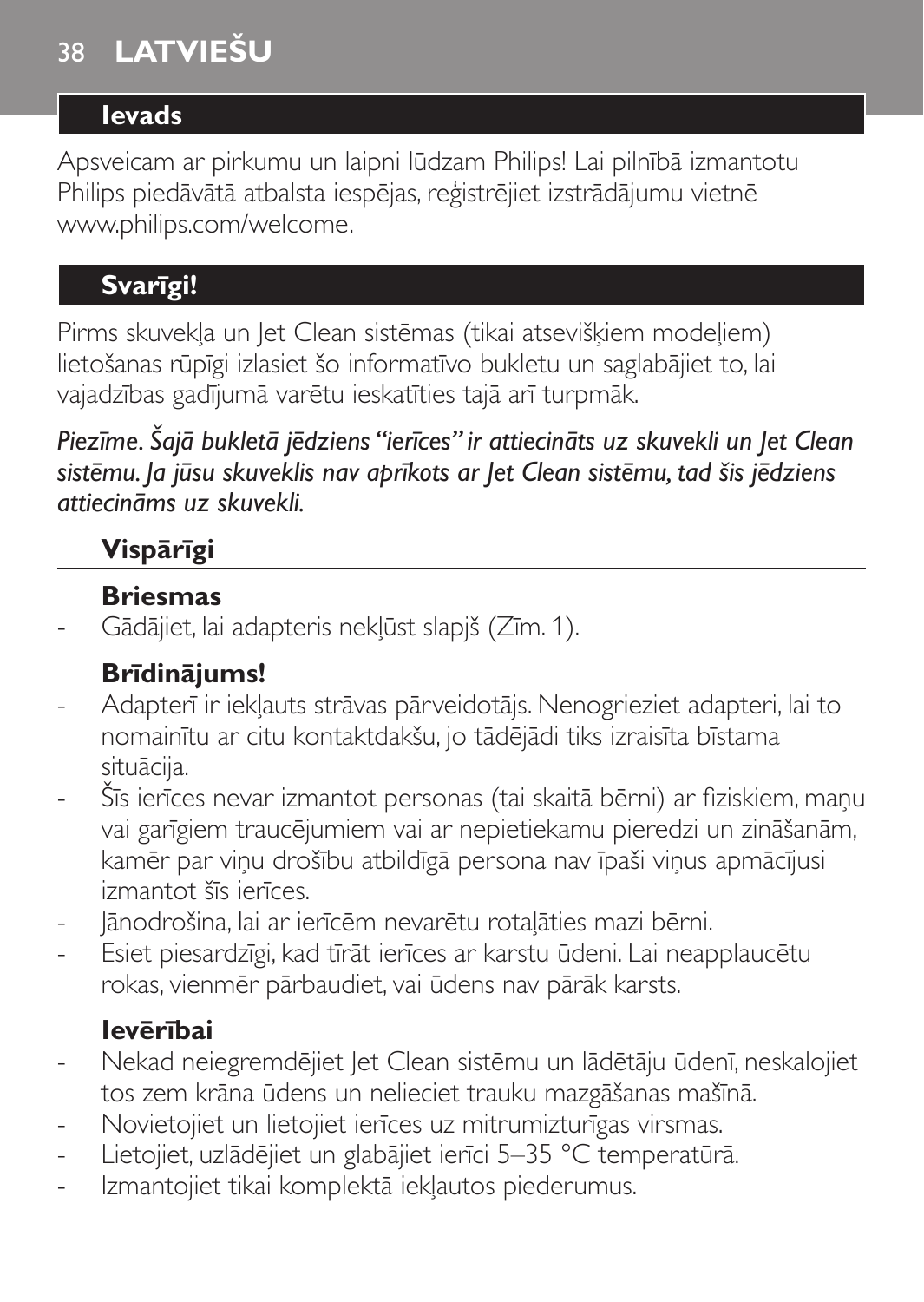# **Latviešu** 39

- Vienmēr pirms lietošanas pārbaudiet ierīces un piederumus. Neizmantojiet ierīces vai to daļas, ja tās ir bojātas, jo varat radīt ievainojumus. Nomainiet bojātās detaļas ar oriģinālajām detaļām.
- Kad skalojat ierīci, no kontaktligzdas tās apakšpusē var tecēt ūdens. Tas ir normāli un nav bīstami, jo visas elektroniskās daļas atrodas slēgtā strāvas blokā skuvekļa iekšpusē.
- $RO12xx$  sērija: trokšņa līmenis: Lc = 65 dB [A]
- $RO11xx$  sērija: trokšņa līmenis: Lc = 67 dB [A]

## **Bārdas veidotāja piederums (tikai noteiktiem modeļiem)**

## **Ievērībai**

- Izmantojiet bārdas veidotāja piederumu tikai sejas apmatojuma apgriešanai (bārda, ūsas un vaigu bārda). Neizmantojiet to, lai apgrieztu matiņus zemāk par zoda līniju.
- Izmantojiet bārdas veidotāja pielikumu tikai apvienojumā ar šādiem skuvekļu tipiem: RQ12xx,RQ11xx, RQ10xx.
- Bārdas veidotāja piederumu nevar mazgāt trauku mazg. mašīnā.
- Neizmantojiet bārdas veidotāja piederumu, ja tas ir bojāts.

## **Jet Clean sistēma (tikai atsevišķiem modeļiem)**

## **Ievērībai**

- Nekādā gadījumā neiegremdējiet let Clean sistēmu ūdenī.
- Lietojiet Jet Clean sistēmu tikai ar oriģinālo HQ200 tīrīšanas šķīdumu.
- Lai izvairītos no noplūdes, vienmēr novietojiet let Clean sistēmu uz stabilas, līdzenas un horizontālas virsmas.
- Ik pēc 15 dienām iztukšojiet tīrīšanas nodalījumu un rūpīgi iztīriet to, skalojot tekošā krāna ūdenī.
- let Clean sistēma pilnībā iztīra skuvekli, bet nedezinficē to, tāpēc nekoplietojiet savu skuvekli ar citiem.
- let Clean sistēmas tīrīšanas nodalījums nav paredzēts mazgāšanai trauku mazgāšanas mašīnā.
- Kad Jet Clean sistēma ir sagatavota lietošanai, lai nenotiktu tīrīšanas šķidruma noplūde, to nedrīkst pārvietot.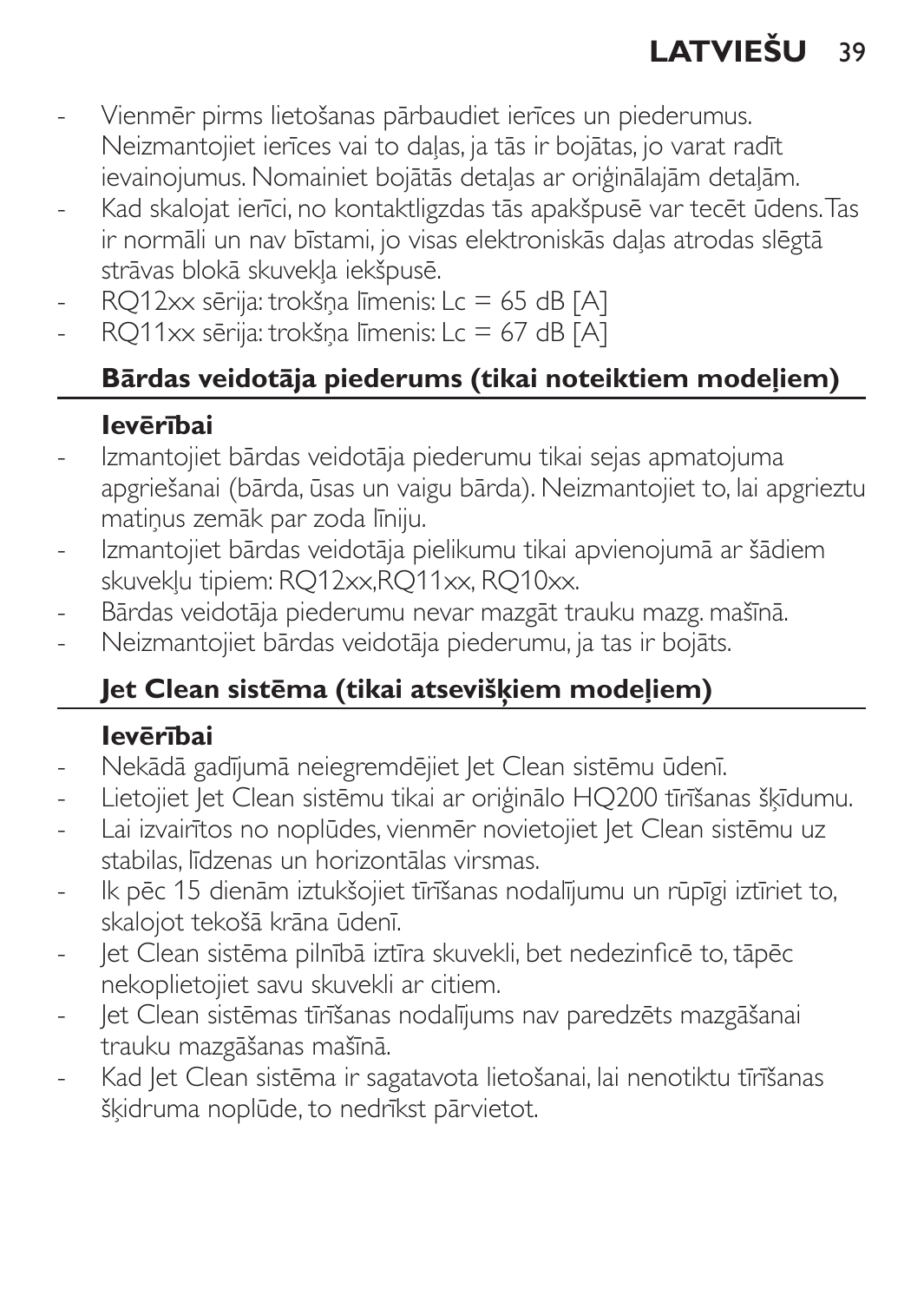## 40 **Latviešu**

### **Atbilstība standartiem**

- Šis skuveklis atbilst starptautiski atzītiem drošības noteikumiem, un to var droši lietot dušā vai vannā un mazgāt tekošā krāna ūdenī (Zīm. 2).
- Šīs Philips ierīces atbilst visiem standartiem saistībā ar elektromagnētiskiem laukiem (EMF). Ja rīkojaties atbilstoši un saskaņā ar šajā skuveklim pievienotajā informatīvajā bukletā sniegtajām instrukcijām, ierīces ir droši izmantojamas saskaņā ar mūsdienās pieejamajiem zinātniskiem datiem.

### **Utilizēšana**

- Pēc ierīču kalpošanas laika beigām, neizmetiet tās kopā ar sadzīves atkritumiem, bet nododiet tās oficiālā savākšanas punktā pārstrādei. Tādā veidā Jūs palīdzēsit saudzēt apkārtējo vidi (Zīm. 3).
- Atkārtoti uzlādējamais skuvekļa akumulators satur vielas, kas var piesārņot vidi. Pirms akumulatora izmešanas vai nodošanas oficiālā savākšanas punktā vienmēr izņemiet to. Akumulatoru nododiet oficiālā bateriju savākšanas punktā. Ja akumulatora izņemšana sagādā grūtības, dodieties ar šo ierīci uz Philips Servisa centru, kur akumulatoru izņems un atbrīvosies no tā videi drošā veidā (Zīm. 4).

## **Skuvekļa atkārtojumi uzlādējamā akumulatora izņemšana**

Akumulatoru bateriju izņemiet tikai tad, kad izmetat ierīci. Izņemot akumulatoru bateriju, pārliecinieties, ka tā ir pilnīgi tukša.

#### Uzmanieties! Akumulatoru baterijas malas ir asas!

- 1 Pārbaudiet, vai skuvekļa aizmugurē ir skrūves. Ja ir, izskrūvējiet tās.
- 2 Noņemiet skuvekļa aizmugurējo paneli, izmantojot skrūvgriezi.
- 3 Izņemiet akumulatoru bateriju.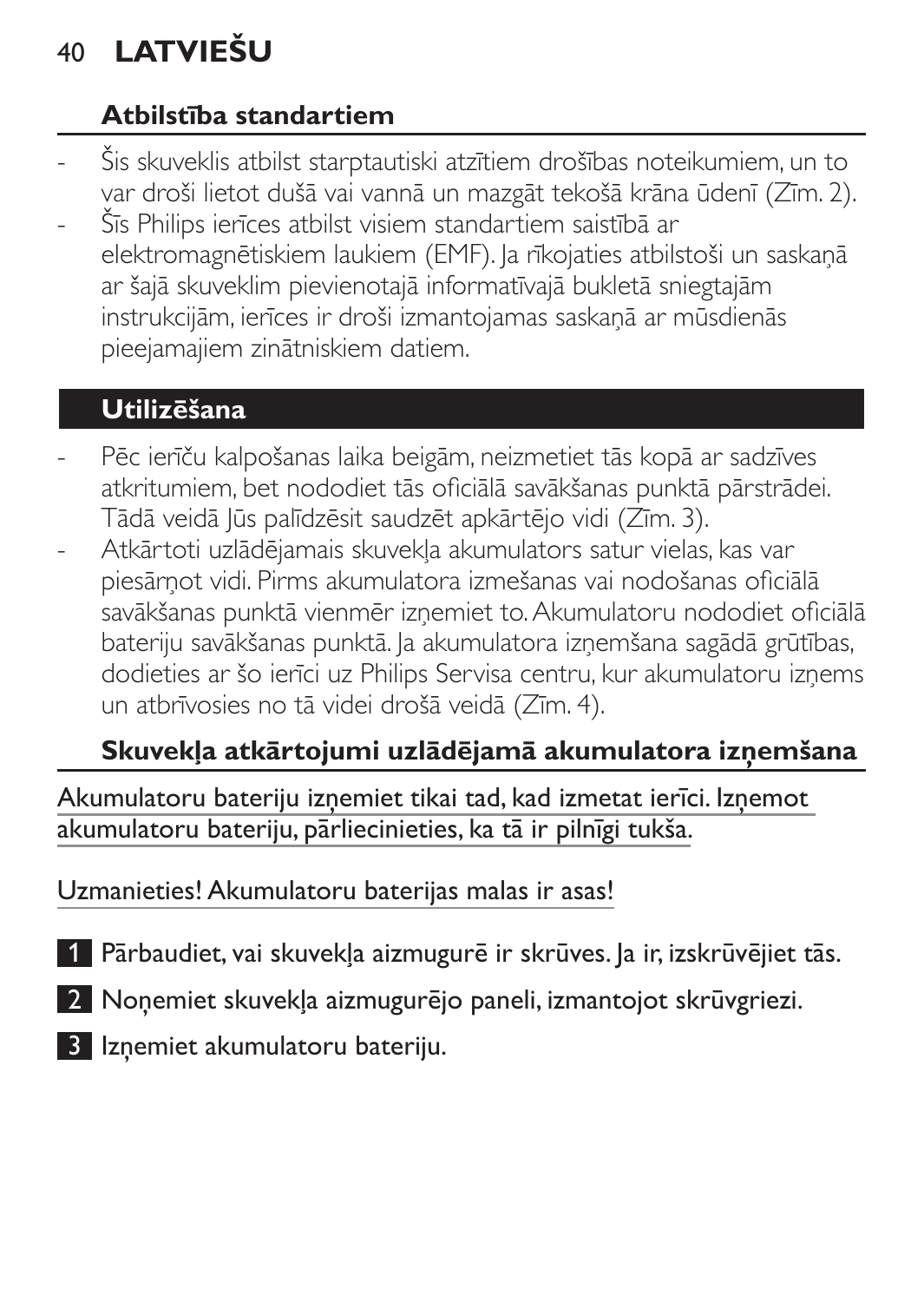#### **Garantija un apkope**

Ja jums nepieciešama informācija vai palīdzība, lūdzu, apmeklējiet Philips tīmekļa vietni **www.philips.com/support** vai sazinieties ar Philips klientu apkalpošanas centru savā valstī (tā tālruņa numurs atrodams pasaules garantijas brošūrā). Ja jūsu valstī nav klientu apkalpošanas centra, vērsieties pie vietējā Philips preču izplatītāja.

#### **Garantijas ierobežojumi**

Uz skūšanas galvām (griezējiem un aizsargsietiem) neattiecas starptautiskās garantijas nosacījumi, jo tās nolietojas.

#### **Piederumu pasūtīšana**

Lai iegādātos piederumus šai ierīcei, lūdzu, apmeklējiet mūsu tiešsaistes veikalu vietnē **www.shop.philips.com/service**. Ja tiešsaistes veikals jūsu valstī nav pieejams, vērsieties pie sava Philips izplatītāja vai Philips servisa centrā. Ja jums radušās grūtības ar piederumu iegādi savai ierīcei, lūdzu, sazinieties ar Philips klientu apkalpošanas centru savā valstī. Kontaktinformācija pieejama pasaules garantijas bukletā.

## **Tīrīšana**

- Skuvekļa tīrīšanai ieteicams izmantot HX110 Philips tīrīšanas aerosolu.
- Tikai atsevišķiem modeļiem: vislabākais un higiēniski tīrākais veids skuvekļa tīrīšanai ir Jet Clean sistēmas izmantošana. Izmantojiet Jet Clean sistēmu tikai kopā ar oriģinālo HQ200 tīrīšanas šķidrumu.

## **Rezerves daļas**

- leteicams nomainīt skūšanas bloku (RQ12xx sērija) vai skūšanas galviņas turētāju (RQ11xx sērija) ik pēc diviem gadiem. (Zīm. 5)
- RQ12xx sērija: vienmēr nomainiet skūšanas bloku ar oriģinālo **RQ12 Philips skūšanas bloku.**
- RQ11xx sērija: vienmēr nomainiet skūšanas galviņas turētāju ar oriģinālo **RQ11 Philips skūšanas galviņas turētāju.**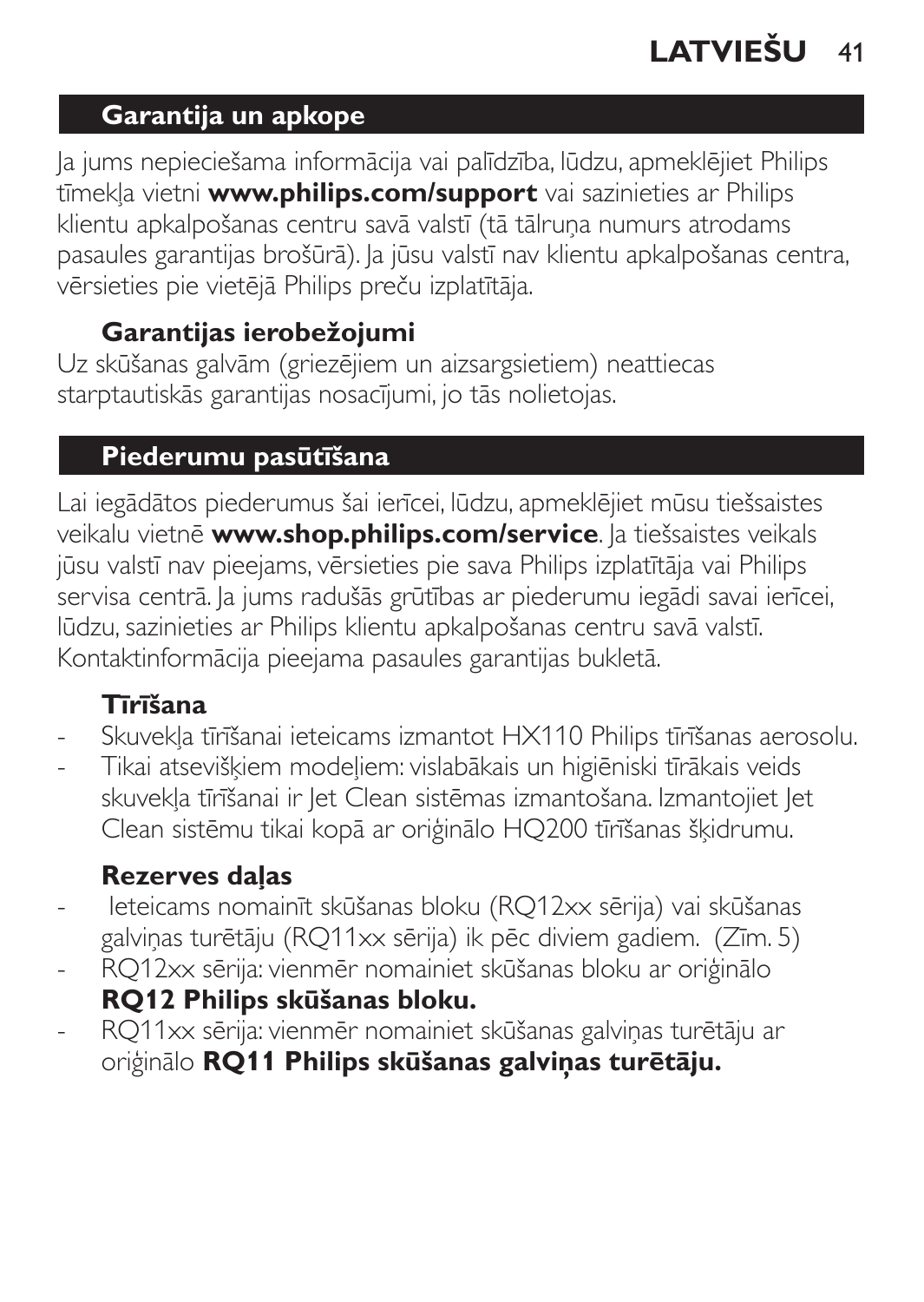### 42 **Polski**

#### **Wprowadzenie**

Gratulujemy zakupu i witamy wśród użytkowników produktów Philips! Aby w pełni skorzystać z oferowanej przez firmę Philips pomocy, zarejestruj swój produkt na stronie www.philips.com/welcome.

#### **Ważne**

Przed rozpoczęciem korzystania z golarki i systemu Jet Clean (tylko wybrane modele) zapoznaj się dokładnie z tą broszurą informacyjną i zachowaj ją na przyszłość.

*Uwaga: W tej broszurze termin "urządzenia" odnosi się do golarki i systemu Jet Clean. Jeśli zestaw nie zawiera systemu Jet Clean, termin ten odnosi się tylko do golarki.*

## **Opis ogólny**

### **Niebezpieczeństwo**

Zabezpiecz zasilacz przed możliwością zamoknięcia (rys. 1).

## **Ostrzeżenie**

- Zasilacz sieciowy zawiera transformator. Ze względów bezpieczeństwa nie wymieniaj wtyczki zasilacza na inną.
- Urządzenia nie są przeznaczone do użytku przez osoby (w tym dzieci) o ograniczonych zdolnościach fizycznych, sensorycznych lub umysłowych, a także nieposiadające wiedzy lub doświadczenia w użytkowaniu tego typu urządzeń, chyba że będą one nadzorowane lub zostaną poinstruowane na temat korzystania z tych urządzeń przez opiekuna.
- Nie pozwalaj dzieciom bawić się urządzeniami.
- Podczas czyszczenia urządzeń uważaj na gorącą wodę. Zawsze należy sprawdzić jej temperaturę, aby nie poparzyć rąk.

## **Uwaga**

- Nigdy nie zanurzaj systemu Jet Clean ani ładowarki w wodzie, nie opłukuj ich pod bieżącą wodą ani nie wkładaj do zmywarki.
- Przed korzystaniem z urządzeń ustaw je na wodoodpornej powierzchni.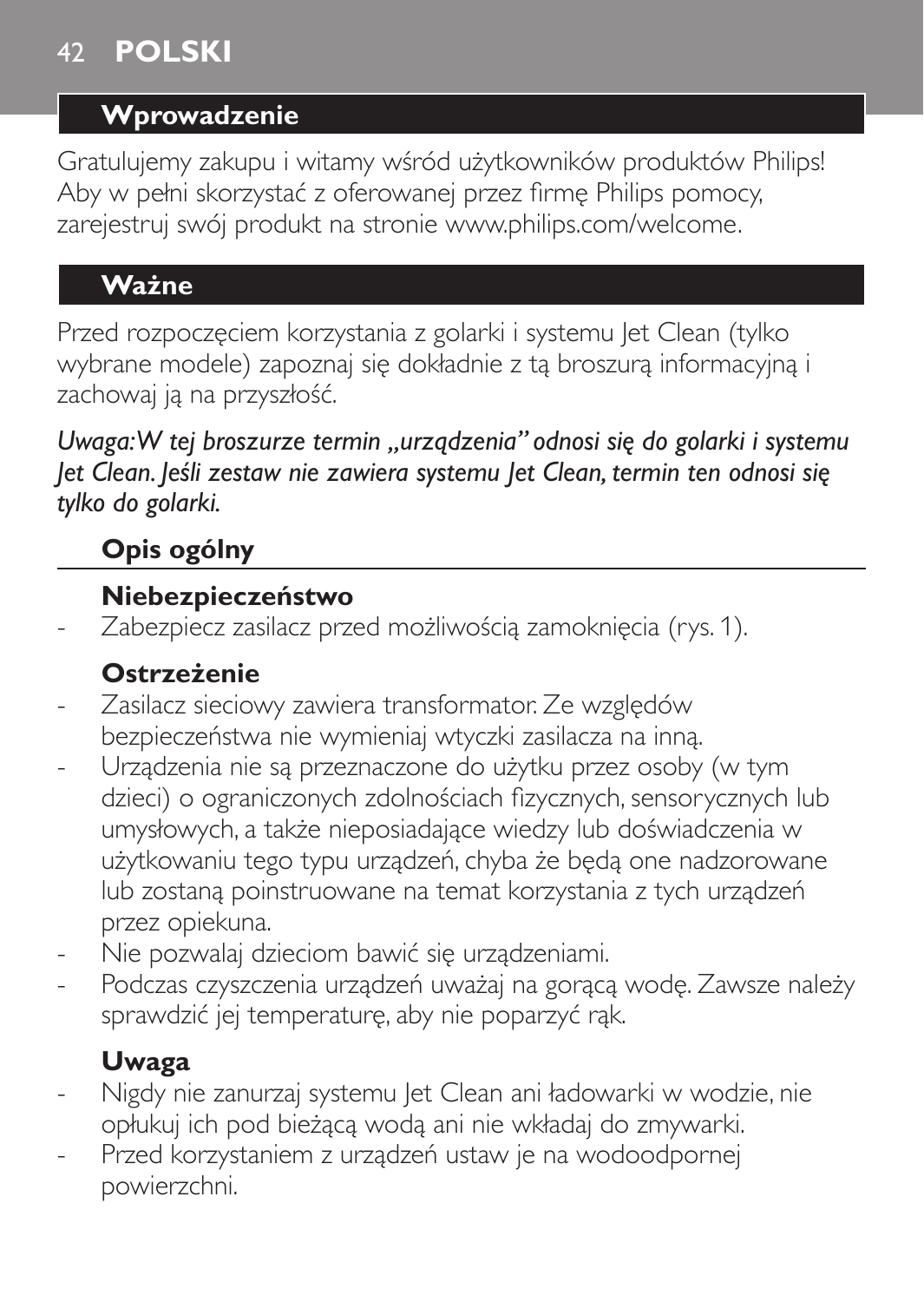- Używaj, ładuj i przechowuj urządzenia w temperaturze od 5°C do 35°C.
- Korzystaj wyłącznie z akcesoriów dołączonych do urządzenia.
- Przed użyciem zawsze sprawdź urządzenia i akcesoria. Nie korzystaj z urządzeń ani ich części, jeśli są uszkodzone, ponieważ może to spowodować obrażenia ciała. Uszkodzone części należy wymieniać tylko na oryginalne części zamienne tego samego typu.
- Podczas płukania z gniazda u dołu golarki może wyciekać woda. Jest to zjawisko normalne i nie jest niebezpieczne dla użytkownika, gdyż wszystkie elementy elektroniczne zostały zamknięte w szczelnym module zasilającym wewnątrz golarki.
- Seria RQ12 $x$ x poziom hałasu: Lc = 65 dB [A]
- Seria RQ11 $x$ x poziom hałasu: Lc = 67 dB  $\overline{[A]}$

## **Nasadka do modelowania zarostu (tylko wybrane modele)**

## **Uwaga**

- Nasadki do modelowania zarostu używaj wyłącznie do przycinania włosów na twarzy (broda, wąsy i bokobrody). Nie używaj jej do przycinania włosów poniżej szyi.
- Nasadka do modelowania zarostu jest przeznaczona wyłącznie do następujących typów golarek: RQ12xx, RQ11xx, RQ10xx.
- Nasadki do modelowania zarostu nie można myć w zmywarce.
- Nie używaj nasadki do modelowania zarostu, jeśli jest uszkodzona.

## **System Jet Clean (tylko wybrane modele)**

## **Uwaga**

- Nigdy nie zanurzaj systemu let Clean w wodzie.
- Korzystaj z systemu Jet Clean wyłącznie z oryginalnym płynem do czyszczenia HQ200.
- Zawsze ustawiaj system let Clean na stabilnej, równej i poziomej powierzchni, aby zapobiec wyciekaniu płynu.
- Co 15 dni opróżnij komorę czyszczącą i wyczyść ją dokładnie, płucząc ją gorącą, bieżącą wodą.
- System Jet Clean pozwala dokładnie wyczyścić golarkę, ale nie dezynfekuje jej i z tego względu nie należy jej używać wspólnie z innymi osobami.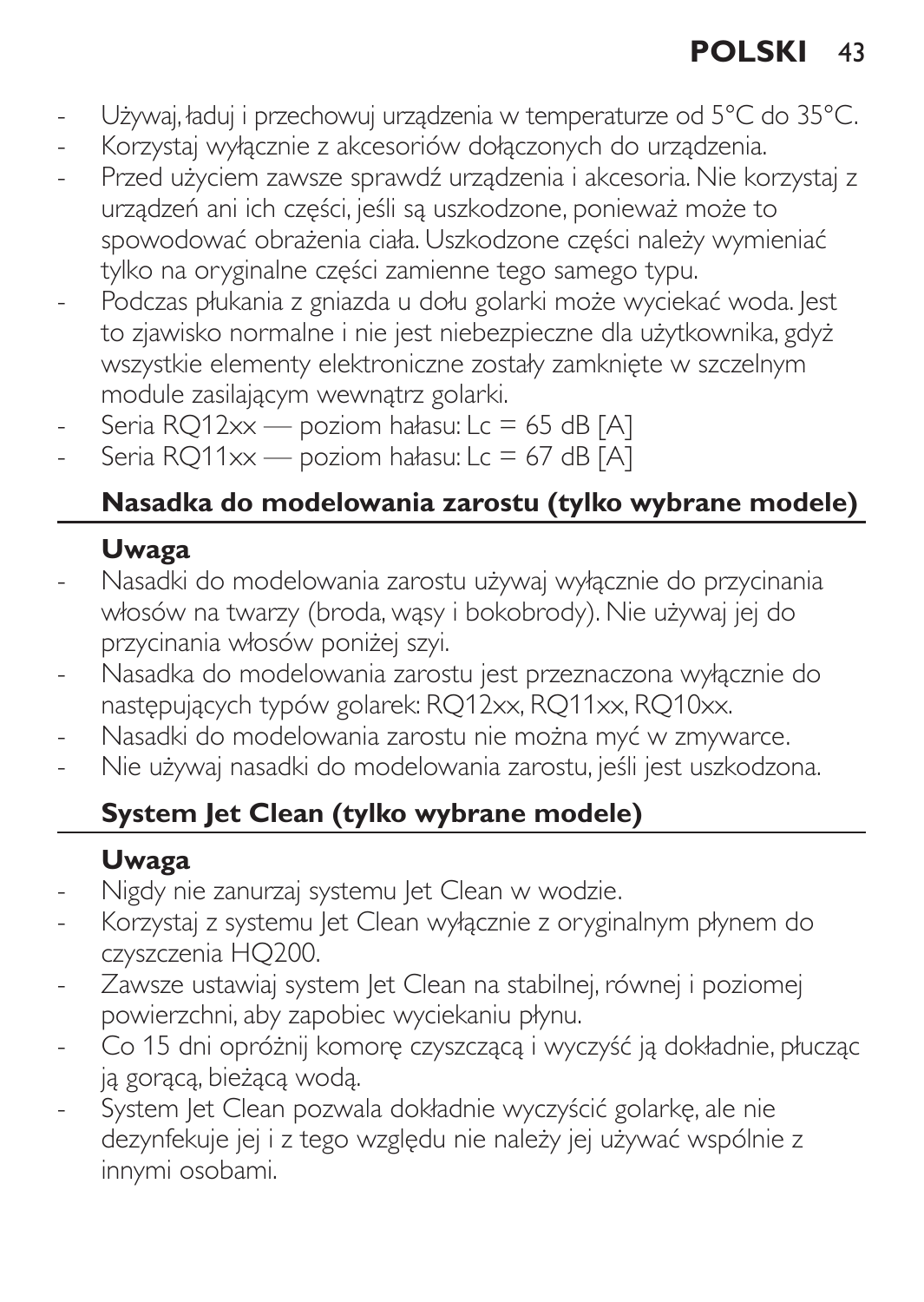## 44 **Polski**

- Komory czyszczącej systemu let Clean nie można myć w zmywarce.
- Gdy system Jet Clean jest gotowy do użycia, nie przesuwaj go, ponieważ mogłoby to spowodować wyciek płynu do czyszczenia.

## **Zgodność z normami**

- Golarka spełnia międzynarodowe normy bezpieczeństwa i może być używana w kąpieli i pod prysznicem oraz może być myta pod bieżącą wodą (rys. 2).
- Te urządzenia firmy Philips spełniają wszystkie normy dotyczące pól elektromagnetycznych (EMF). Właściwa obsługa i korzystanie z urządzeń zgodnie z zaleceniami zawartymi w broszurze informacyjnej dołączonej do golarki zapewniają bezpieczne użytkowanie urządzeń (według obecnego stanu wiedzy naukowej).

## **Utylizacja**

- Zużytych urządzeń nie należy wyrzucać wraz ze zwykłymi odpadami gospodarstwa domowego — należy oddać je do punktu zbiórki surowców wtórnych w celu utylizacji. Stosowanie się do tego zalecenia pomaga w ochronie środowiska (rys. 3).
- Akumulator golarki zawiera substancje szkodliwe dla środowiska naturalnego. Przez wyrzuceniem lub oddaniem urządzenia do punktu zbiórki surowców wtórnych należy pamiętać o wyjęciu akumulatora. Akumulatory należy wyrzucać w specjalnie wyznaczonych punktach zbiórki surowców wtórnych. W przypadku problemów z wyjęciem akumulatora urządzenie można dostarczyć do centrum serwisowego firmy Philips, którego pracownicy wyjmą i usuną akumulator w sposób bezpieczny dla środowiska naturalnego (rys. 4).

### **Wyjmowanie akumulatora golarki**

Akumulator należy wyjąć tylko wtedy, gdy chcesz wyrzucić golarkę. Przed wyjęciem akumulatora należy upewnić się, że jest on całkowicie rozładowany.

Należy zachować ostrożność, gdyż styki akumulatora są ostre.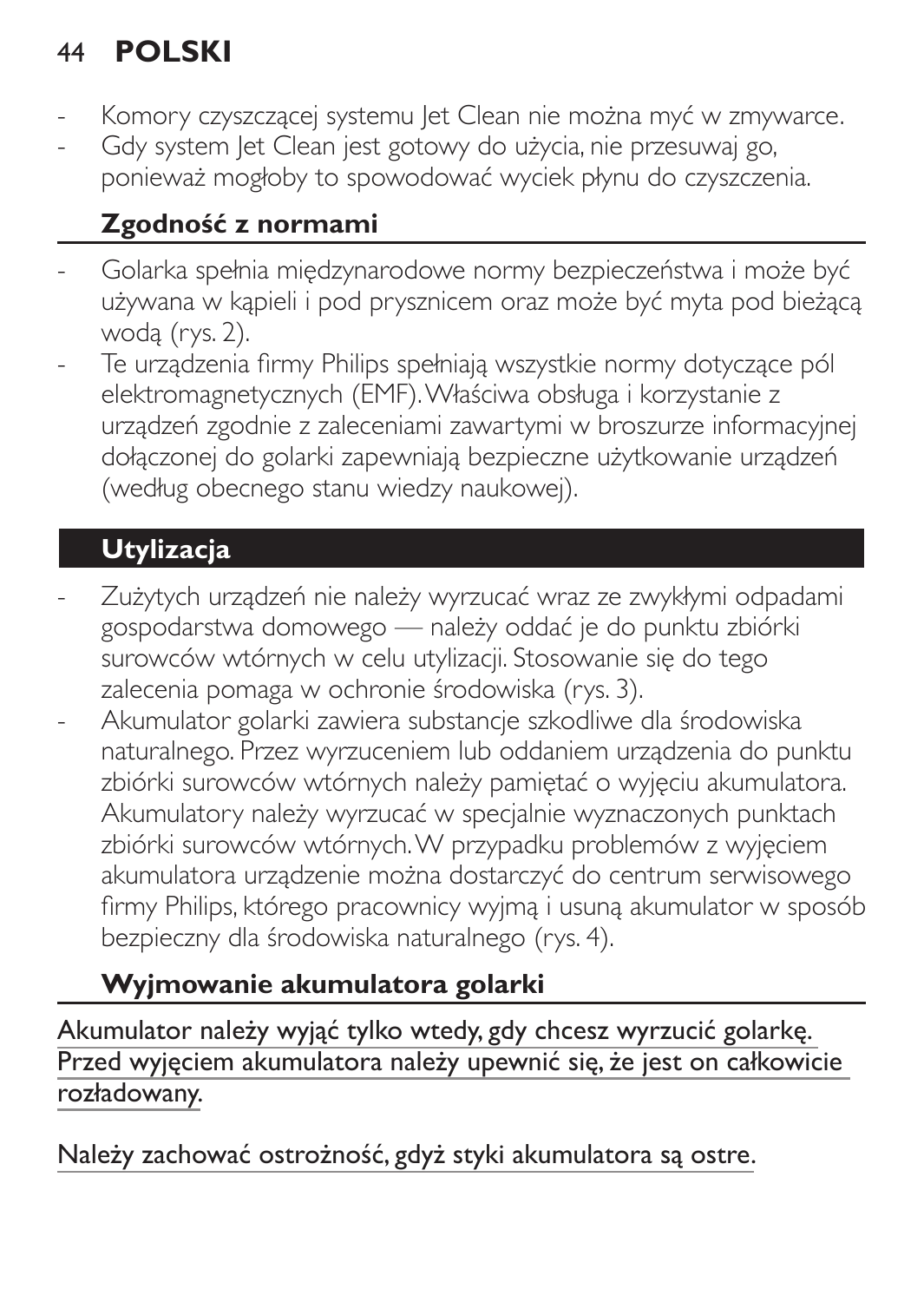- 1 Odkreć śrubki znajdujące się w tylnej części golarki.
- 2 Zdeimij panel tylny golarki za pomoca śrubokretu.
- 3 Wyjmij akumulator.

#### **Gwarancja i serwis**

W razie konieczności naprawy oraz w przypadku jakichkolwiek pytań lub problemów należy odwiedzić naszą stronę internetową **www.philips.com/ support** lub skontaktować się z lokalnym Centrum Obsługi Klienta firmy Philips. Numer telefonu znajduje się na ulotce gwarancyjnej. Jeśli w danym kraju nie ma takiego centrum, należy zwrócić się o pomoc do lokalnego sprzedawcy produktów firmy Philips.

#### **Ograniczenia gwarancji**

Głowice golące (nożyki i osłonki) nie są objęte warunkami gwarancji międzynarodowej, ponieważ ulegają zużyciu.

#### **Zamawianie akcesoriów**

Aby zakupić akcesoria do tego urządzenia, odwiedź nasz sklep internetowy pod adresem **www.shop.philips.com/service**. Jeśli sklep internetowy nie jest dostępny w Twoim kraju, skontaktuj się ze sprzedawcą produktów firmy Philips lub centrum serwisowym firmy Philips. W przypadku trudności z zakupem akcesoriów skontaktuj się z lokalnym Centrum Obsługi Klienta firmy Philips. Informacje kontaktowe znajdują się w ulotce gwarancyjnej.

## **Czyszczenie**

- Do czyszczenia golarki zalecamy używanie sprayu HX110 firmy Philips.
- Tylko wybrane modele: najlepszym i najbardziej higienicznym sposobem czyszczenia golarki jest korzystanie z systemu Jet Clean. Używaj systemu Jet Clean wyłącznie z oryginalnym płynem do czyszczenia HQ200.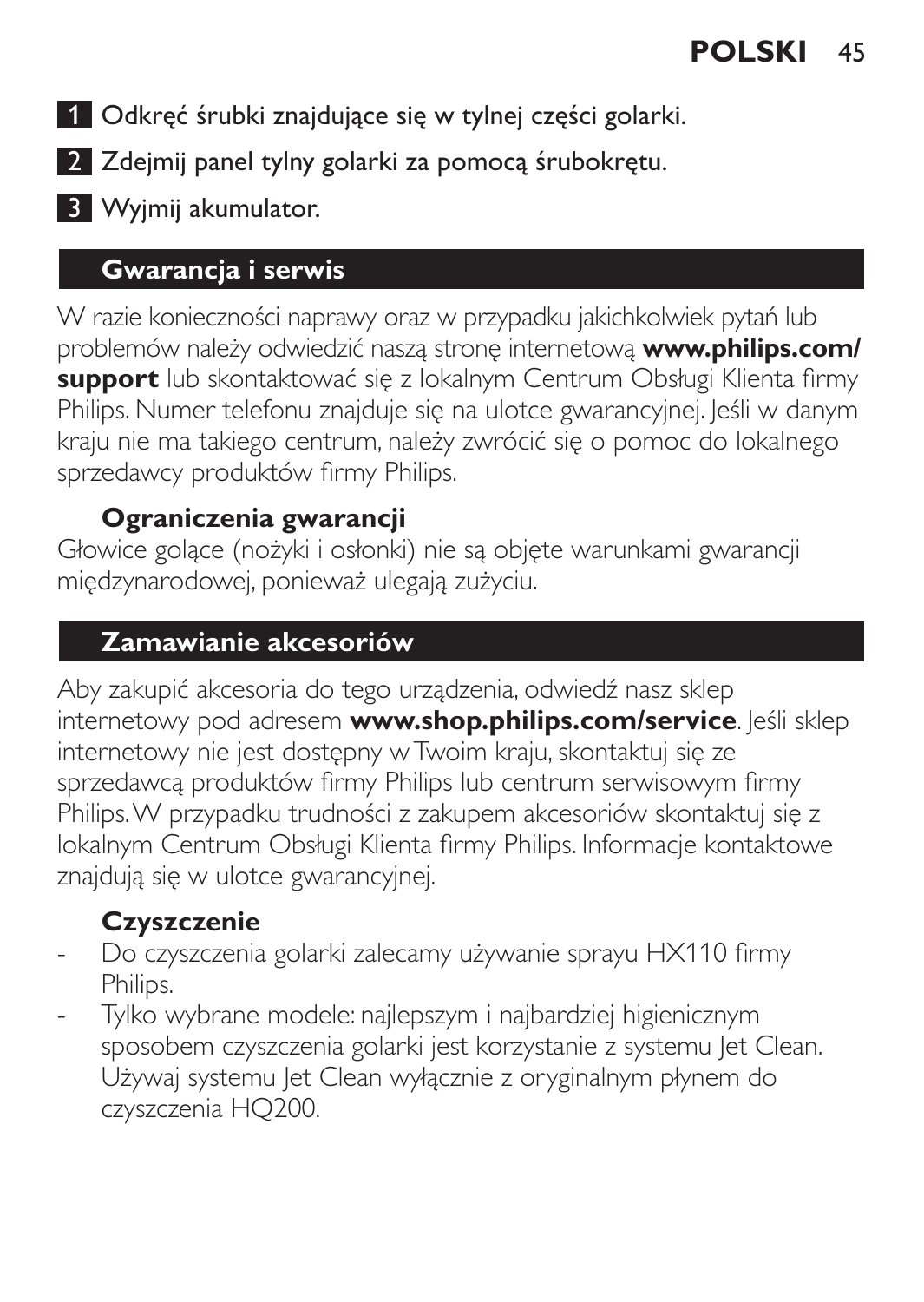## 46 **Polski**

## **Wymiana**

- Zalecamy wymianę elementu golącego (seria RQ12xx) lub uchwytu głowicy golącej (seria RQ11xx) co dwa lata. (rys. 5)
- Seria RQ12xx: element golący należy wymieniać tylko na oryginalny **element golący RQ12 firmy Philips.**
- Seria RQ11xx: uchwyt głowicy golącej należy wymieniać tylko na oryginalny **uchwyt głowicy golącej RQ11 firmy Philips.**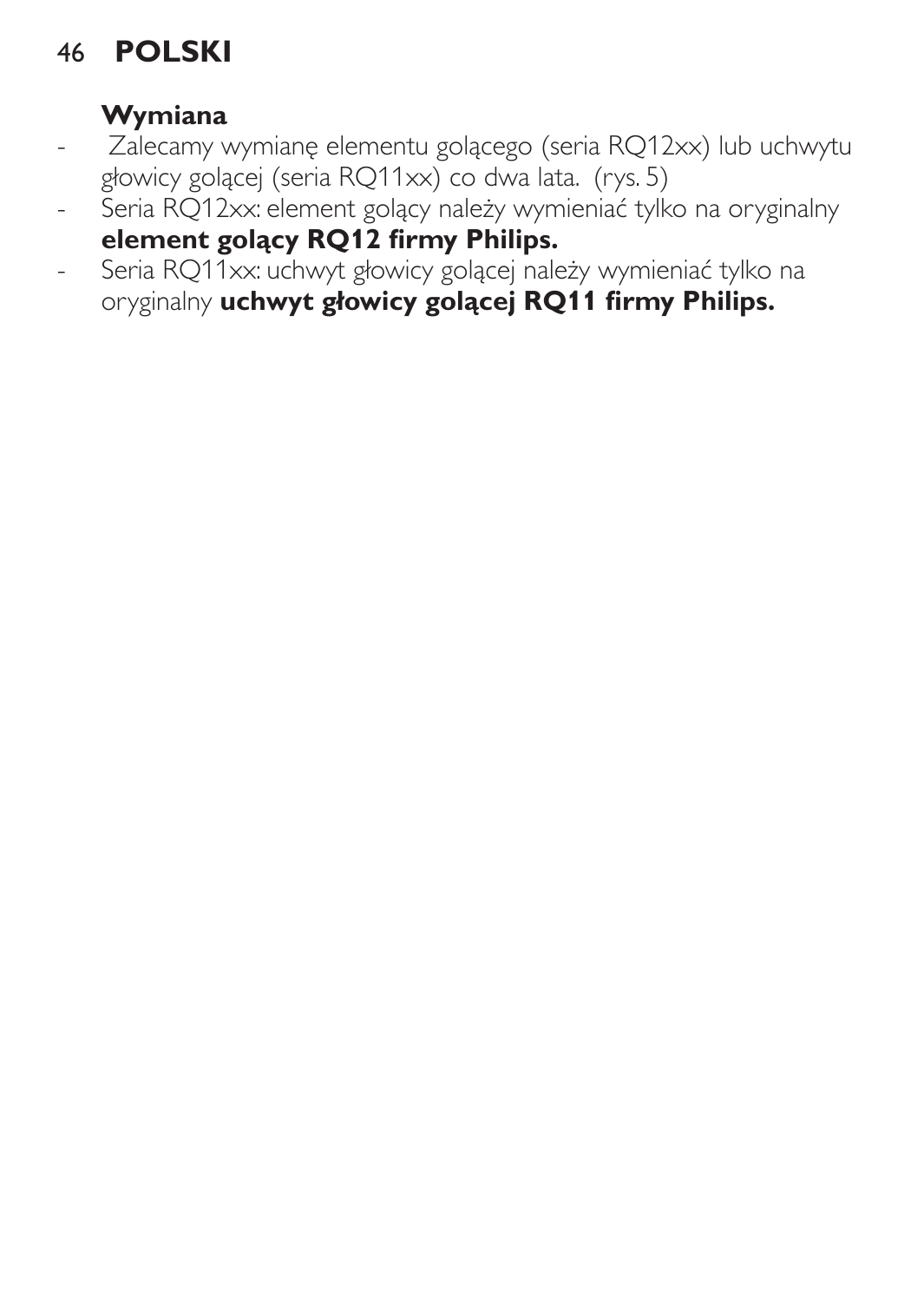#### **Introducere**

Felicitări pentru achizitie și bun venit la Philips! Pentru a beneficia pe deplin de asistenţa oferită de Philips, înregistraţi-vă produsul la www.philips.com/welcome.

#### **Important**

Citiți cu atenție această broșură cu informații importante înainte de a utiliza Sistemul Jet Clean (numai la anumite modele) și salvati-o pentru consultări ulterioare.

*Notă: În această broşură termenul 'aparate' se referă la aparatul de bărbierit şi sistemul Jet Clean. Dacă aparatul dvs. de bărbierit nu este livrat cu un sistem Jet Clean, se referă numai la aparat.*

### **Generalităţi**

## **Pericol**

Evitați contactul adaptorului cu apa (fig. 1).

## **Avertisment**

- Adaptorul contine un transformator. Nu încercați să înlocuiți ștecherul adaptorului, întrucât acest lucru conduce la situatii periculoase.
- Aceste aparate nu trebuie utilizate de către persoane (inclusiv copii) care au capacități fizice, mentale sau senzoriale reduse sau sunt lipsite de experienţă şi cunoştinţe, cu excepţia cazului în care sunt supravegheate sau instruite cu privire la utilizarea aparatelor de către o persoană responsabilă pentru siguranța lor.
- Copiii trebuie supravegheati pentru a nu se juca cu aparatul.
- Aveti grijă la apa fierbinte când curătați aparatele. Verificați întotdeauna ca apa să nu fie foarte fierbinte, pentru a nu vă frige mâinile.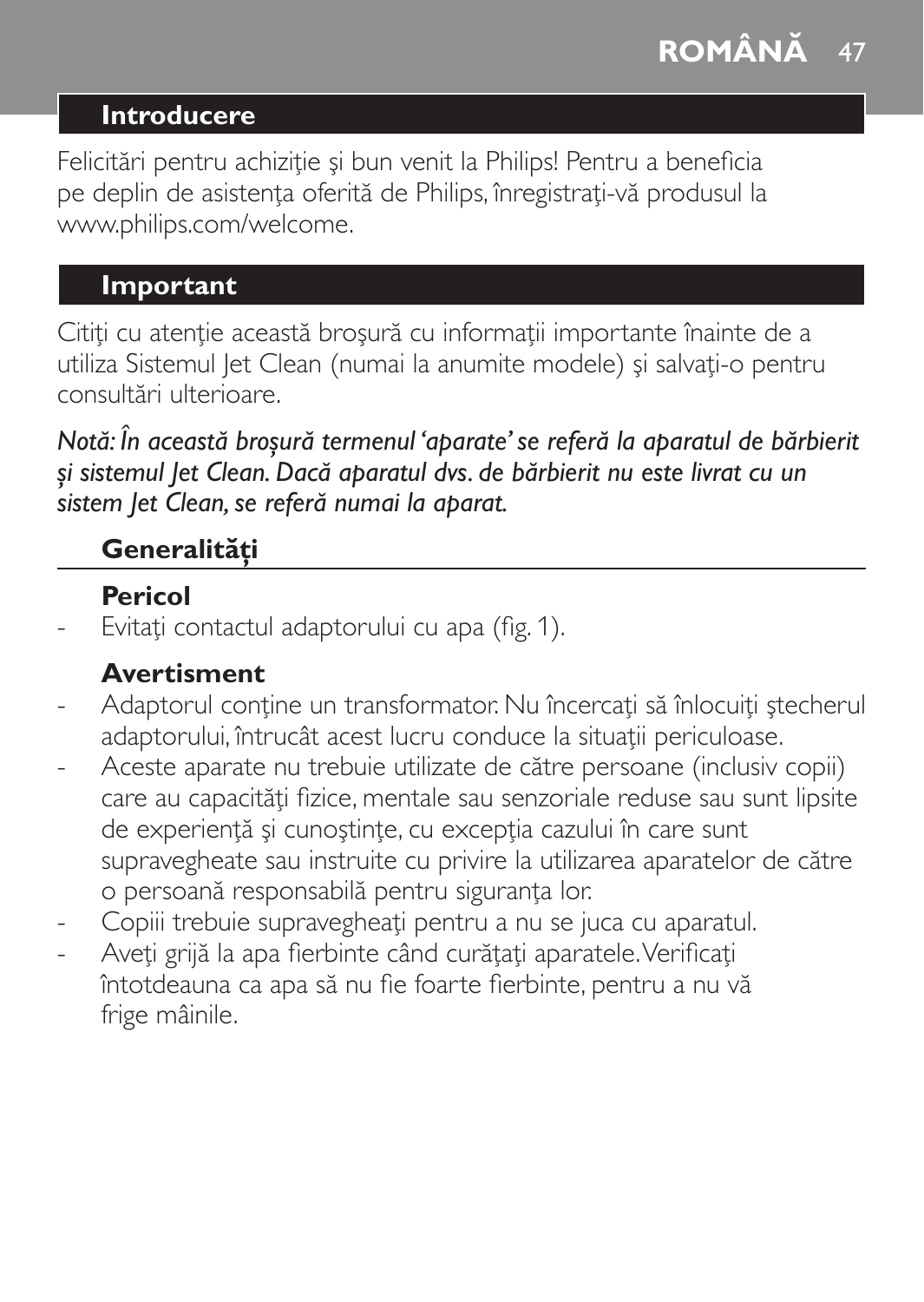### **Precauţie**

- Nu introduceți niciodată Sistemul Jet Clean și încărcătorul în apă, nu le clătiti la robinet și nu le puneți în mașina de spălat vase.
- Asezați și utilizați întotdeauna aparatele pe o suprafață rezistentă la substante lichide.
- Utilizați, încărcați și păstrați aparatele la o temperatură cuprinsă între 5°C şi 35°C.
- Folositi doar adaptorul furnizat.
- Verificati întotdeauna aparatele și accesoriile înainte de a le utiliza. Nu utilizaţi aparatele sau oricare dintre piesele lor dacă prezintă deteriorări, pentru a evita rănirea.
- Atunci când clătiti aparatul, este posibil ca apa să curgă prin partea inferioară. Acest lucru este normal şi nepericulos deoarece toate componentele electronice sunt închise într-o unitate de alimentare etanşă din interiorul aparatului.
- Seria RO12 $\times$ x: nivel de zgomot: Lc = 65 dB [A]
- Seria RO11 $\times$ : nivel de zgomot: Lc = 67 dB [A]

## **Accesoriu de aranjare a bărbii (numai la anumite modele)**

## **Precauţie**

- Utilizați accesoriul de aranjare a bărbii (barbă, mustață și perciuni). Nu îl utilizaţi pentru a tunde zonele aflate mai jos de gât.
- Utilizați accesoriul de aranjare a bărbii în combinație cu următoarele tipuri de aparate de bărbierit: RQ12xx,RO11xx, RO10xx.
- Accesoriul de aranjare a bărbii nu poate fi spălat în maşina de spălat vase.
- Nu utilizati accesoriul de aranjare a bărbii dacă prezintă deteriorări.

## **Sistemul Jet Clean (numai la anumite modele)**

## **Precauţie**

- Nu scufundați niciodată sistemul Jet Clean în apă.
- Utilizați sistemul let Clean doar cu lichidul de curătare original HQ200.
- Puneți întotdeauna sistemul Jet Clean pe o suprafață stabilă, netedă și orizontală, pentru a evita scurgerile.
- Goliți compartimentul de curățare și clătiți-l bine cu apă fierbinte de la robinet, la fiecare 15 zile.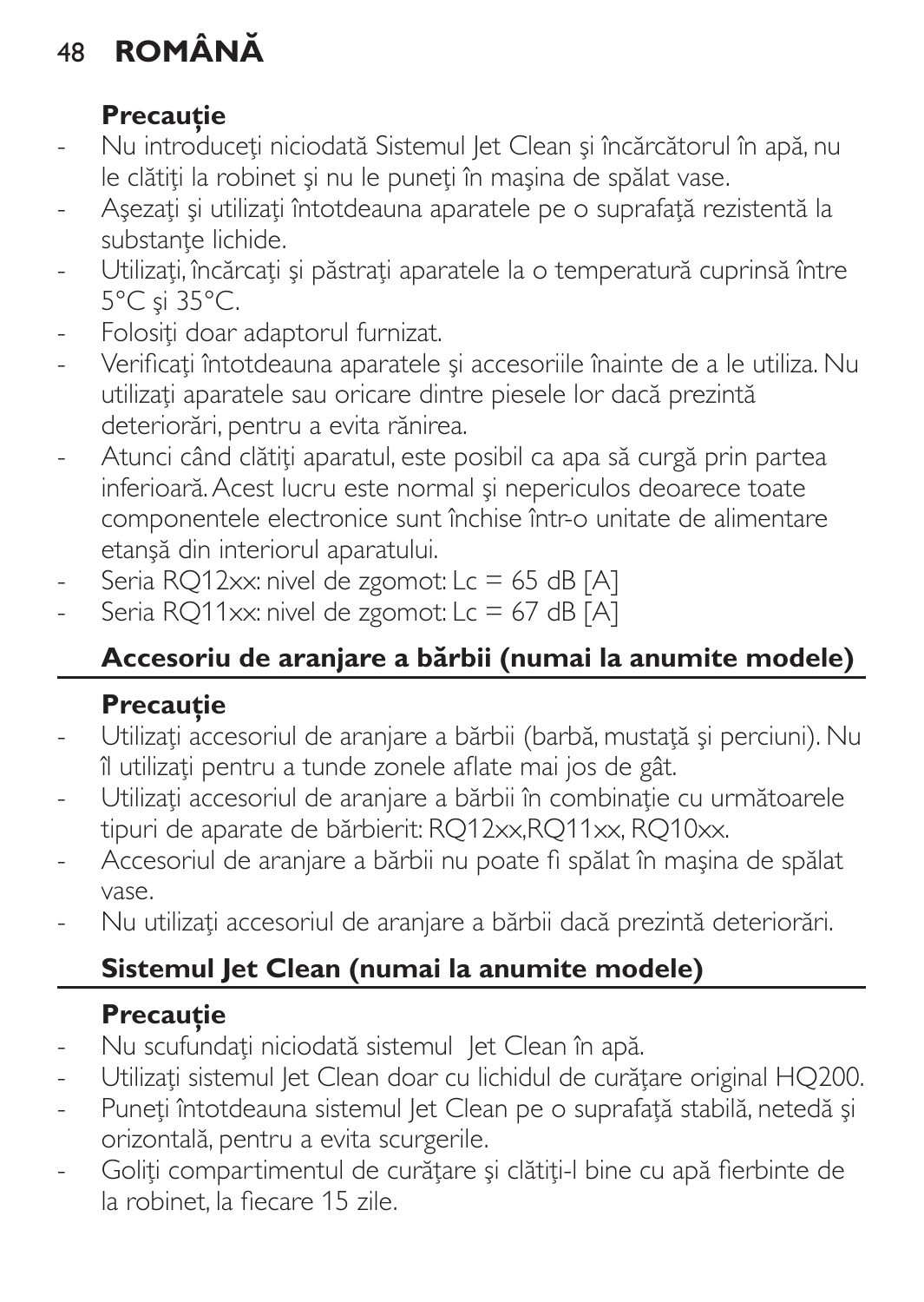- Sistemul let Clean curăță, dar nu dezinfectează aparatul de bărbierit. În consecinţă, nu împrumutaţi aparatul de bărbierit altor persoane.
- Camera de curătare a sistemului let Clean nu poate fi spălată în maşina de spălat vase.
- Când sistemul let Clean este gata de utilizare, nu trebuie mutat, pentru a evita scurgerile de lichid de curătare.

### **Conformitatea cu standardele**

- Acest aparat de bărbierit corespunde normelor de securitate aprobate pe plan internaţional şi poate fi folosit în siguranţă în cadă sau în duș și poate fi curățat sub jet de apă (fig. 2).
- Aceste aparate Philips corespund cu toate standardele referitoare la câmpurile electromagnetice (EMF). Dacă sunt manevrate corespunzător şi în conformitate cu instrucţiunile din această broşură cu informatii importante și din broșura cu informatii de utilizare ambalată cu aparatul de bărbierit, aparatele sunt sigure în utilizare pe baza dovezilor ştiinţifice disponibile în prezent.

#### **Scoaterea din uz**

- Nu aruncați aparatele împreună cu gunoiul menajer la sfârșitul perioadei de exploatare, ci predaţi-l la un punct de colectare autorizat în vederea reciclării. În acest fel, veţi ajuta la protejarea mediului înconjurător (fig. 3).
- Bateria reîncărcabilă a aparatului de ras conține substanțe care pot polua mediul înconjurător. Scoateţi întotdeauna bateria înainte de a casa aparatul şi de a-l preda la un punct de colectare autorizat. Predaţi bateria la un punct de colectare autorizat pentru baterii. Dacă întâmpinați dificultăți la scoaterea bateriei, puteți duce aparatul la un centru de service Philips. Personalul de la acest centru va scoate bateria şi o va casa în mod ecologic (fig. 4).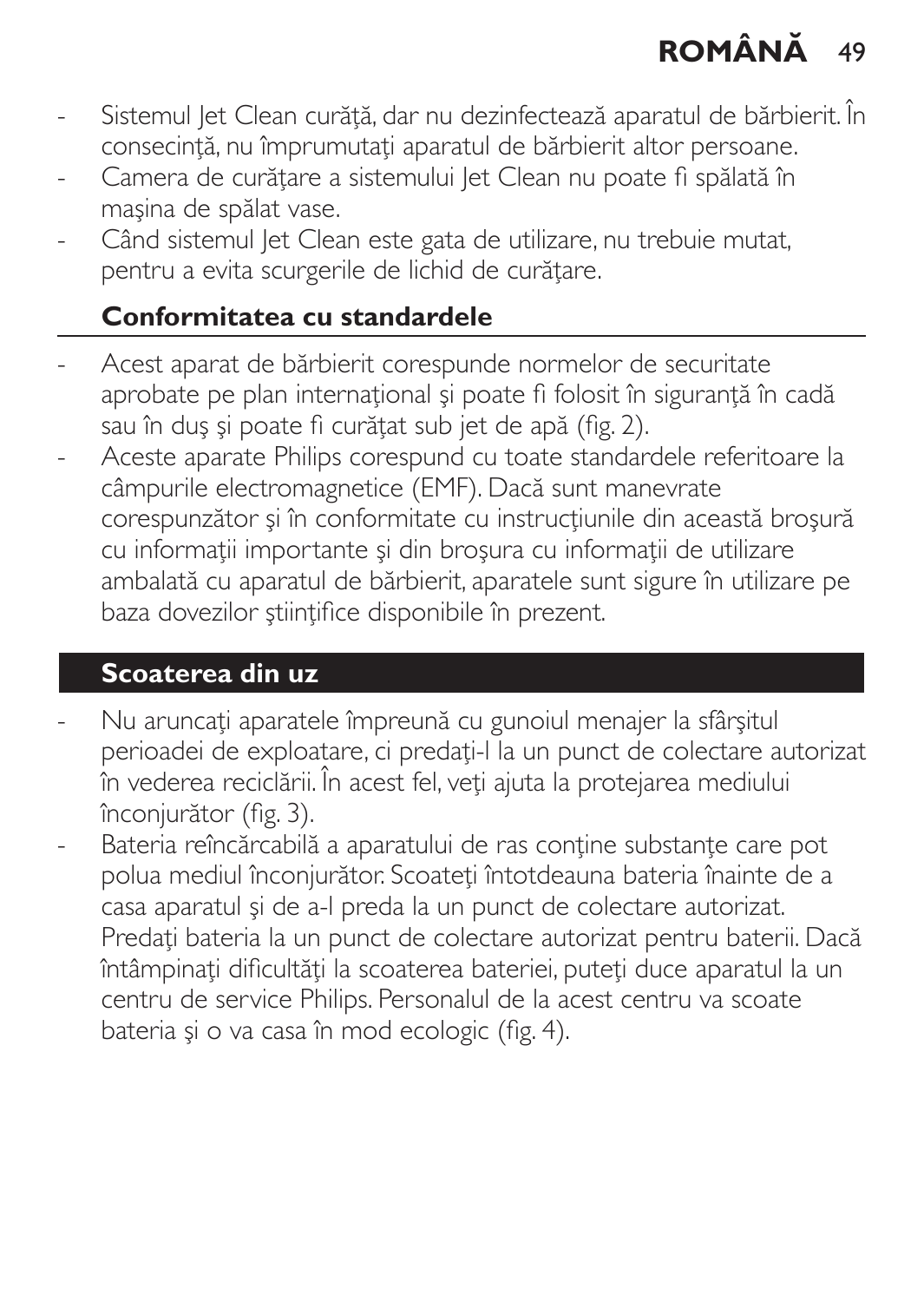#### **Îndepărtarea bateriei reîncărcabile a aparatului de bărbierit**

Scoateti bateria numai atunci când scoateti aparatul de bărbierit din uz. Asiguraţi-vă că bateria este descărcată complet atunci când o scoateţi.

Atenție: benzile de contact ale bateriei sunt foarte ascutite.

- 1 Verificati dacă există suruburi pe spatele aparatului de bărbierit. Dacă există, îndepărtaţi-le.
- 2 Înlăturaţi panoul posterior al aparatului cu o şurubelniţă.
- 3 Scoateţi bateria reîncărcabilă.

#### **Garanţie şi service**

Dacă aveti nevoie de service sau de informatii sau întâmpinati probleme, vizitati site-ul web Philips la adresa **www.philips.com/support** sau contactaţi centrul Philips de asistenţă pentru clienţi din ţara dvs. Găsiţi numărul de telefon în garanția internațională. Dacă în tara dvs. nu există un astfel de centru, deplasați-vă la furnizorul dys. Philips local.

#### **Restricţii de garanţie**

Capetele de bărbierire (cuţitele şi sitele de bărbierit) nu sunt acoperite de garanția internațională, deoarece sunt considerate consumabile.

#### **Comandarea accesoriilor**

Pentru a achizitiona accesorii pentru acest aparat, vizitati magazinul nostru online **www.shop.philips.com/service**. Dacă magazinul online nu este disponibil în tara dvs.,mergeti la dealerul dvs. Philips sau un centru de service Philips. Dacă întâmpinați dificultăți în obținerea accesoriilor pentru aparatul dvs., contactati centrul de asistentă pentru clienți Philips din tara dvs. Găsiţi detaliile de contact în garanţia internaţională.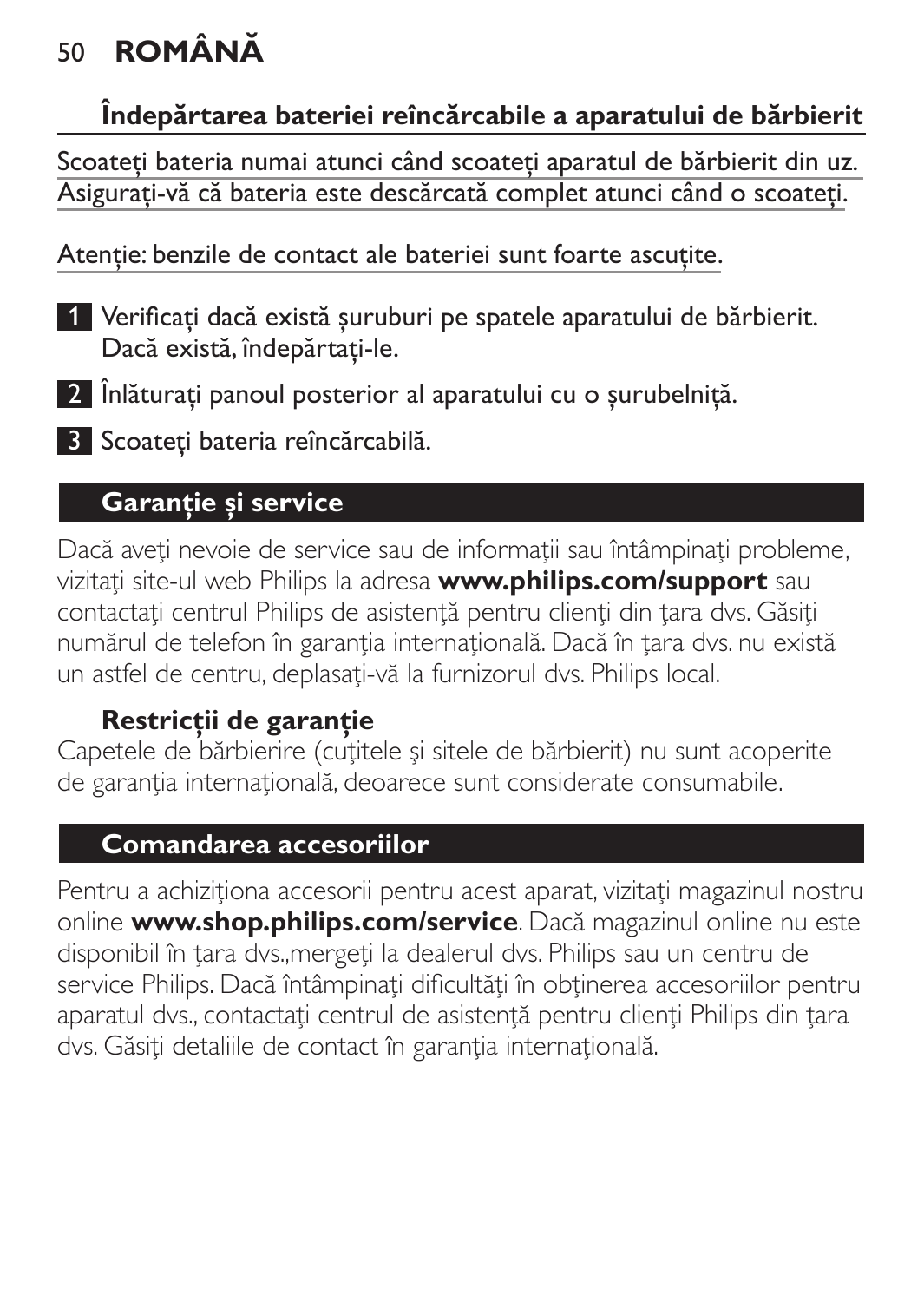## **Curăţarea**

- Vă recomandăm să utilizați spray de curățare Philips HX110 pentru a curăta aparatul de bărbierit.
- Numai la anumite modele: Cel mai eficient şi mai igienic mod de curățare a aparatului de bărbierit este cu ajutorul sistemului let Clean. Utilizați sistemul let Clean doar cu lichidul de curătare original HQ200.

## **Înlocuirea**

- Vă recomandăm să înlocuiți unitatea de bărbierit (seria RQ12xx) sau suportul capului de bărbierit (seria RQ11xx) o dată la doi ani. (fig. 5)
- Seria RO12xx: schimbati unitatea de bărbierit numai cu **o unitate de bărbierit originală Philips RQ12.**
- Seria RQ11xx: schimbaţi capul de bărbierit cu un **cap de bărbierit original Philips RQ11.**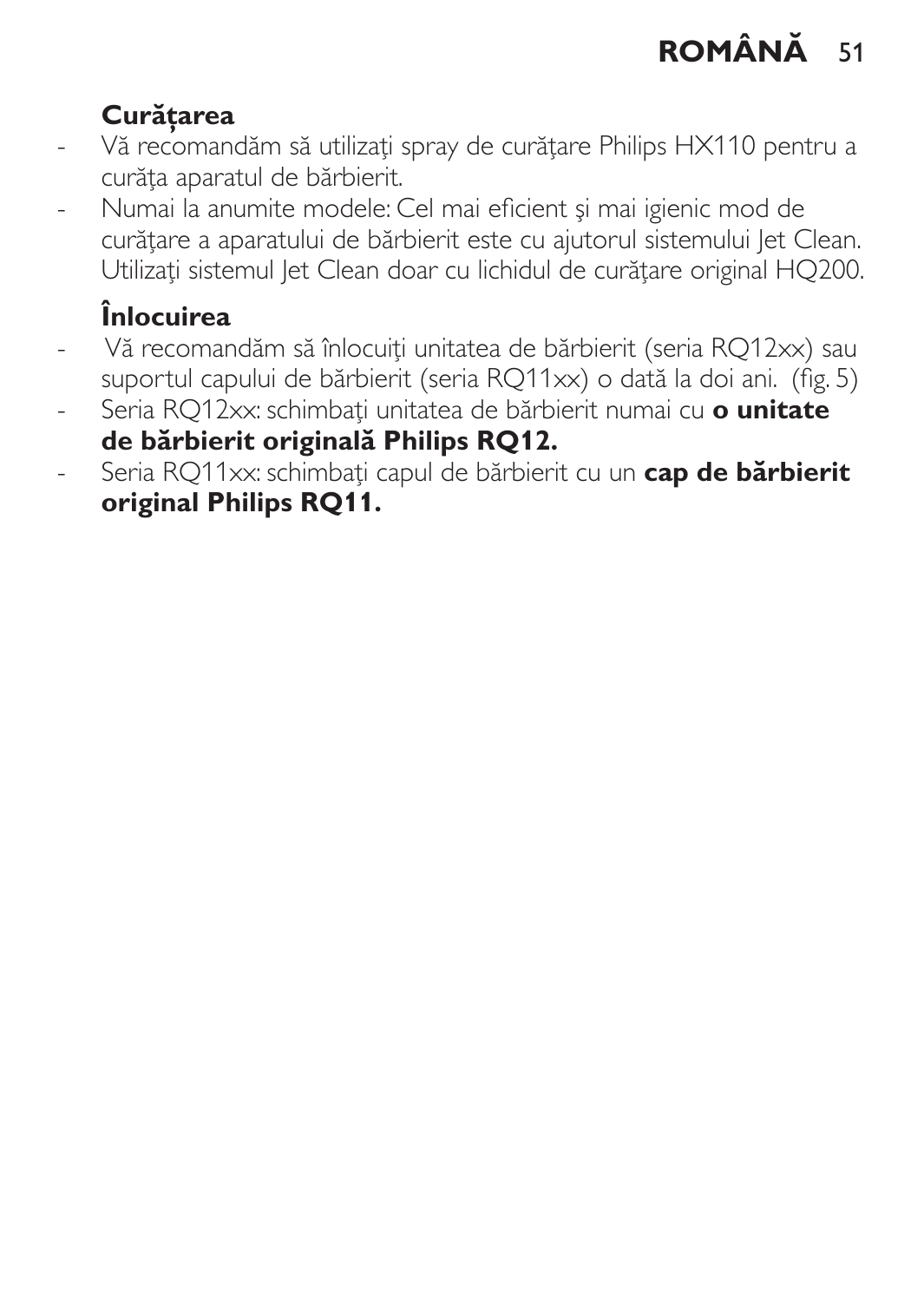## 52 **Русский**

#### **Введение**

Поздравляем с покупкой продукции Philips! Для получения полной поддержки, оказываемой компанией Philips, зарегистрируйте прибор на веб-сайте www.philips.com/welcome.

#### **Важная информация**

Перед использованием бритвы и системы очистки Jet Clean (только для некоторых моделей) внимательно ознакомьтесь с настоящим буклетом и сохраните его для дальнейшего использования в качестве справочного материала.

*Примечание В настоящем буклете понятие "приборы" означает бритву и систему очистки Jet Clean. Если система очистки Jet Clean не входит в комплект бритвы, данное понятие подразумевает только бритву.*

#### **Общие сведения**

#### **Опасно!**

- Убедитесь, что адаптер питания сухой (Рис. 1).

#### **Предупреждение**

- В конструкцию адаптера входит трансформатор. Запрещается заменять адаптер или присоединять к нему другие штекеры: это опасно.
- Данные приборы не предназначены для использования лицами (включая детей) с ограниченными возможностями сенсорной системы или ограниченными интеллектуальными возможностями, а также лицами с недостаточным опытом и знаниями, кроме случаев, когда приборы используются под контролем и при инструктировании со стороны лиц, ответственных за безопасность таких людей.
- Не позволяйте детям играть с приборами.
- Соблюдайте осторожность при очистке приборов горячей водой. Проверяйте температуру воды, чтобы избежать ожогов.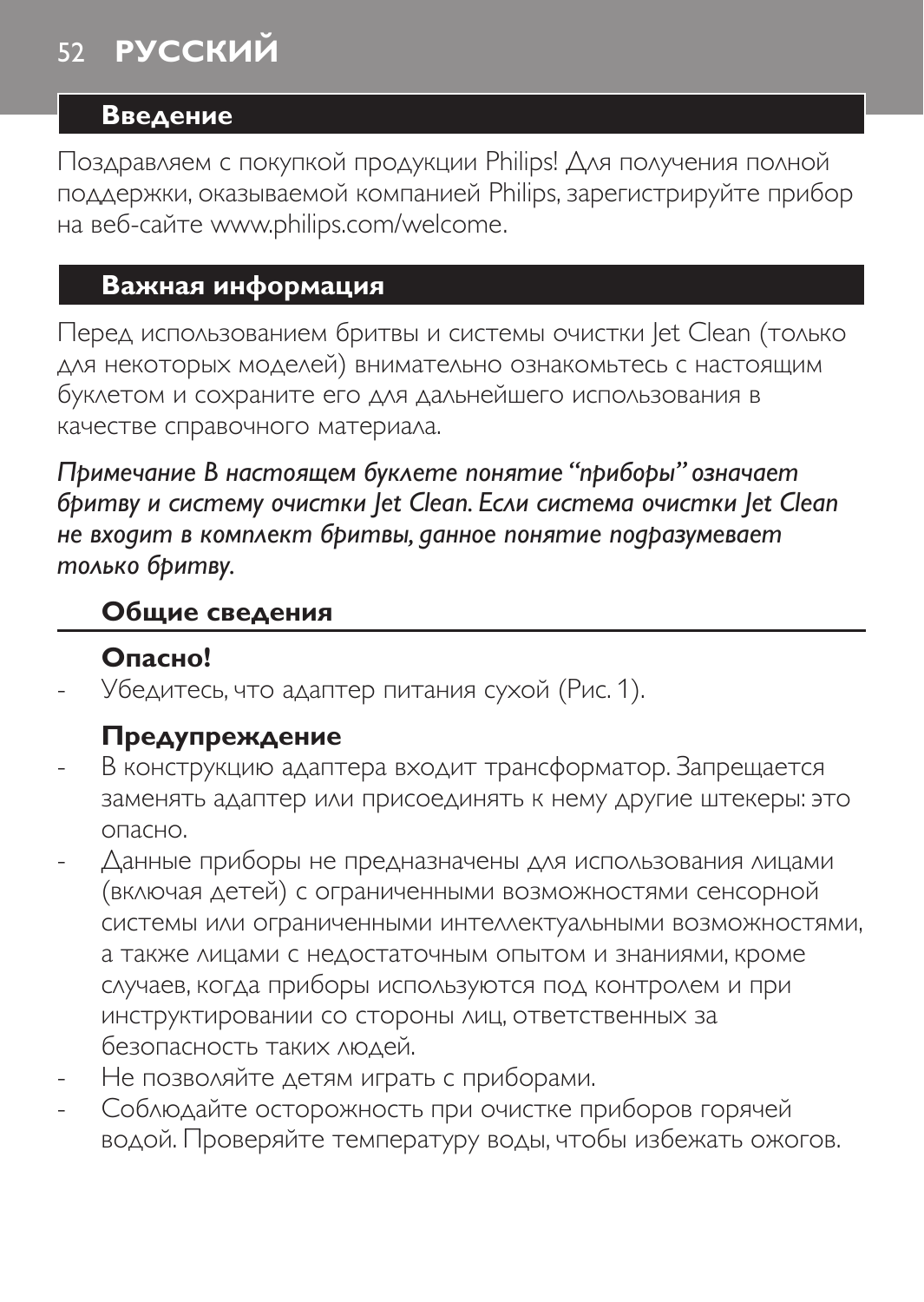#### **Внимание!**

- Запрещается погружать систему очистки let Clean и зарядное устройство в воду, а также ополаскивать их под краном и помещать в посудомоечную машину.
- Помещайте и используйте приборы на водоустойчивой поверхности.
- Использование приборов, их зарядка и хранение должны производиться при температуре от 5 °C до 35 °C.
- Пользуйтесь только аксессуарами, входящими в комплект.
- Перед использованием всегда осматривайте приборы и аксессуары. Не используйте приборы и детали приборов, если они повреждены. Это может стать причиной травмы. Для замены поврежденных компонентов используйте только оригинальные детали.
- При промывании бритвы из гнезда штекера может вытекать вода. Это нормально и не представляет опасности при использовании бритвы, так как электроэлементы внутри бритвы находятся в герметичном блоке питания.
- Серия RQ12xx: уровень шума Lc= 65 дБ [A]
- Серия RQ11xx: уровень шума Lc= 67 дБ [A]

#### **Насадка-стайлер для бороды (только некоторые модели)**

#### **Внимание!**

- Используйте насадку-стайлер для бороды только для подравнивания волос на лице (бороды, усов и висков). Не используйте его для подравнивания волос ниже шеи.
- Насадку-стайлер для бороды следует использовать только вместе с бритвами серий: RO12xx,RO11xx, RO10xx,
- Запрещается мыть насадку-стайлер для бороды в посудомоечной машине.
- Не пользуйтесь насадкой-стайлером для бороды, если она повреждена.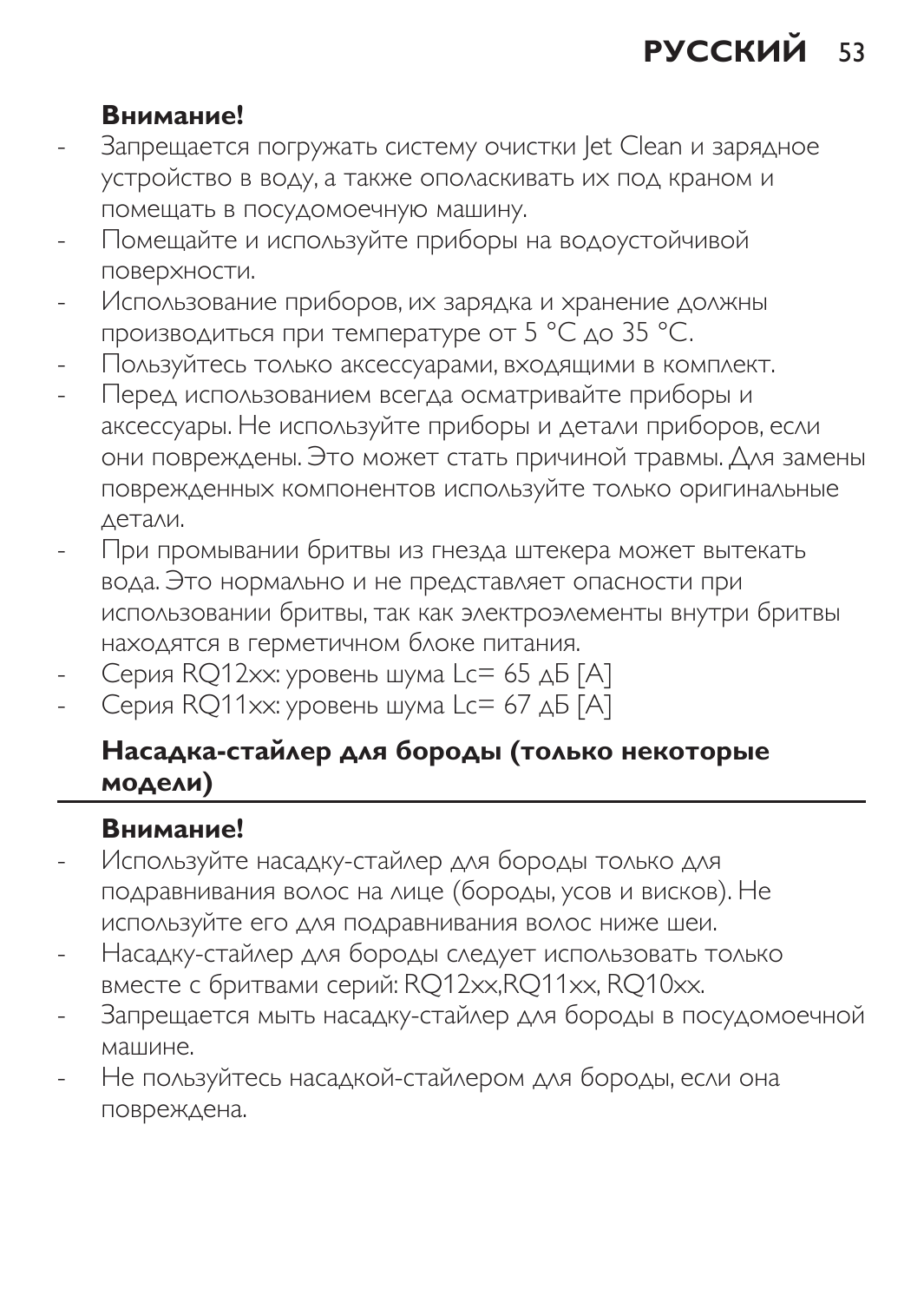# 54 **Русский**

#### **Система очистки Jet Clean (только для некоторых моделей)**

#### **Внимание!**

- Запрещается погружать систему очистки let Clean в воду.
- Для системы очистки let Clean используйте только оригинальную чистящую жидкость HQ200.
- Чтобы чистящая жидкость не пролилась, обязательно устанавливайте систему очистки Jet Clean на горизонтальной, ровной и устойчивой поверхности.
- Жидкость из отсека для очистки необходимо сливать и тщательно промывать отсек горячей водопроводной водой каждые 15 дней.
- Система очистки Jet Clean тщательно очищает, но не дезинфицирует бритву, поэтому бритва должна оставаться предметом индивидуального использования.
- Запрещается мыть отсек для очистки системы let Clean в посудомоечной машине.
- Когда система очистки Jet Clean готова к работе, ее нельзя перемещать, чтобы не разлить чистящую жидкость.

#### **Соответствие стандартам**

- Бритва соответствует принятому международному стандарту по технике безопасности, и ей можно пользоваться в ванной или под душем и чистить ее под струей воды (Рис. 2).
- Данные приборы Philips соответствуют стандартам по электромагнитным полям (ЭМП). При правильном обращении согласно инструкциям, приведенным в настоящем буклете, входящем в комплект бритвы, применение приборов безопасно в соответствии с современными научными данными.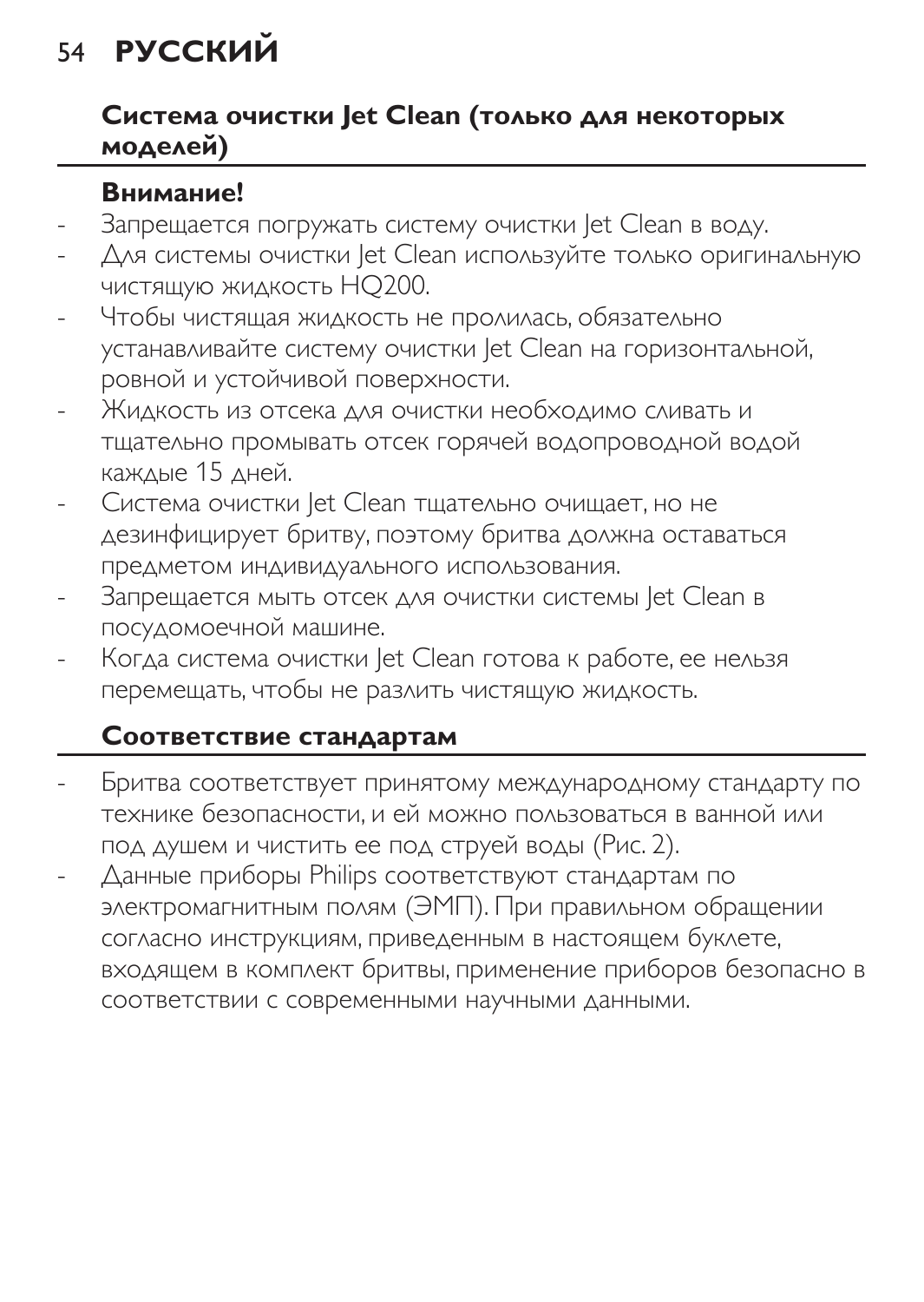#### **Утилизация**

- После окончания срока службы не выбрасывайте приборы вместе с бытовыми отходами. Передайте их в специализированный пункт для дальнейшей утилизации. Этим вы поможете защитить окружающую среду (Рис. 3).
- Аккумулятор бритвы содержит вещества, загрязняющие окружающую среду. По окончании срока службы бритвы и перед тем, как передать ее в пункт утилизации, аккумулятор необходимо извлечь. Аккумулятор следует утилизировать в специализированных пунктах. Если при извлечении аккумулятора возникли затруднения, можно передать прибор в сервисный центр Philips, где аккумулятор извлекут и утилизируют безопасным для окружающей среды способом (Рис. 4).

#### **Извлечение аккумулятора бритвы**

Перед утилизацией бритвы извлеките из нее аккумулятор. Убедитесь в полной разрядке аккумулятора перед извлечением.

#### Будьте осторожны: контактные полосы аккумулятора острые.

- 1 Проверьте, есть ли винты на задней панели корпуса бритвы, и выкрутите их, если они есть.
- 2 Снимите заднюю панель корпуса бритвы с помощью отвертки.
- 3 Извлеките аккумулятор.

#### **Гарантия и обслуживание**

При возникновении проблемы или при необходимости получения сервисного обслуживания или информации посетите веб-сайт Philips **www.philips.com/support** или обратитесь в центр поддержки потребителей Philips в вашей стране (номер телефона центра указан на гарантийном талоне). Если в вашей стране подобный центр отсутствует, обратитесь в местную торговую организацию Philips.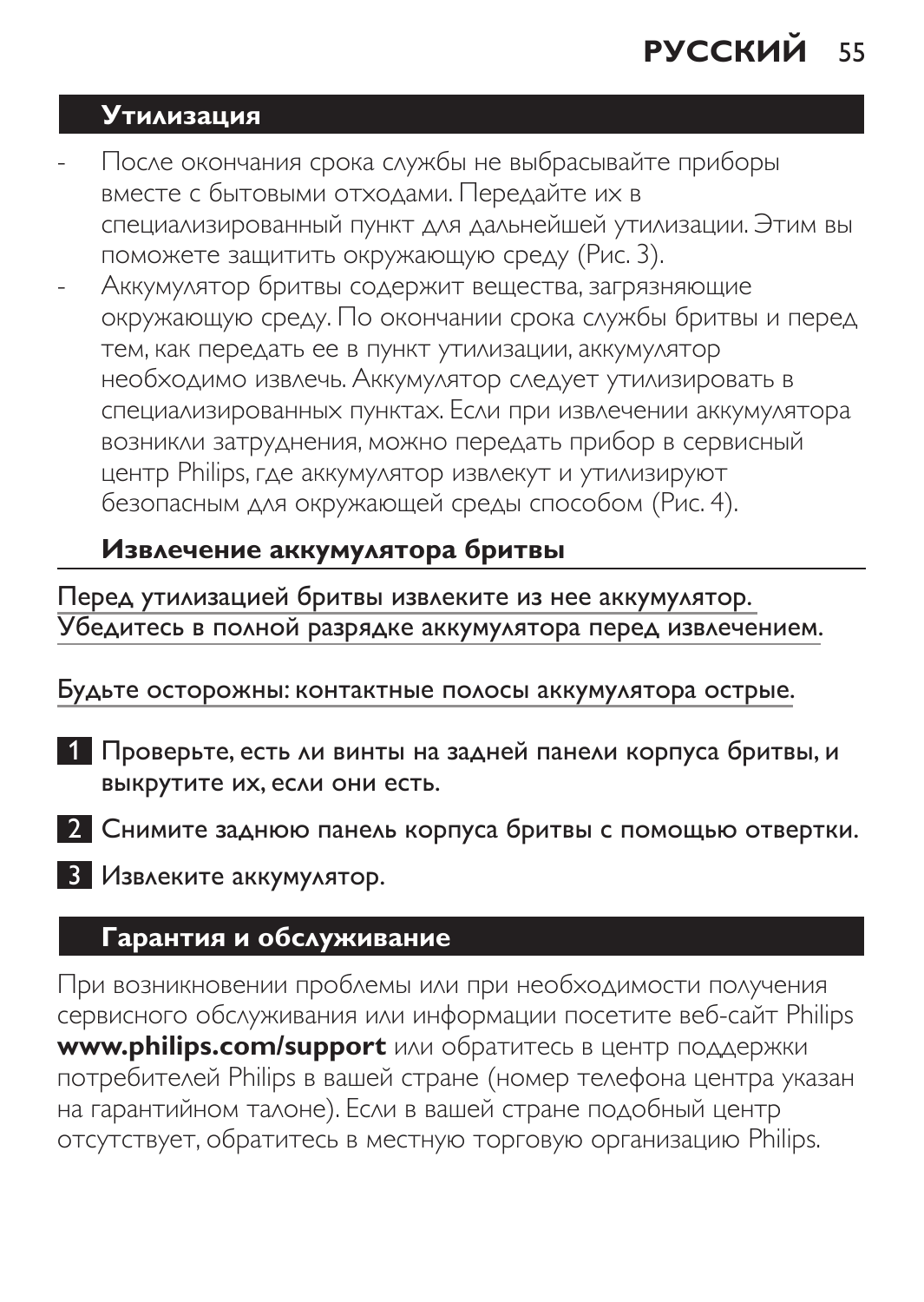# 56 **Русский**

#### **Ограничения гарантии**

Действие международной гарантии не распространяется на бритвенные головки (вращающиеся и неподвижные ножи), так как они подвержены износу.

#### **Заказ дополнительных принадлежностей**

Для приобретения принадлежностей для данного прибора посетите наш интернет-магазин по адресу **www.shop.philips.com/service**. Если в вашей стране данный магазин отсутствует, обратитесь в торговую организацию Philips или в сервисный центр Philips. Если у вас возникли вопросы относительно заказа принадлежностей для прибора, обратитесь в центр поддержки потребителей Philips в вашей стране. Контактная информация указана на гарантийном талоне.

### **Очистка**

- Для очистки бритвы рекомендуется использовать чистящий спрей HX110 Philips.
- Только для некоторых моделей: наиболее гигиеничный и эффективный способ очистки бритвы — очистка в системе Jet Clean. Используйте систему очистки Jet Clean только с оригинальной чистящей жидкостью HQ200.

### **Замена**

- Рекомендуется производить замену бритвенного блока (серия RQ12xx) и держателя бритвенной головки (серия RQ11xx) один раз в два года. (Рис. 5)
- Серия RQ12xx: для замены бритвенного блока используйте только оригинальный **бритвенный блок Philips RQ12**.
- Серия RQ11xx: для замены держателя бритвенной головки используйте только оригинальный **держатель бритвенной головки RQ11 Philips.**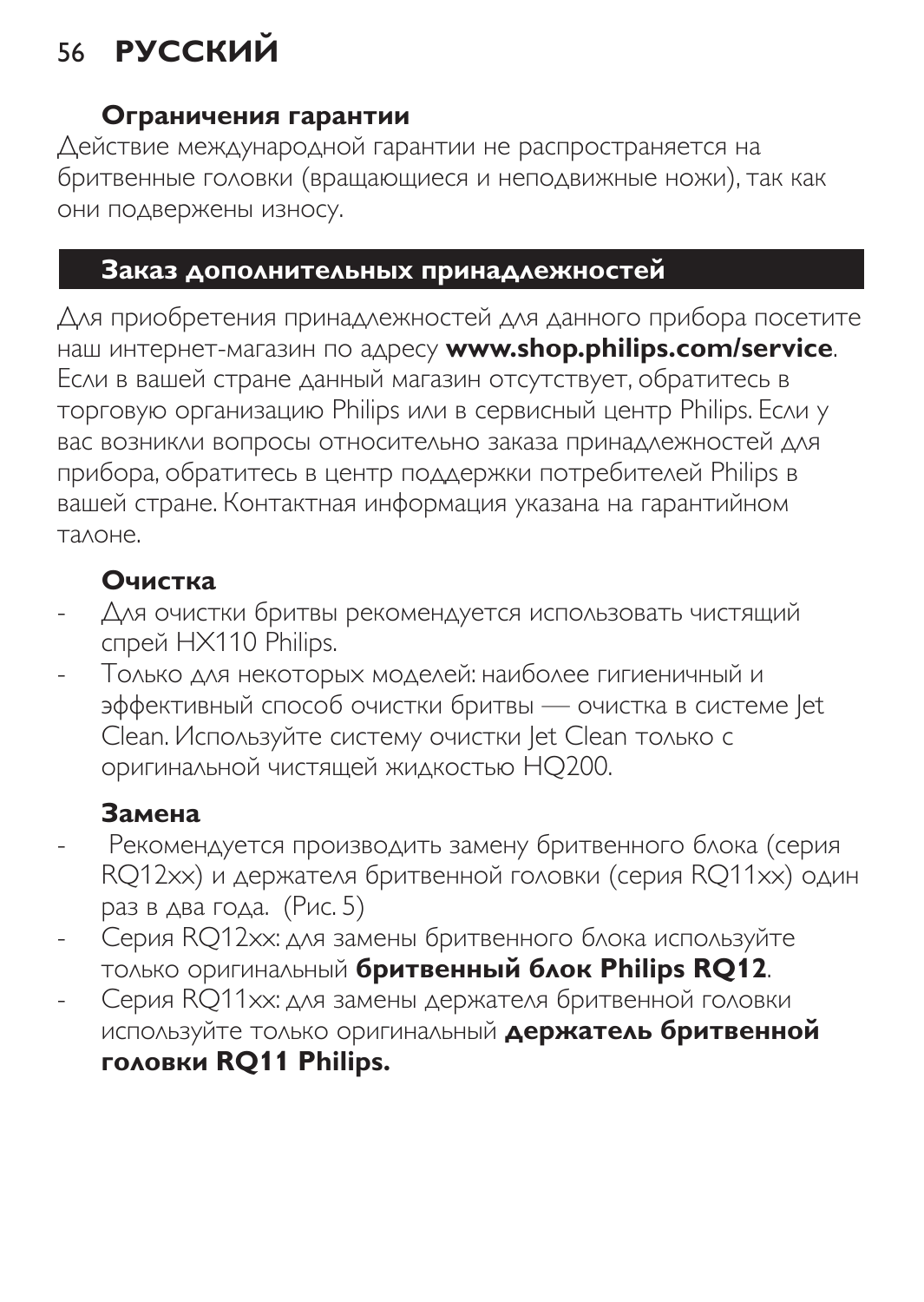### **Úvod**

Gratulujeme Vám ku kúpe a vitajte medzi zákazníkmi spoločnosti Philips! Ak chcete využiť všetky výhody zákazníckej podpory spoločnosti Philips, zaregistrujte svoj výrobok na adrese www.philips.com/welcome.

#### **Dôležité**

Pred použitím holiaceho strojčeka a systému Jet Clean (len určité modely) si pozorne prečítajte túto brožúru s dôležitými informáciami a uschovajte si ju na neskoršie použitie.

*Poznámka: V tejto brožúre sa výraz "zariadenia" používa na označenie holiaceho strojčeka a systému Jet Clean. Ak sa Váš model holiaceho strojčeka dodáva bez systému Jet Clean, označuje tento výraz len holiaci strojček.*

### **Všeobecné informácie**

### **Nebezpečenstvo**

Dbajte, aby sa adaptér nedostal do styku s vodou (Obr. 1).

### **Varovanie**

- Súčasťou adaptéra je transformátor. Adaptér nesmiete oddeliť a vymeniť za iný typ zástrčky, lebo by ste mohli spôsobiť nebezpečnú situáciu.
- Tieto zariadenia nesmú používať osoby (vrátane detí), ktoré majú obmedzené telesné, zmyslové alebo mentálne schopnosti alebo ktoré nemajú dostatok skúseností a znalostí, pokiaľ nie sú pod dozorom alebo im nebolo vysvetlené používanie týchto zariadení osobou zodpovednou za ich bezpečnosť.
- Deti musia byť pod dozorom, aby sa nehrali so zariadeniami.
- Pri čistení zariadení dajte pozor na horúcu vodu. Najskôr vždy skontrolujte, či nie je príliš horúca, aby ste si nepopálili ruky.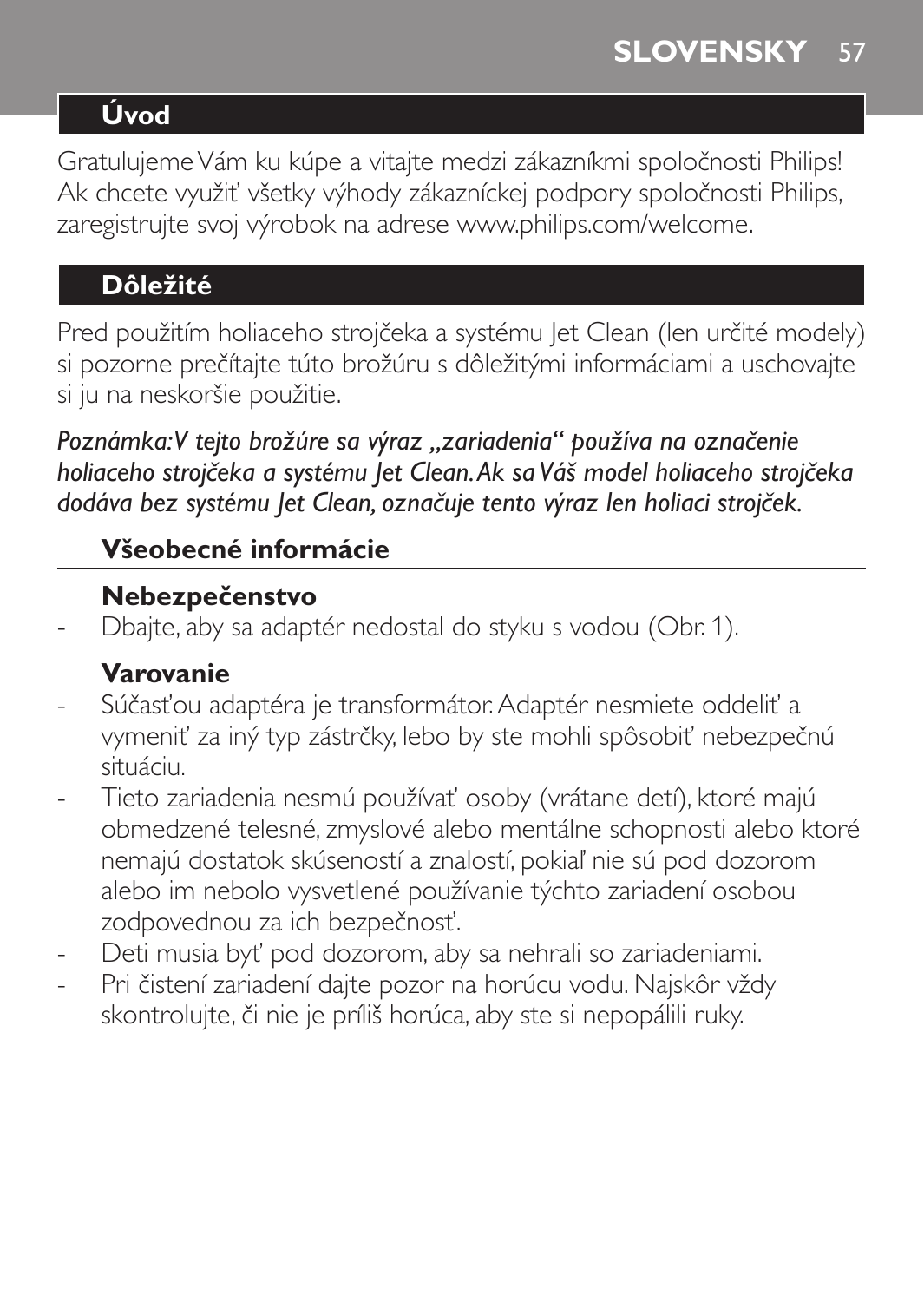## 58 **Slovensky**

## **Výstraha**

- Systém Jet Clean a nabíjačku nikdy neponárajte do vody, neoplachujte pod tečúcou vodou ani nevkladajte do umývačky riadu.
- Zariadenia vždy umiestnite a používajte na povrchoch, ktoré sú odolné voči kvapalinám.
- Zariadenia používajte, nabíjajte a skladujte pri teplotách 5°C až 35°C.
- Používajte len dodané príslušenstvo.
- Zariadenia a príslušenstvo pred použitím vždy skontrolujte. Zariadenia ani ich súčiastky nepoužívajte, ak sú poškodené, pretože by to mohlo viesť k zraneniu. Poškodené súčiastky vymeňte za originálne náhradné diely.
- Po opláchnutí môže z otvoru v spodnej časti strojčeka vytekať voda. Je to bežný jav, ktorý nie je nebezpečný, pretože všetky elektronické súčiastky sú uložené v uzavretej napájacej jednotke vo vnútri holiaceho strojčeka.
- Séria RQ12xx: Deklarovaná hodnota emisie hluku je 65 dB(A), čo predstavuje hladinu A akustického výkonu vzhľadom na referenčný akustický výkon 1 pW.
- Séria RO11xx: Deklarovaná hodnota emisie hluku je 67 dB(A), čo predstavuje hladinu A akustického výkonu vzhľadom na referenčný akustický výkon 1 pW.

## **Nástavec na tvarovanie brady (len určité modely)**

## **Výstraha**

- Nástavec na tvarovanie brady používajte len na zastrihávanie chĺpkov v oblasti tváre (brada, fúzy, bokombrady). Nepoužívajte ho na zastrihávanie častí tela, ktoré sa nachádzajú od krku smerom nadol.
- Nástavec na tvarovanie brady používajte iba v kombinácii s nasledovnými typmi holiacich strojčekov: RQ12xx, RQ11xx, RQ10xx.
- Nástavec na tvarovanie brady nie je vhodný na čistenie v umývačke riadu.
- Ak je nástavec na tvarovanie brady poškodený, nepoužívajte ho.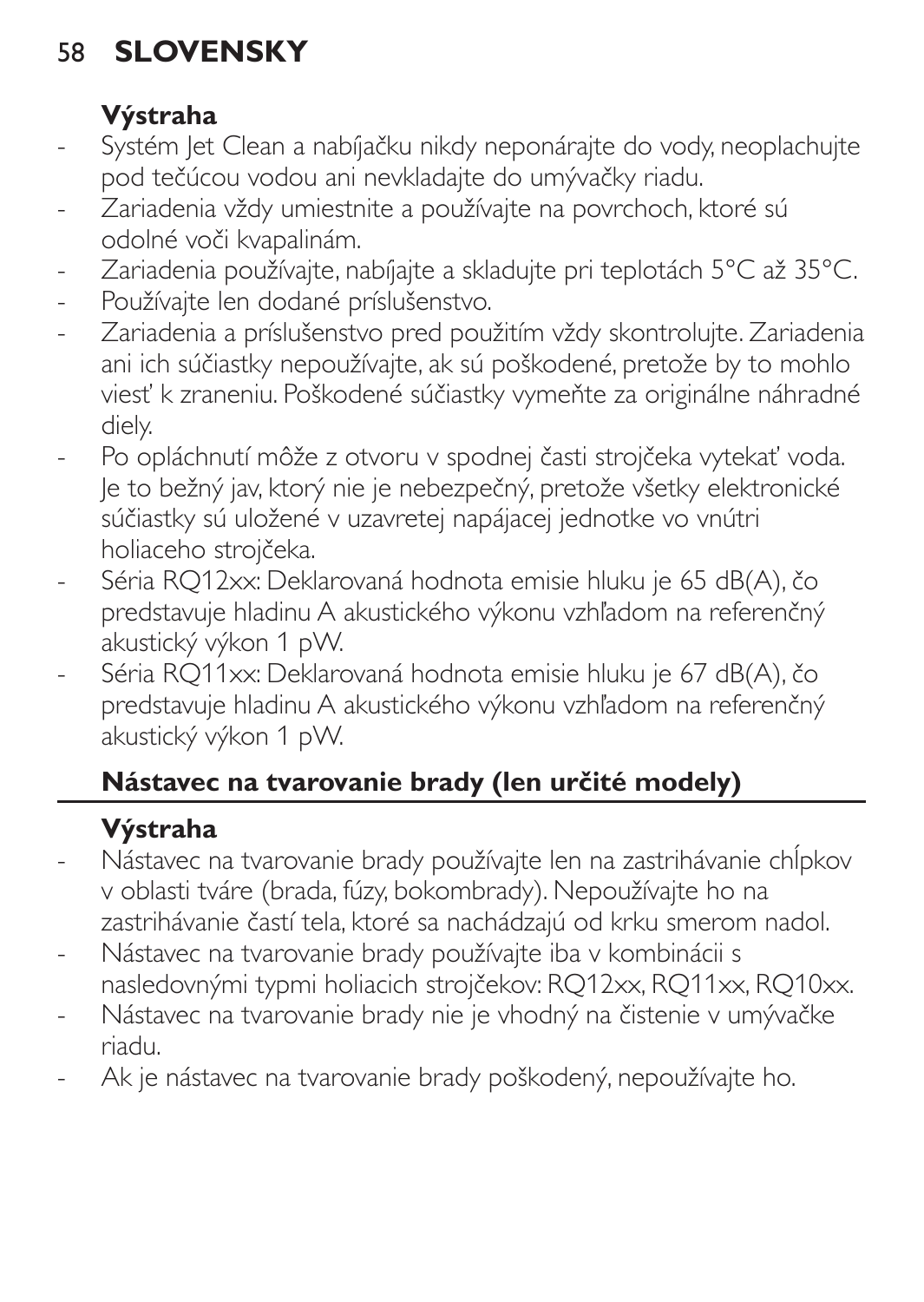### **Systém Jet Clean (len určité modely)**

## **Výstraha**

- Systém Jet Clean nikdy neponárajte do vody.
- Systém Jet Clean používajte len s originálnou čistiacou kvapalinou HQ200.
- Systém let Clean vždy umiestnite na stabilný, hladký a vodorovný povrch, aby nedošlo k úniku kvapaliny.
- Raz za 15 dní vyprázdnite čistiacu komoru a dôkladne ju očistite prúdom horúcej vody.
- Systém Jet Clean dôkladne očistí holiaci strojček, ale nevydezinfikuje ho. Preto holiaci strojček nepožičiavajte iným osobám.
- Čistiaca komora systému Jet Clean nie je vhodná na čistenie v umývačke riadu.
- Keď je systém Jet Clean pripravený na použitie, nepresúvajte ho, aby nedošlo k úniku čistiacej kvapaliny.

## **Súlad zariadenia s normami**

- Tento holiaci strojček vyhovuje medzinárodným bezpečnostným predpisom a môžete ho bezpečne používať vo vani alebo v sprche a čistiť ho pod tečúcou vodou (Obr. 2).
- Tieto zariadenia značky Philips vyhovujú všetkým normám týkajúcim sa elektromagnetických polí (EMF). Ak budete tieto zariadenia používať správne a v súlade s pokynmi v tejto brožúre obsahujúcej dôležité informácie a v brožúre s návodom na obsluhu pribalenej k holiacemu strojčeku, bude ich použitie bezpečné podľa všetkých v súčasnosti známych vedeckých poznatkov.

## **Likvidácia**

Zariadenia na konci životnosti neodhadzujte spolu s bežným komunálnym odpadom, ale kvôli recyklácii ich odovzdajte na mieste oficiálneho zberu. Pomôžete tak chrániť životné prostredie (Obr. 3).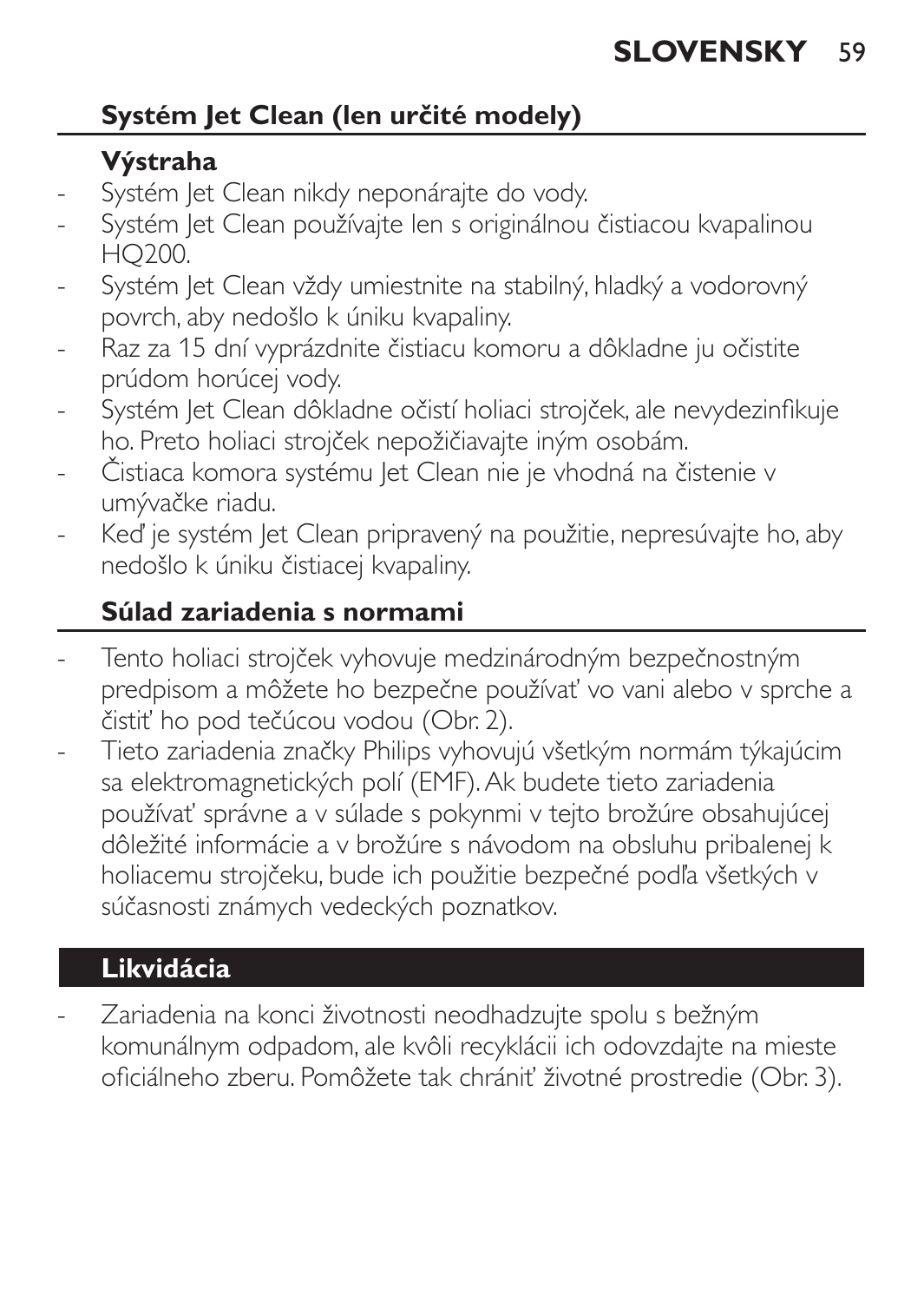## 60 **Slovensky**

- Dobíjateľná batéria obsahuje látky, ktoré môžu znečistiť životné prostredie. Pred likvidáciou holiaceho strojčeka alebo jeho odovzdaním na mieste oficiálneho zberu batériu vyberte. Batériu odovzdajte na mieste oficiálneho zberu batérií. Ak máte problémy s vybratím batérie, zariadenie môžete zaniesť do Servisného centra spoločnosti Philips, kde batériu vyberú a odstránia spôsobom, ktorý je bezpečný pre životné prostredie (Obr. 4).

### **Vyberanie nabíjateľnej batérie holiaceho strojčeka**

Nabíjateľnú batériu smiete vybrať, len keď likvidujete holiaci strojček. Pri vyberaní batérie sa uistite, že je úplne vybitá.

Dajte pozor, pretože pásiky batérie sú ostré.

- 1 Skontrolujte, či sa na zadnej strane strojčeka nachádzajú skrutky. Ak áno, odstráňte ich.
- 2 Pomocou skrutkovača odpojte zadný panel strojčeka.
- **3** Vyberte nabíjateľnú batériu.

#### **Záruka a servis**

Ak potrebujete servis, informácie alebo máte problém, navštívte webovú stránku spoločnosti Philips na adrese **www.philips.com/support** alebo sa obráťte na Stredisko starostlivosti o zákazníkov spoločnosti Philips vo svojej krajine. Telefónne číslo strediska nájdete v priloženom celosvetovo platnom záručnom liste. Ak sa vo Vašej krajine toto stredisko nenachádza, obráťte sa na miestneho predajcu výrobkov značky Philips.

#### **Obmedzenia záruky**

Na holiace hlavy (strihacie jednotky a holiace kryty) sa nevzťahujú podmienky medzinárodnej záruky, lebo podliehajú opotrebovaniu.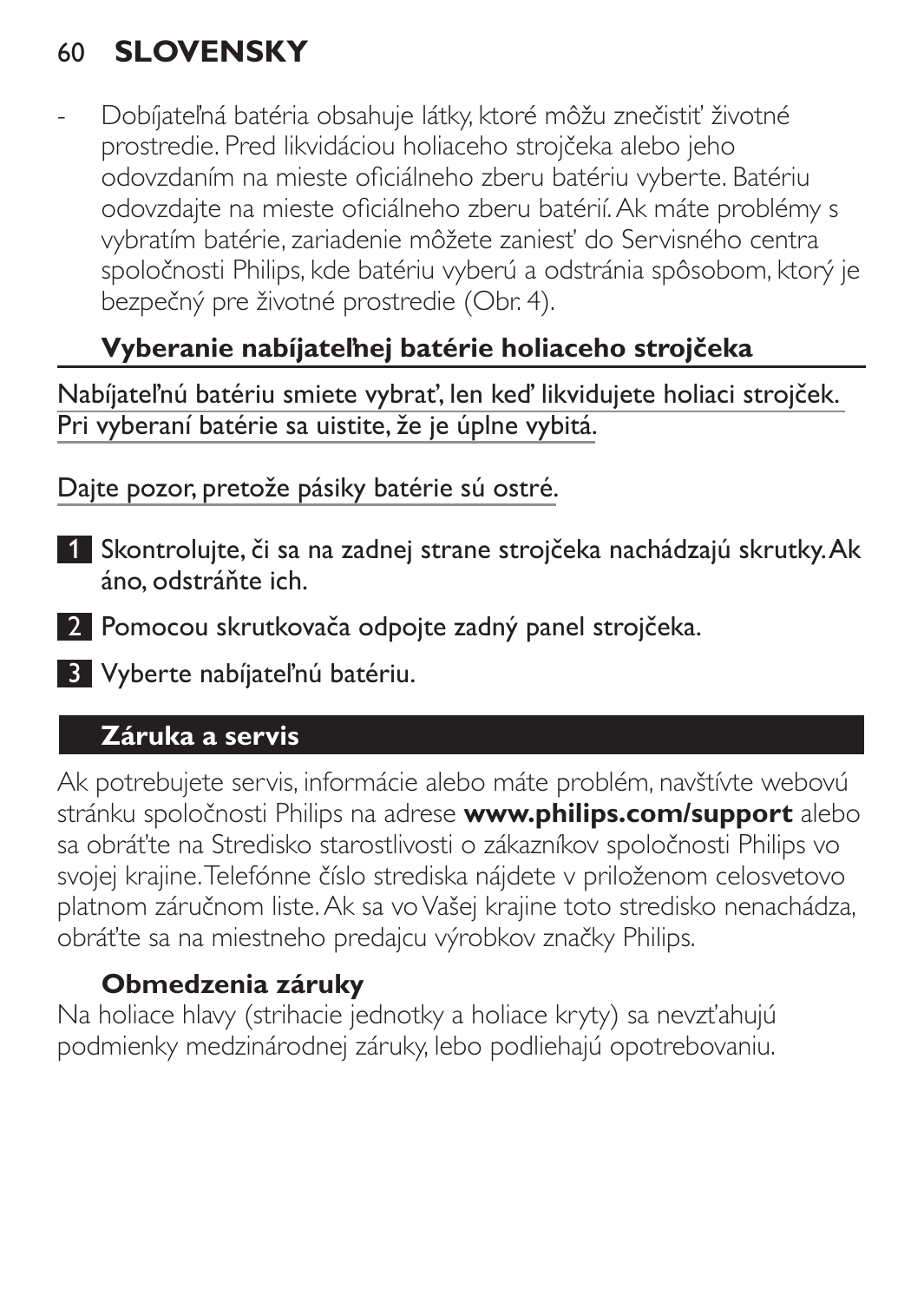### **Objednávanie príslušenstva**

Ak chcete zakúpiť príslušenstvo k tomuto spotrebiču, navštívte náš obchod online na stránke **www.shop.philips.com/service**. Ak vo Vašej krajine nie je obchod online dostupný, obráťte sa na predajcu alebo servisné stredisko výrobkov značky Philips. Ak máte problémy s objednaním príslušenstva pre svoj spotrebič, obráťte sa na Stredisko starostlivosti o zákazníkov spoločnosti Philips vo svojej krajine. Kontaktné údaje strediska nájdete v priloženom celosvetovo platnom záručnom liste.

## **Čistenie**

- Na čistenie holiaceho strojčeka odporúčame používať čistiaci sprej HX110 značky Philips.
- Len určité modely: Najlepší a hygienicky najvhodnejší spôsob čistenia strojčeka je použiť systém Jet Clean. Systém Jet Clean používajte len s originálnou čistiacou kvapalinou HQ200.

## **Výmena**

- Holiacu jednotku (séria RQ12xx) alebo nosič holiacej hlavy (séria RQ11xx) odporúčame meniť každé dva roky. (Obr. 5)
- Séria RQ12xx: Holiacu jednotku vždy vymeňte za originálnu **holiacu jednotku Philips RQ12.**
- Séria RQ11xx: Nosič holiacej hlavy vždy vymeňte za originálny **nosič holiacej hlavy Philips RQ11.**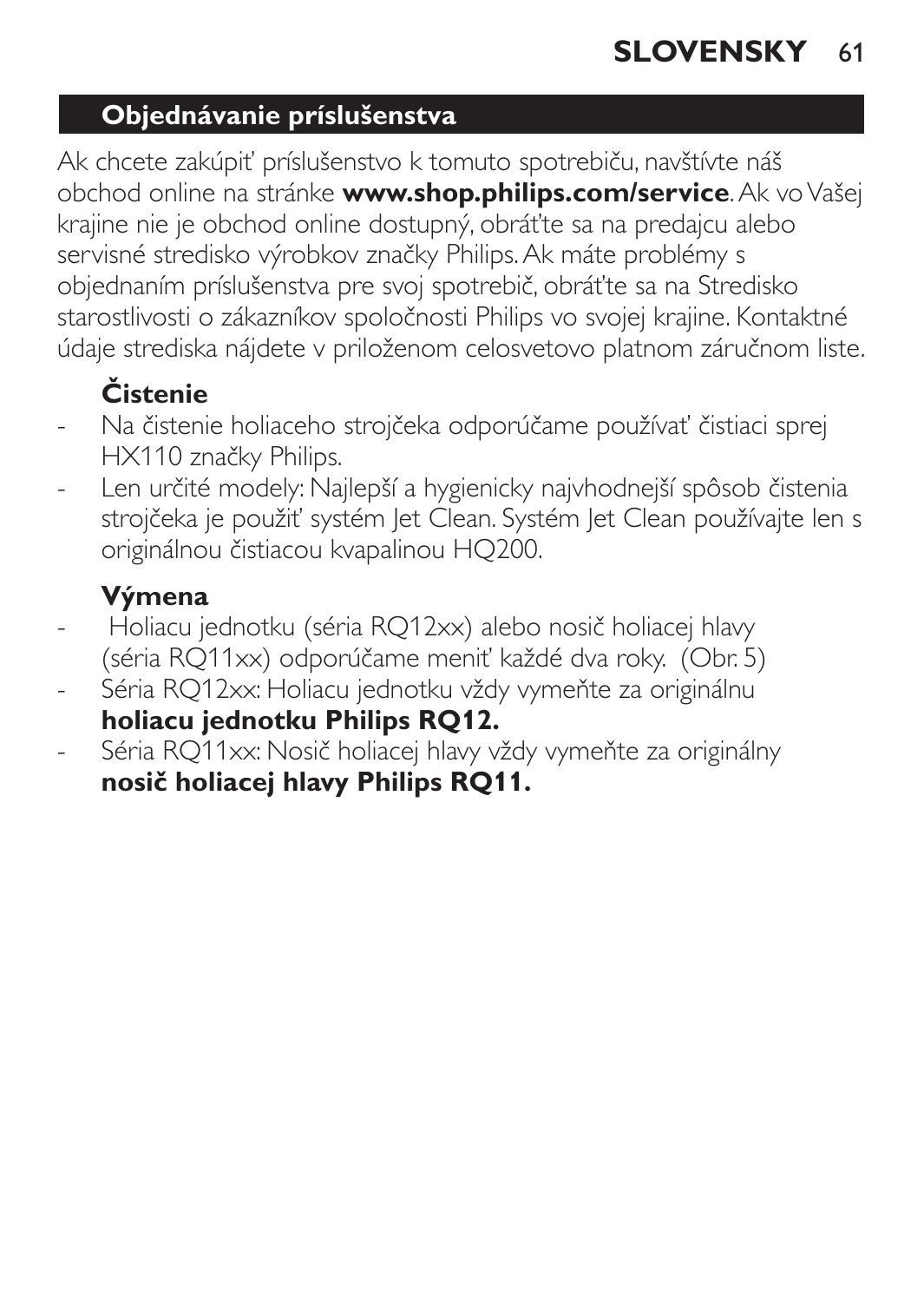# 62 **Slovenščina**

#### **Uvod**

Čestitamo vam za nakup in dobrodošli pri Philipsu! Če želite popolnoma izkoristiti podporo, ki jo nudi Philips, registrirajte izdelek na www.philips.com/welcome.

#### **Pomembno**

Pred uporabo brivnika in sistema Jet Clean (samo pri določenih modelih) pozorno preberite to knjižico s pomembnimi informacijami in jo shranite za poznejšo uporabo.

*Opomba: V tej knjižici izraz "aparat" pomeni brivnik in sistem Jet Clean. Če brivnik ni opremljen s sistemom Jet Clean, pomeni ta izraz samo brivnik.*

## **Splošno**

### **Nevarnost**

Pazite, da ne zmočite adapteria (Sl. 1).

## **Opozorilo**

- V adapter je vgrajen transformator. Odstranitev in zamenjava adapterja z drugim nista dovoljeni, saj to lahko povzroči nevarnost.
- Aparati niso namenjeni uporabi s strani otrok in oseb z zmanjšanimi telesnimi, čutnimi ali duševnimi sposobnostmi ali oseb s pomanjkljivimi izkušnjami in znanjem, razen če jih pri uporabi nadzoruje ali jim svetuje oseba, ki je odgovorna za njihovo varnost.
- Pazite, da se otroci ne bodo igrali z aparati.
- Bodite previdni pri čiščenju aparatov z vročo vodo. Najprej preverite, ali voda morda ni prevroča, da si ne poparite rok.

## **Previdno**

- Sistema Jet Clean in polnilnika ne potapljajte v vodo, ne spirajte pod tekočo vodo in ne pomivajte v pomivalnem stroju.
- Aparate vedno postavite in uporabljajte na vodoodporni površini.
- Aparate uporabliajte, polnite in hranite pri temperaturi med 5 °C in 35 °C.
- Uporabliajte samo priloženi pribor.
- Aparate pred uporabo vedno preglejte. Ne uporabljajte jih, če so ti ali kateri od njihovih delov poškodovani, saj se lahko poškodujete. Poškodovane dele zamenjajte z originalnimi.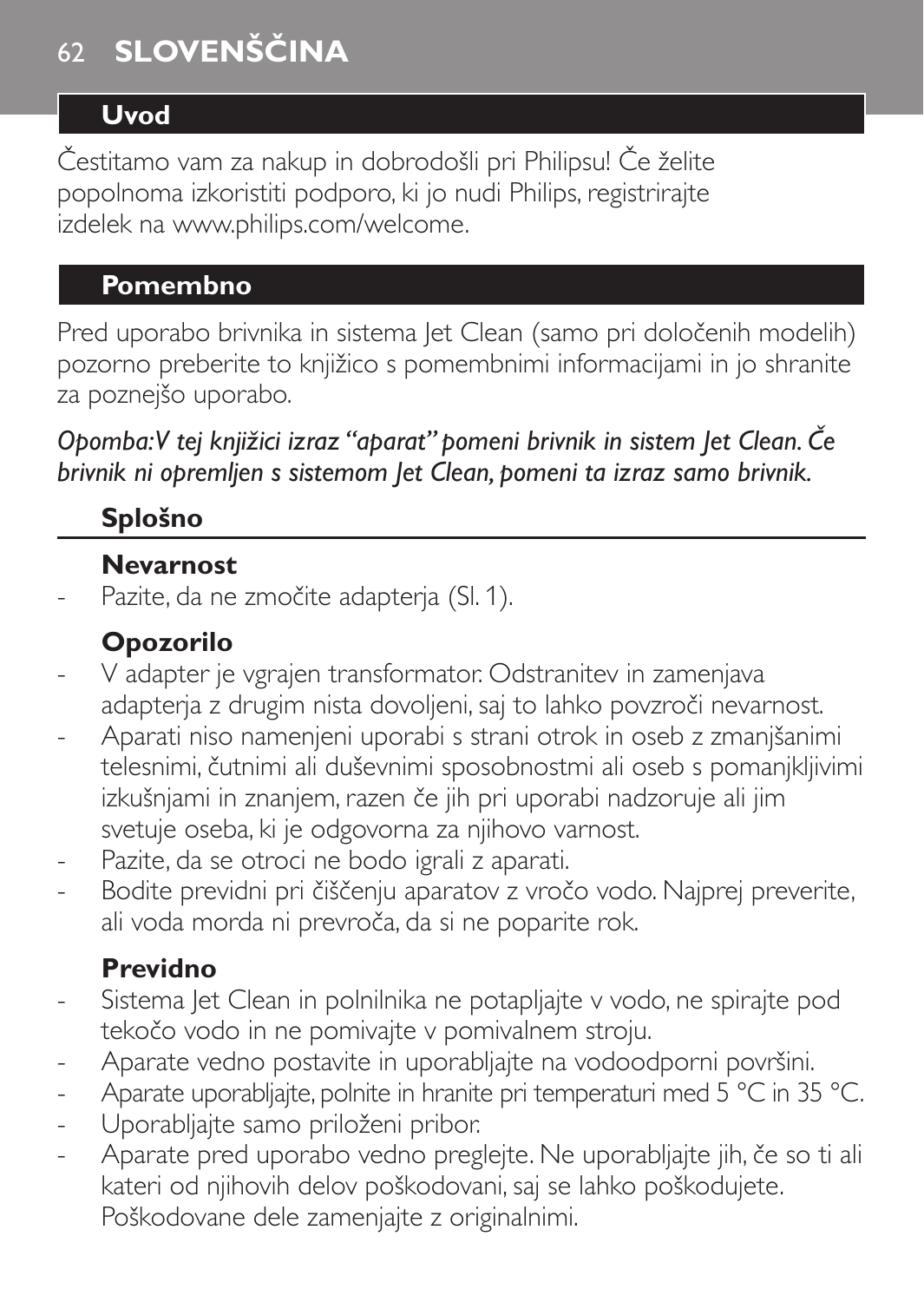# **Slovenščina** 63

- Med izpiraniem lahko iz vtičnice na dnu brivnika teče voda. To je povsem običajno in ni nevarno, saj so vsi elektronski deli v hermetično zaprti napajalni enoti v notranjosti brivnika.
- Serija RO12xx: raven hrupa: Lc = 65 dB [A]
- Serija RO11 $xx$ : raven hrupa: Lc = 67 dB [A]

#### **Nastavek za oblikovanje brade (samo pri določenih modelih)**

### **Previdno**

- Nastavek za oblikovanje brade uporabljajte samo za britje obraznih dlak (brade, brkov in zalizcev). Ne uporabljajte ga za britje delov telesa pod vratom.
- Nastavek za oblikovanje brade uporabljajte samo v kombinaciji z modeli brivnikov RQ12xx, RQ11xx in RQ10xx.
- Nastavek za oblikovanje brade ni primeren za pomivanje v pomivalnem stroju.
- Ne uporabljajte poškodovanega nastavka za oblikovanje brade.

## **Sistem Jet Clean (samo pri določenih modelih)**

#### **Previdno**

- Sistema let Clean ne potapliajte v vodo.
- Sistem Jet Clean uporabljajte samo z originalno čistilno tekočino HQ200.
- Sistem Jet Clean postavite na stabilno, ravno in vodoravno podlago, da preprečite puščanje.
- Čistilno komoro izpraznite in jo temeljito očistite s spiranjem pod vročo vodo vsakih 15 dni.
- Sistem Jet Clean brivnik sicer dobro očisti, vendar ga ne razkuži; zato brivnika ne delite z drugimi.
- Čistilna komora sistema let Clean ni primerna za pranje v pomivalnem stroju.
- Ko je sistem let Clean pripravljen na uporabo, ga ne premikajte, da ne povzročite puščanja čistilne tekočine.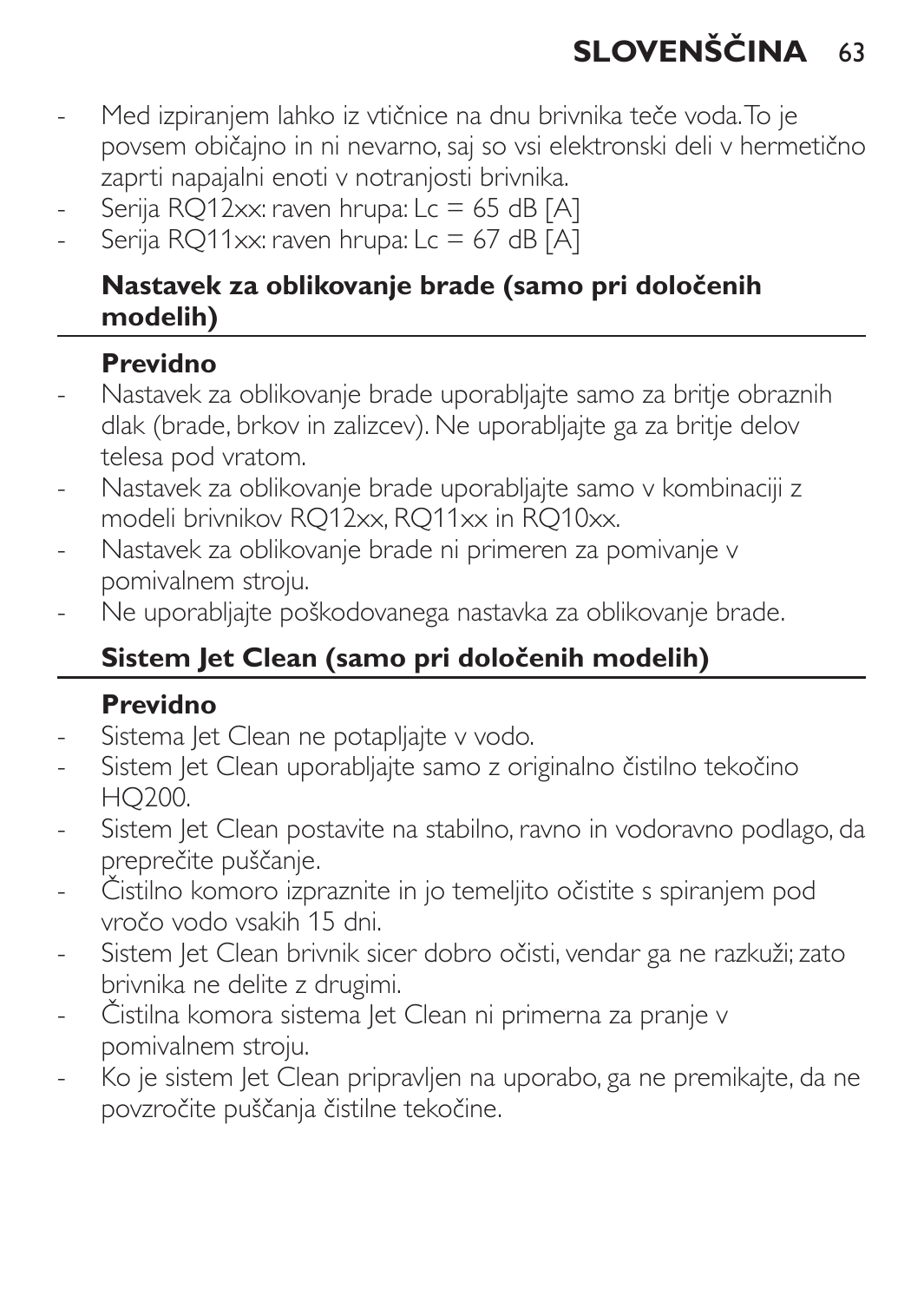# 64 **Slovenščina**

#### **Skladnost s standardi**

- Ta brivnik ustreza mednarodno sprejetim varnostnim predpisom in ga lahko varno uporabljate v kadi ali pod prho ter čistite pod tekočo vodo (Sl. 2).
- Ti Philipsovi aparati ustrezajo vsem standardom glede elektromagnetnih polj (EMF). Če z njimi ravnate pravilno in v skladu z navodili v tej knjižici s pomembnimi informacijami in knjižici z navodili za uporabo, ki je priložena brivniku, je uporaba aparatov glede na danes veljavne znanstvene dokaze varna.

#### **Odstranjevanje**

- Aparate po poteku življenjske dobe ne zavrzite skupaj z običajnimi gospodinjskimi odpadki, temveč jih oddajte na uradnem zbirnem mestu za recikliranje. Tako boste pripomogli k ohranitvi okolja (Sl. 3).
- Akumulatorska baterija brivnika vsebuje snovi, ki so okolju škodljive. Preden brivnik zavržete in oddate na uradnem zbirnem mestu, odstranite baterijo. Baterijo oddajte na uradnem zbirnem mestu za baterije. Če imate z odstranitvijo baterije težave, lahko brivnik odnesete na Philipsov pooblaščeni servis. Osebje servisa bo baterijo odstranilo in zavrglo na okolju prijazen način (Sl. 4).

## **Odstranjevanje akumulatorske baterije brivnika**

Akumulatorsko baterijo odstranite samo, če boste brivnik zavrgli. Ko baterijo odstranite, mora biti popolnoma prazna.

#### Previdno, baterijski kontakti so ostri.

- 1 Preverite, ali so na hrbtni strani brivnika vijaki. Če so, jih odstranite.
- 2 Z izvijačem odstranite hrbtno ploščo brivnika.
- 3 Odstranite akumulatorsko baterijo.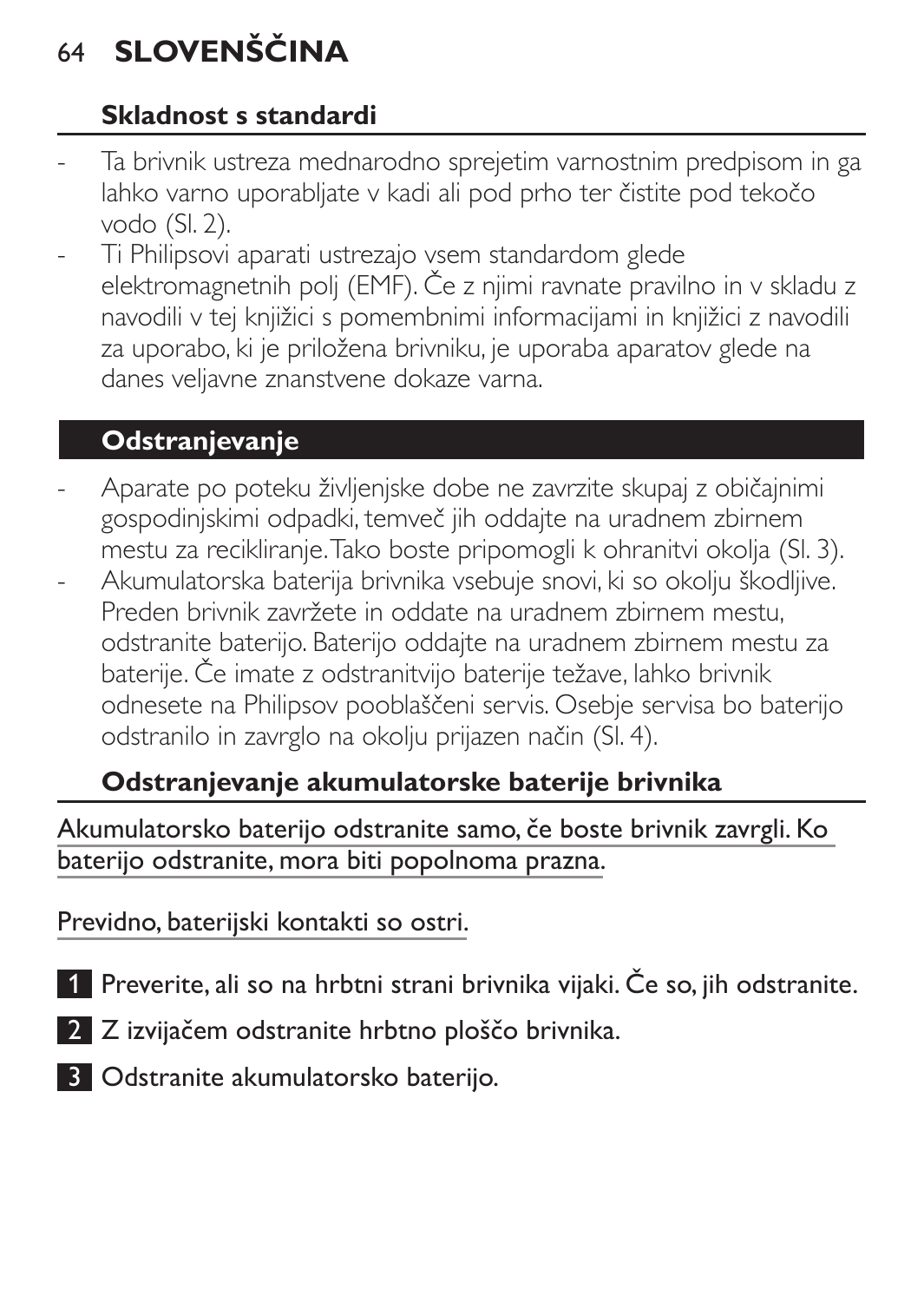#### **Garancija in servis**

Za servis, informacije ali v primeru težav obiščite Philipsovo spletno stran na naslovu **www.philips.com/support** ali pa se obrnite na Philipsov center za pomoč uporabnikom v svoji državi (telefonsko številko najdete na mednarodnem garancijskem listu). Če v vaši državi ni takšnega centra, se obrnite na lokalnega Philipsovega prodajalca.

### **Garancijske omejitve**

Mednarodna garancija ne velja za brivne glave (rezila in ležišča brivnih glav), ker se ti deli obrabijo.

## **Naročanje pribora**

Dodatno opremo za aparat lahko kupite v naši spletni trgovini na naslovu **www.shop.philips.com/service**. Če spletna trgovina v vaši državi ni na voljo, se obrnite na Philipsovega prodajalca ali Philipsov servisni center. Če imate težave pri nabavi dodatne opreme za aparat, se obrnite na Philipsov center za pomoč uporabnikom v svoji državi. Kontaktne podatke najdete v mednarodnem garancijskem listu.

# **Čiščenje**

- Priporočamo, da za čiščenje brivnika uporabljate čistilno pršilo HX110 Philips.
- Samo pri določenih modelih: brivnik lahko najbolje in najbolj higienično očistite v sistemu Jet Clean. Sistem Jet Clean uporabljajte samo z originalno čistilno tekočino HQ200.

## **Zamenjava**

- Priporočamo, da brivno glavo (serija RO12xx) oziroma nosilec brivnih glav (serija RQ11xx) zamenjate vsaki dve leti. (Sl. 5)
- Serija RQ12xx: brivno enoto zamenjajte samo z originalno **brivno enoto Philips RQ12.**
- Serija RQ11xx: nosilec brivnih glav zamenjajte samo z originalnim **nosilcem brivnih glav Philips RQ11.**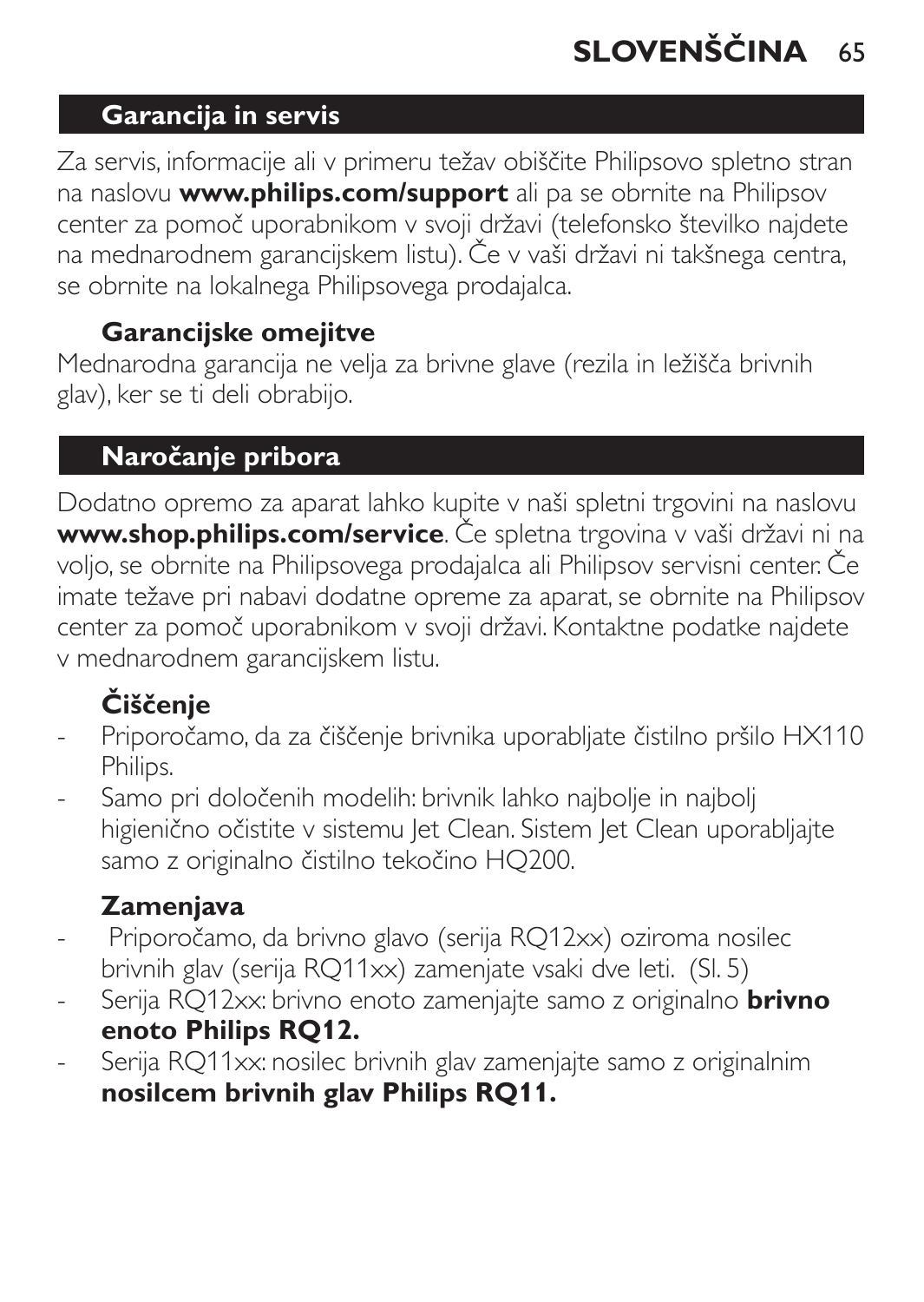## 66 **Srpski**

#### **Uvod**

Čestitamo vam na kupovini i dobro došli u Philips! Da biste imali sve pogodnosti podrške koju pruža Philips, registrujte svoj proizvod na www.philips.com/welcome.

#### **Važno**

Pre upotrebe aparata za brijanje i Jet Clean sistema (samo određeni modeli) pažljivo pročitajte ovu knjižicu sa važnim informacijama i sačuvajte je za buduću upotrebu.

*Napomena: Termin "aparati" u ovoj knjižici odnosi se na aparat za brijanje i Jet Clean sistem. Ako vaš aparat nije opremljen Jet Clean sistemom, termin se odnosi samo na aparat za brijanje.*

### **Opšte**

#### **Opasnost**

Pazite da se adapter ne pokvasi (Sl. 1).

### **Upozorenje**

- Adapter ima ugrađen transformator. Ne uklanjajte adapter da biste ga zamenili drugim priključkom, jer se na taj način izlažete opasnosti.
- Ovi aparati nisu namenjeni za upotrebu od strane osoba (što podrazumeva i decu) sa smanjenim fizičkim, senzornim ili mentalnim sposobnostima, ili nedostatkom iskustva i znanja, osim pod nadzorom ili na osnovu uputstava za upotrebu aparata datih od strane osobe odgovorne za njihovu bezbednost.
- Deca moraju da budu pod nadzorom da se ne bi igrala aparatima.
- Pazite sa vrućom vodom prilikom čišćenja aparata. Uvek proverite da voda ne bude prevruća da biste izbegli opekotine na rukama.

## **Oprez**

- Nikada ne uranjajte Jet Clean sistem i punjač u vodu, nemojte ih prati pod mlazom vode niti u mašini za pranje sudova.
- Uvek stavite i koristite aparate na podlozi koja je otporna na vodu.
- Koristite, punite i odlažite aparate na temperaturi od 5°C do 35°C.
- Koristite samo dodatke koji se nalaze u kompletu.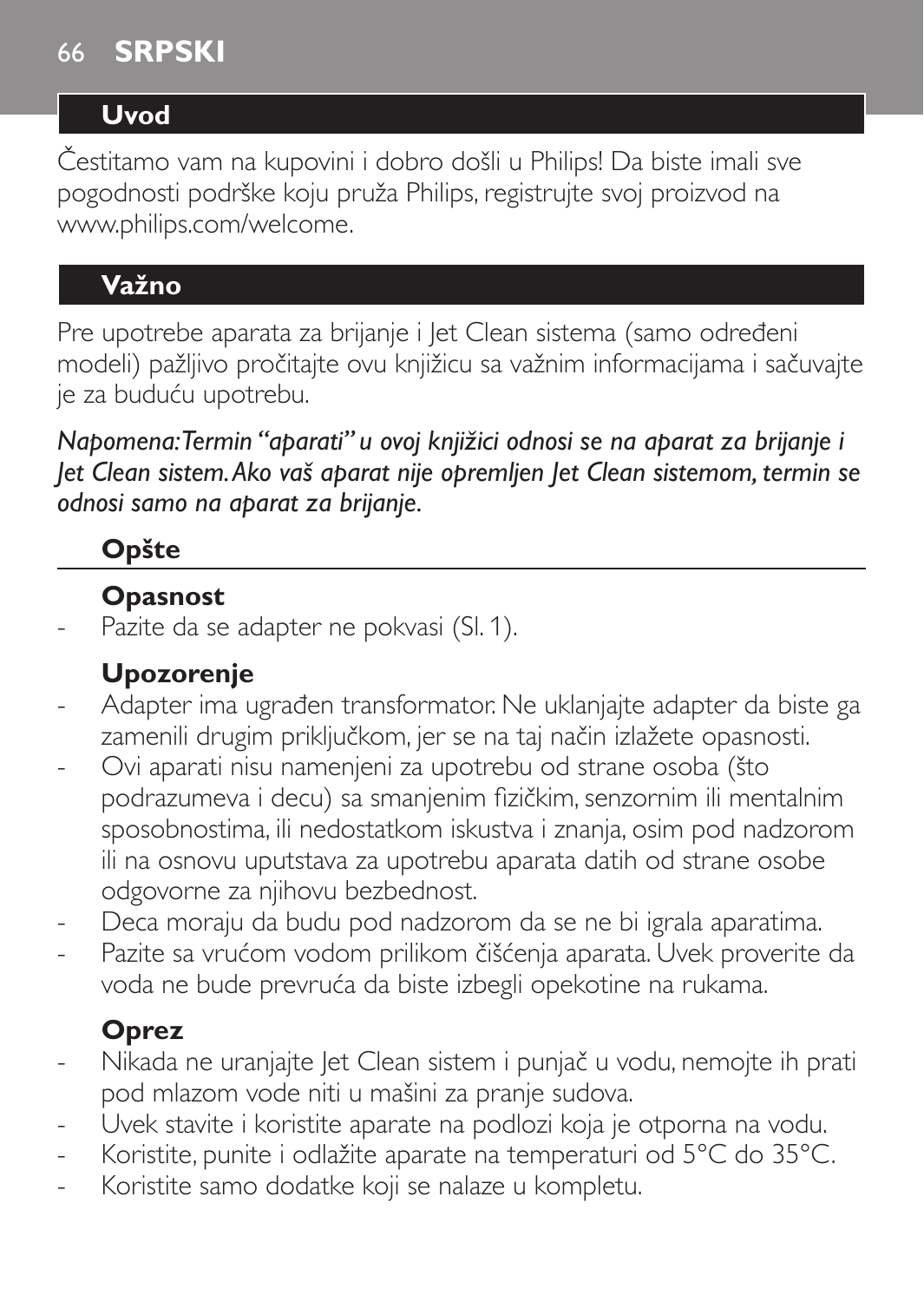- Aparate i dodatke uvek proverite pre korišćenja. Nemojte koristiti aparate ako su neki od delova oštećeni jer to može izazvati povrede. Oštećene delove zamenite originalnim.
- Prilikom ispiranja može da procuri voda iz utičnice na dnu aparata za brijanje. To je normalno i nije opasno, jer je sva elektronika zatvorena u zapečaćenoj jedinici za napajanje unutar aparata.
- RO12xx serija: nivo buke: Lc= 65 dB [A]
- RQ11xx serija: nivo buke: Lc= 67 dB [A]

### **Dodatak za oblikovanje brade (samo određeni modeli)**

## **Oprez**

- Dodatak za oblikovanje brade koristite samo za podrezivanje dlaka na licu (brade, brkova i zalisaka). Nemojte ga koristiti za podrezivanje dlaka na delovima tela ispod vrata.
- Dodatak za oblikovanje brade koristite samo u kombinaciji sa sledećim modelima aparata za brijanje: RQ12xx,RO11xx, RO10xx.
- Dodatak za oblikovanje brade ne može da se pere u mašini za sudove.
- Nemojte koristiti dodatak za oblikovanje brade ako je oštećen.

## **Jet Clean sistem (samo određeni modeli)**

## **Oprez**

- Nikada ne uranjajte Jet Clean sistem u vodu.
- Jet Clean sistem koristite samo sa originalnom HQ200 tečnošću za čišćenje.
- Jet Clean sistem uvek postavite na stabilnu, ravnu i horizontalnu površinu kako bi se sprečilo curenje.
- Ispraznite komoru za čišćenje i temeljno je isperite pod mlazom tople vode svakih 15 dana.
- Jet Clean sistem detaljno čisti, ali ne dezinfikuje aparat za brijanje, pa se iz tog razloga preporučuje da ni sa kim ne delite aparat.
- Komora za čišćenje Jet Clean sistema ne može da se pere u mašini za pranje sudova.
- Kada je Jet Clean sistem spreman za upotrebu, nemojte ga pomerati da ne bi došlo da izlivanja tečnosti za čišćenje.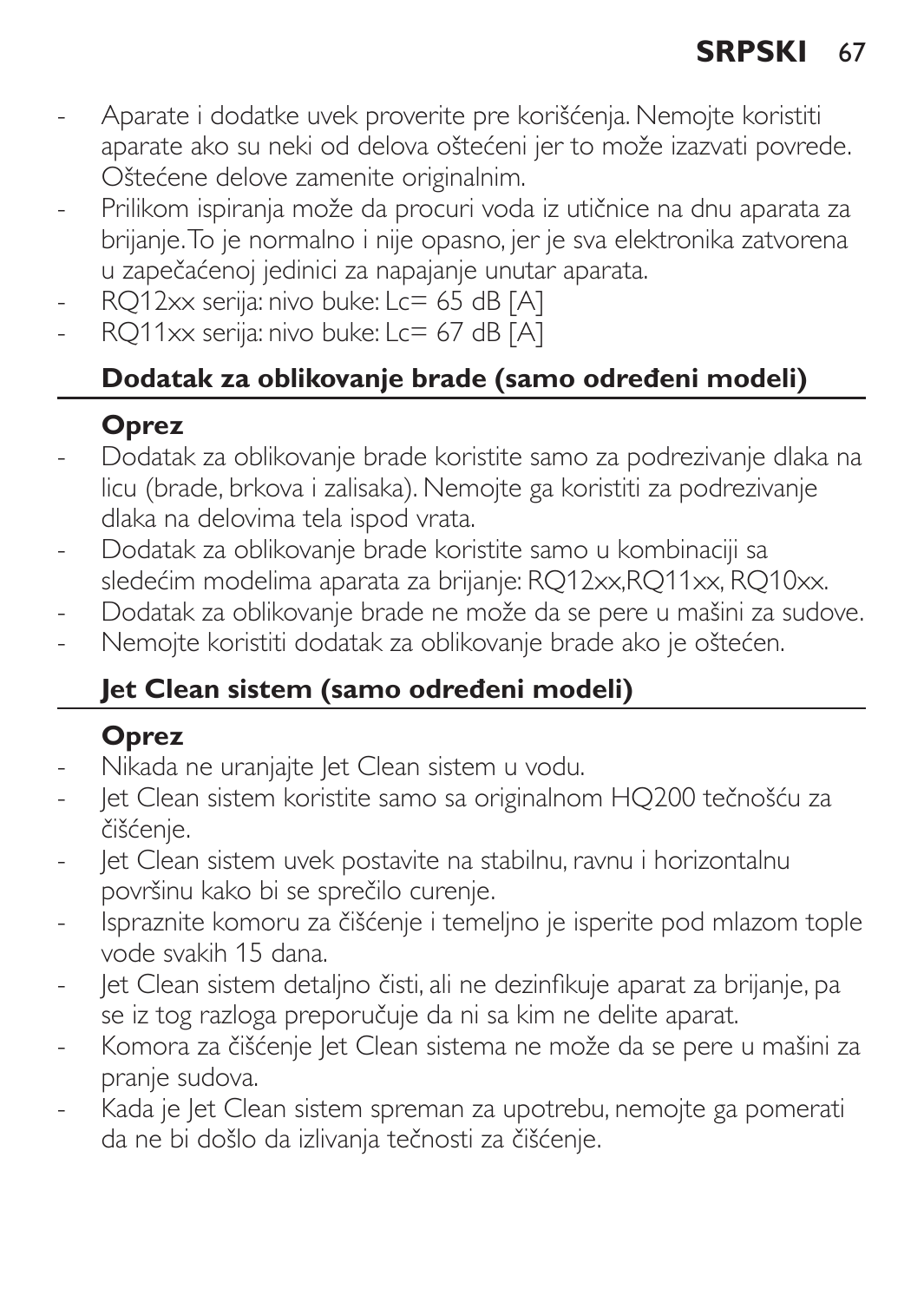### 68 **Srpski**

#### **Usklađenost sa standardima**

- Ovaj aparat za brijanje je u skladu sa međunarodno priznatim propisima o bezbednosti i može se bezbedno koristiti u kadi i pod tušem i prati pod mlazom vode (Sl. 2).
- Ovi Philips aparati usklađeni su sa svim standardima koji se odnose na elektromagnetna polja (EMF). Ako se aparatima rukuje na odgovarajući način i u skladu sa uputstvima iz ovog vodiča sa važnim informacijama i iz vodiča sa informacijama o korišćenju koji se isporučuju uz aparat, bezbedni su za upotrebu prema naučnim dokazima koji su danas dostupni.

### **Odlaganje**

- Aparat koji se više ne može upotrebljavati nemojte da odlažete u kućni otpad, već ga predajte na zvaničnom mestu prikupljanja za reciklažu. Tako ćete doprineti zaštiti okoline (Sl. 3).
- Punjiva baterija sadrži supstance koje mogu da zagade okolinu. Uvek uklonite bateriju pre nego što bacite aparat i predate ga na službenom odlagalištu. Baterije odlažite na službenom mestu za odlaganje baterija. Ako imate problema sa uklanjanjem baterije, aparat možete da odnesete u Philips servisni centar. Osoblje centra će ukloniti bateriju i odložiti je tako da ne zagađuje okolinu (Sl. 4).

## **Uklanjanje punjive baterije aparata za brijanje**

#### Bateriju uklanjajte samo pre odlaganja aparata na otpad. Pazite da baterija bude potpuno prazna pri uklanjanju.

#### Budite oprezni, trake koje drže bateriju su vrlo oštre.

- 1 Ako na zadnjoj strani aparata za brijanje ima zavrtanja, skinite ih.
- 2 Odvijačem uklonite zadnju ploču aparata za brijanje.
- 3 Uklonite punjivu bateriju.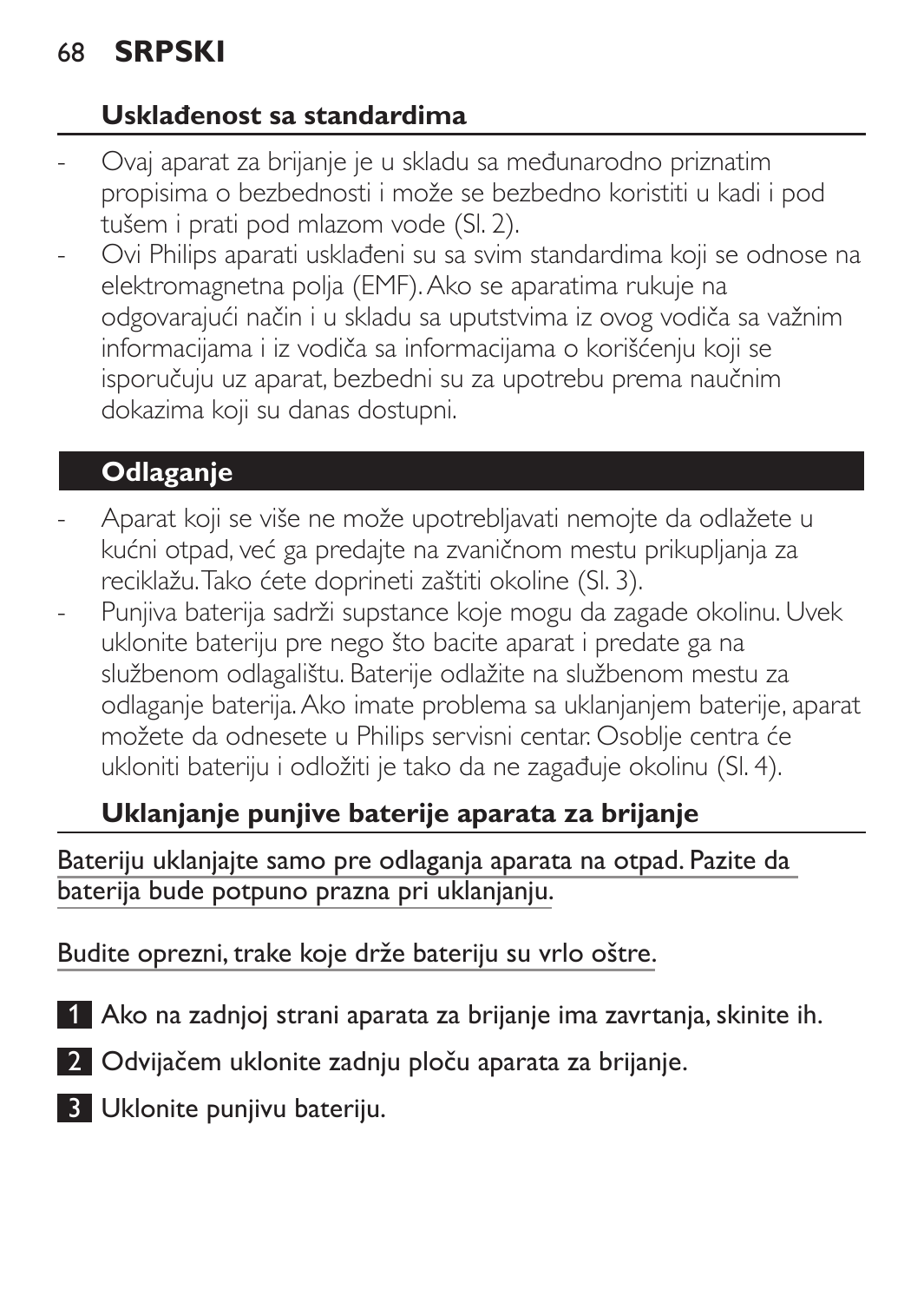#### **Garancija i servis**

Ukoliko vam je potreban servis, informacije ili imate neki problem, posetite Web lokaciju kompanije Philips na adresi **www.philips.com/ support** ili se obratite centru za korisničku podršku kompanije Philips u svojoj zemlji (broj telefona ćete pronaći na međunarodnom garantnom listu). Ako u vašoj zemlji ne postoji centar za korisničku podršku, obratite se lokalnim distributeru Philips proizvoda.

### **Ograničenja garancije**

Glave za brijanje (rezači i štitnici) nisu obuhvaćene uslovima međunarodne garancije jer su podložne habanju.

#### **Naručivanje dodataka**

Da biste kupili dodatke za ovaj aparat, posetite našu prodavnicu na mreži na adresi **www.shop.philips.com/service**. Ako prodavnica na mreži nije dostupna u vašoj zemlji, obratite se distributeru Philips proizvoda ili Philips servisnom centru. Ako imate bilo kakvih teškoća pri nabavci dodataka za aparat, obratite se centru za korisničku podršku kompanije Philips u svojoj zemlji. Podatke za kontakt ćete pronaći na međunarodnom garantnom listu.

## **Čišćenje**

- Savetujemo vam da za čišćenje aparata za brijanje koristite HX110 Philips sprej za čišćenje.
- Samo određeni modeli: Najbolji i najefikasniji način čišćenja aparata za brijanje je u Jet Clean sistemu. Uz Jet Clean sistem koristite samo originalnu HQ200 tečnost za čišćenje.

## **Zamena**

- Savetujemo vam da zamenite jedinicu za brijanje (RQ12xx serija) ili držač glave za brijanje (RQ11xx serija) svake dve godine. (Sl. 5)
- RQ12xx serija: jedinicu za brijanje zamenite isključivo originalnom **RQ12 Philips jedinicom za brijanje**.
- RQ11xx serija: držač glave za brijanje uvek zamenite originalnim **RQ11 Philips držačem glave za brijanje.**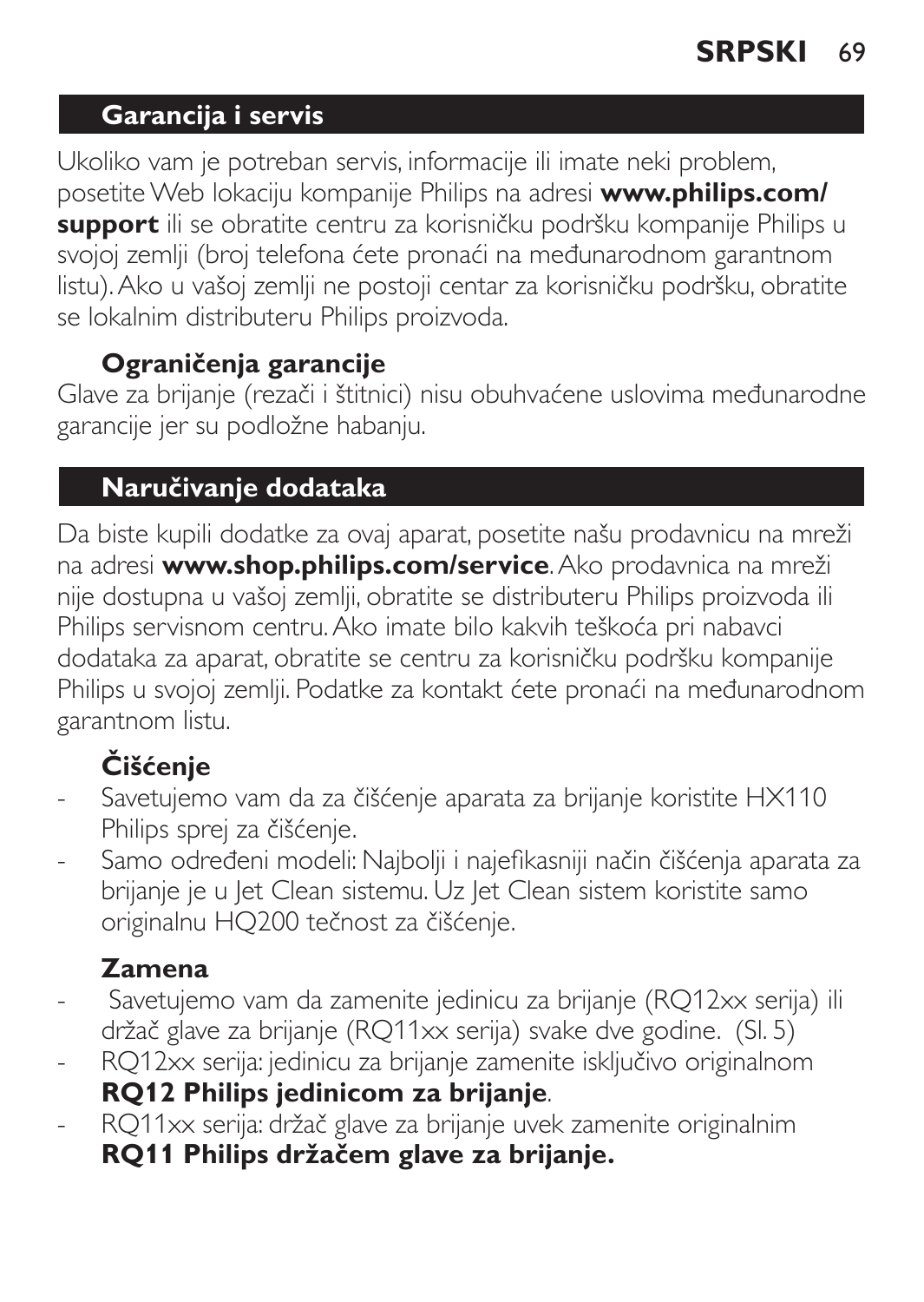## 70 **Українська**

#### **Вступ**

Вітаємо Вас із покупкою та ласкаво просимо до клубу Philips! Щоб у повній мірі скористатися підтримкою, яку пропонує компанія Philips, зареєструйте свій виріб на веб-сайті www.philips.com/welcome.

#### **Важлива інформація**

Перед тим як почати користуватися цією бритвою і системою Jet Clean (лише окремі моделі), уважно прочитайте цей буклет із важливою інформацією і зберігайте його для майбутньої довідки.

*Примітка: Терміном "пристрої" в цьому буклеті позначається бритва та система Jet Clean. Якщо модель вашої бритви не оснащено системою Jet Clean, тоді цей термін стосується лише бритви.*

#### **Загальна інформація**

### **Небезпечно**

До адаптера не повинна потрапляти волога (Мал. 1).

## **Увага!**

- Адаптер містить трансформатор. Щоб уникнути небезпеки, не від'єднуйте адаптер для заміни його іншим.
- Ці пристрої не призначено для користування особами (включаючи дітей) з послабленими фізичними відчуттями чи розумовими здібностями, або без належного досвіду та знань, крім випадків користування під наглядом чи за вказівками особи, яка відповідає за безпеку їх життя.
- Дорослі повинні стежити, щоб діти не бавилися пристроями.
- Миючи пристрої, будьте обережні з гарячою водою. Завжди перевіряйте, чи вода не надто гаряча, щоб не обпекти руки.

## **Увага**

- У жодному разі не занурюйте систему Jet Clean та зарядний пристрій у воду, а також не мийте їх під краном і не кладіть у посудомийну машину.
- Завжди ставте і використовуйте пристрої на поверхні, яка не вбирає воду.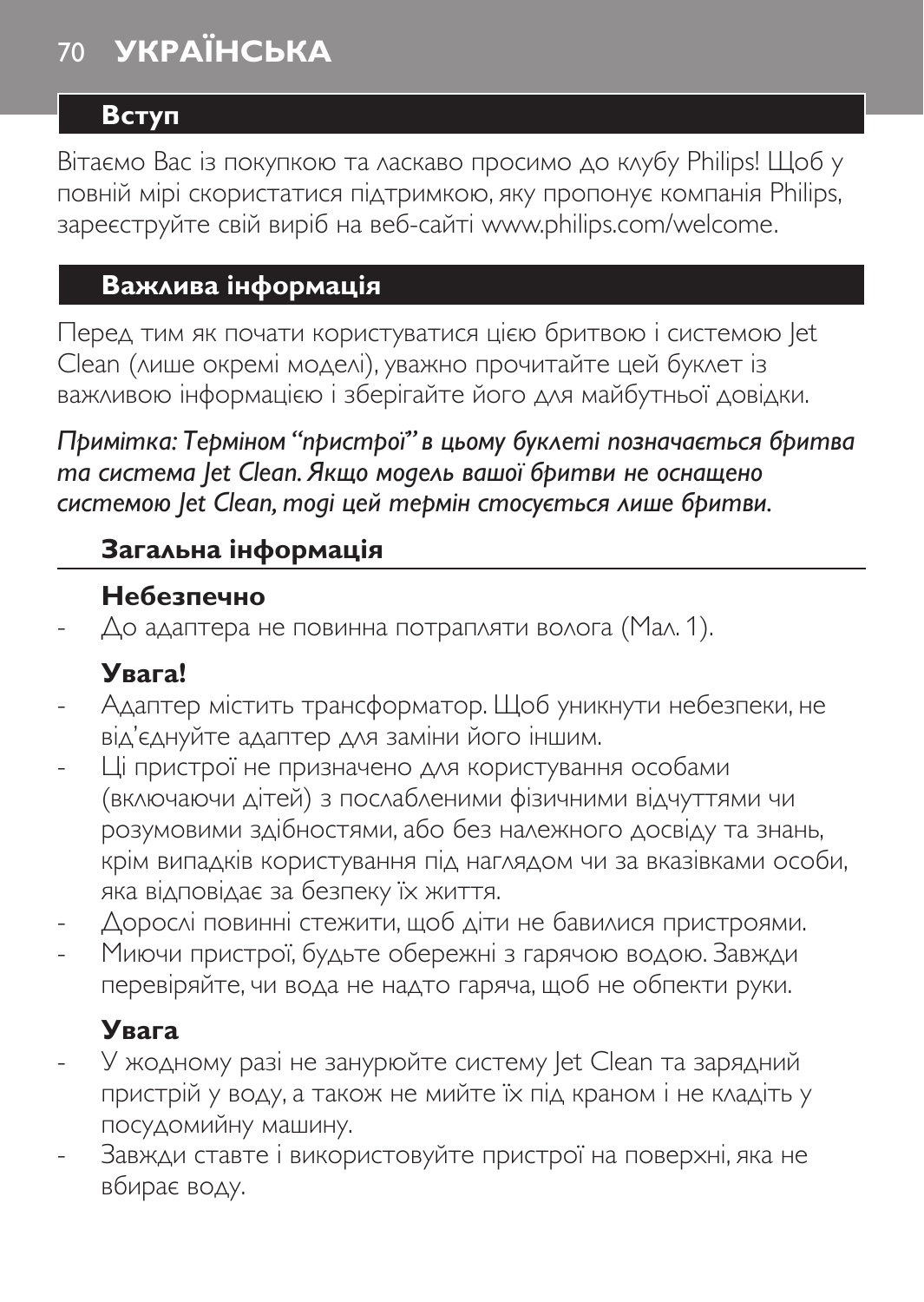# **Українська** 71

- Використовуйте, заряджайте і зберігайте пристрої за температури від 5°C до 35°C.
- Використовуйте лише аксесуари, що додаються.
- Перед використанням завжди перевіряйте пристрої та аксесуари. Не використовуйте пошкоджені пристрої чи їх частини, оскільки це може призвести до травмування. Пошкоджені частини заміняйте оригінальними відповідниками.
- Під час промивання вода може витікати із гнізда на дні бритви. Це є нормально і цілком безпечно, оскільки вся електроніка знаходиться у герметичному блоці живлення всередині бритви.
- $C$ ерія RO12xx: рівень шуму: Lc = 65 дБ [A]
- $C$ ерія RQ11xx: рівень шуму: Lc = 67 дБ [A]

#### **Насадка для моделювання бороди (лише окремі моделі)**

#### **Увага**

- Для підстригання волосся на обличчі (борода, вуса і бакенбарди) використовуйте лише насадку для моделювання бороди. Не використовуйте її для підстригання волосся на інших частинах тіла нижче шиї.
- Використовуйте насадку для моделювання бороди лише з такими моделями бритв: RQ12xx, RQ11xx, RQ10xx.
- Насадку для моделювання бороди не можна мити в посудомийній машині/.
- Не користуйтеся насадкою для моделювання бороди, якщо її пошкоджено.

### **Система Jet Clean (лише окремі моделі)**

## **Увага**

- У жодному разі не занурюйте систему let Clean у воду.
- Використовуйте систему let Clean лише з оригінальним засобом для чищення HQ200.
- Завжди ставте систему Jet Clean на стійку, рівну горизонтальну поверхню для запобігання протіканню.
- Спорожніть відділення для засобу для чищення і ретельно промивайте гарячою водою з-під крана кожні 15 днів.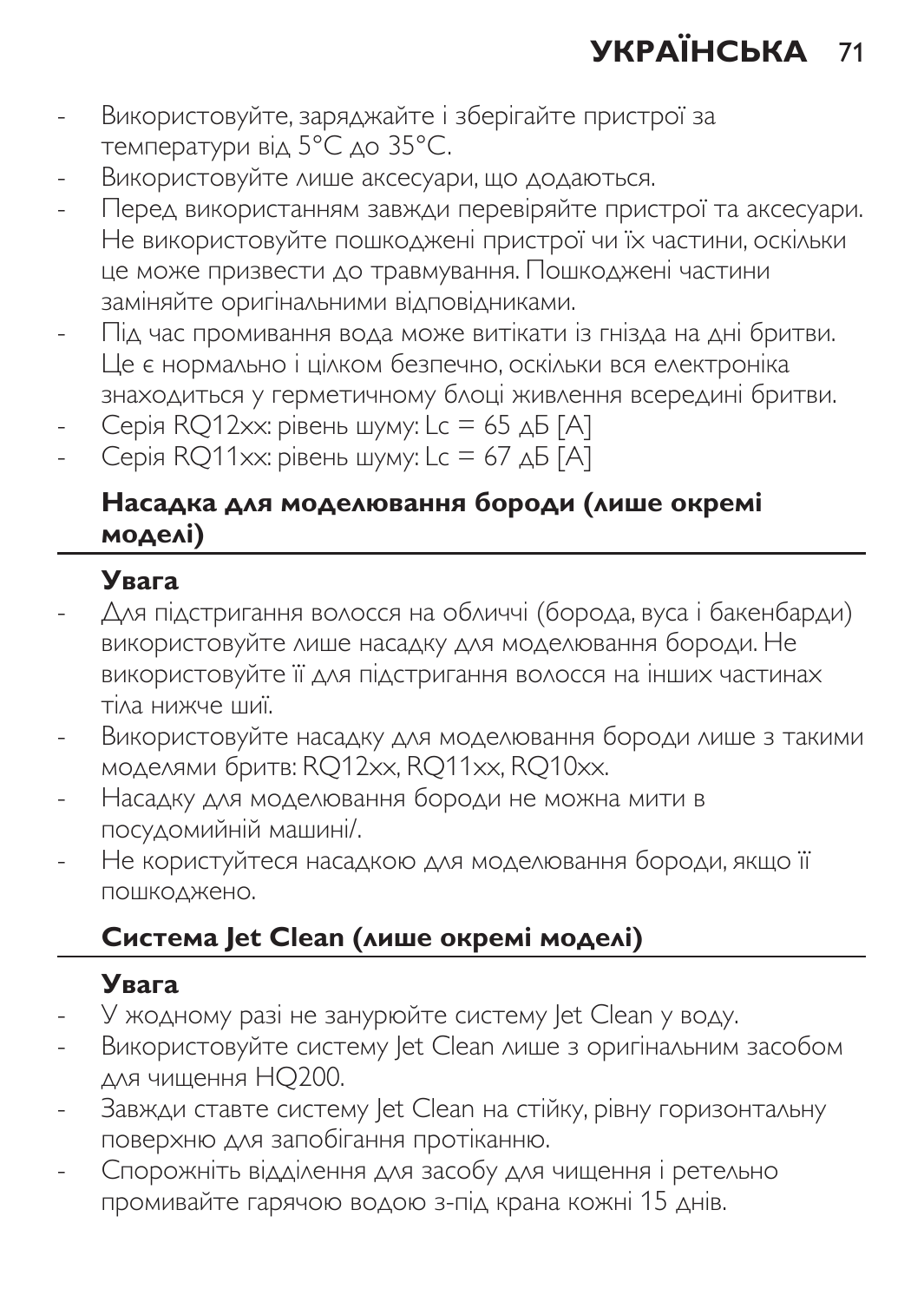# 72 **Українська**

- Система let Clean ретельно чистить, проте не дезінфікує бритву. тому не давайте користуватися бритвою іншим людям.
- Відділення для засобу для чищення системи Jet Clean не можна мити в посудомийній машині.
- Коли система Jet Clean готова до використання, не переносьте її, аби запобігти витіканню засобу для чищення.

#### **Відповідність стандартам**

- Бритва відповідає міжнародним нормативним актам із безпеки, і її можна безпечно використовувати у ванній кімнаті або душі та мити під краном (Мал. 2).
- Ці пристрої Philips відповідають усім стандартам, які стосуються електромагнітних полів (ЕМП). Згідно з останніми науковими дослідженнями пристрої є безпечними у використанні за умов правильної експлуатації відповідно до інструкцій, поданих у цьому буклеті з важливою додатковою інформацією та в брошурі про використання бритви, яка входить у комплект поставки пристрою.

#### **Утилізація**

- Не викидайте пристрої разом зі звичайними побутовими відходами, а здавайте їх в офіційний пункт прийому для повторної переробки. Таким чином, Ви допоможете захистити довкілля (Мал. 3).
- Акумуляторна батарея бритви містить речовини, які можуть забруднювати навколишнє середовище. Перед утилізацією бритви або передачею її в офіційний пункт прийому, завжди виймайте батарею. Батарею віддайте в офіційний пункт прийому батарей. Якщо Ви не можете вийняти батареї, візьміть бритву зі собою до сервісного центру Philips, де батарею виймуть і утилізують у безпечний для навколишнього середовища спосіб (Мал. 4).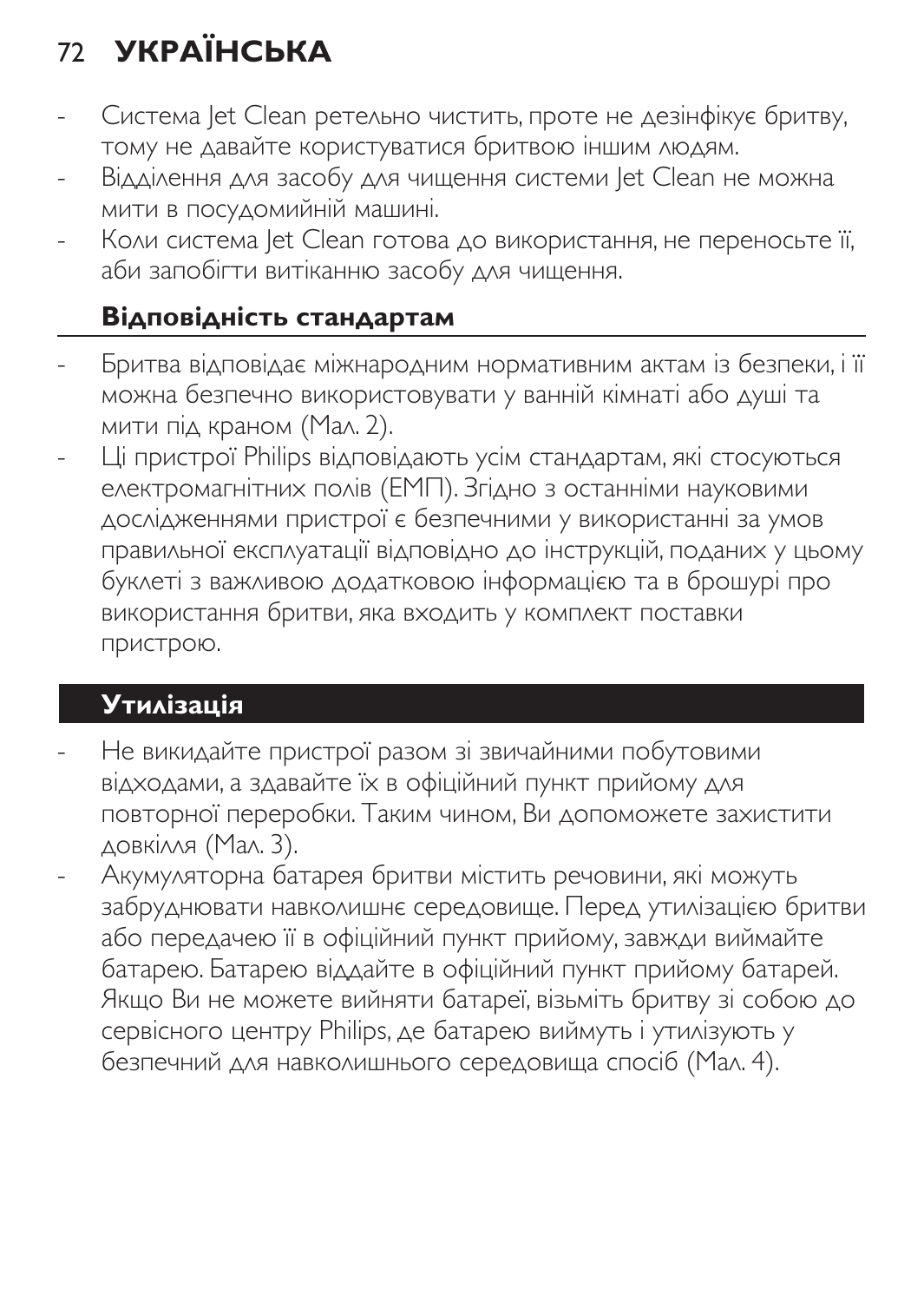# **Українська** 73

## **Виймання акумуляторної батареї з бритви**

Виймайте акумуляторну батарею лише тоді, коли викидаєте бритву. Перед тим як вийняти батарею, перевірте, чи вона повністю розряджена.

Будьте обережні, оскільки вузькі сторони батареї гострі.

- 1 Перевірте, чи ззаду на бритві є гвинти. Їх слід відкрутити.
- 2 За допомогою викрутки зніміть задню панель корпуса бритви.
- 3 Вийміть акумуляторну батарею.

# **Гарантія та обслуговування**

Якщо Вам необхідна інформація чи обслуговування або ж виникла проблема, відвідайте веб-сайт компанії Philips **www.philips.com/ support** або зверніться до Центру обслуговування клієнтів компанії Philips у своїй країні. Номер телефону можна знайти у гарантійному талоні. Якщо у Вашій країні немає Центру обслуговування клієнтів, зверніться до місцевого дилера Philips.

### **Обмеження гарантії**

Умови міжнародної гарантії не поширюються на бритвені головки (леза та захисні сітки), оскільки вони зношуються.

#### **Замовлення приладь**

Придбати приладдя для цього пристрою можна в Інтернет-магазині за адресою **www.shop.philips.com/service**. Якщо у Вашій країні немає Інтернет-магазину, зверніться до дилера Philips або сервісного центру Philips. Якщо у Вас виникають проблеми з придбанням приладь для пристрою, зверніться до Центру обслуговування клієнтів Philips у своїй країні. Контактну інформацію можна знайти в гарантійному талоні.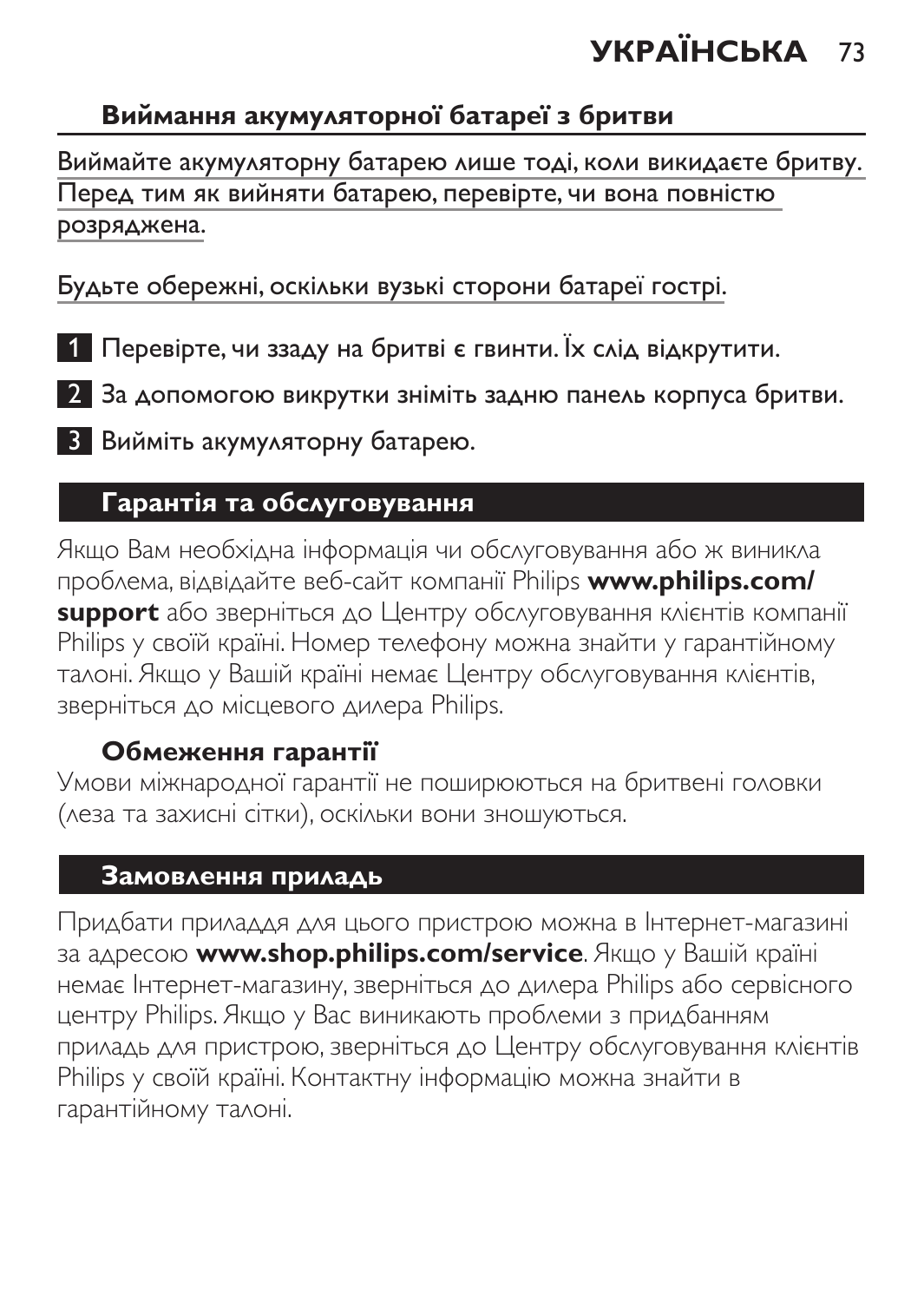# 74 **Українська**

## **Чищення**

- Для чищення бритви рекомендується користуватися розпилювачем для чищення Philips HX110.
- Лише окремі моделі: найкращий і найгігієнічніший спосіб чищення бритви – у системі Jet Clean. Використовуйте систему Jet Clean лише з оригінальним засобом для чищення HQ200.

# **Заміна**

- Рекомендується заміняти бритвений блок (серія RQ12xx) чи тримач бритвеної головки (серії RQ11xx) кожні два роки. (Мал. 5)
- Серія RQ12xx: заміняйте бритвений блок лише оригінальним **бритвеним блоком Philips RQ12**.
- Серія RQ11xx: заміняйте тримач бритвеної головки лише оригінальним **тримачем бритвеної головки Philips RQ11** .